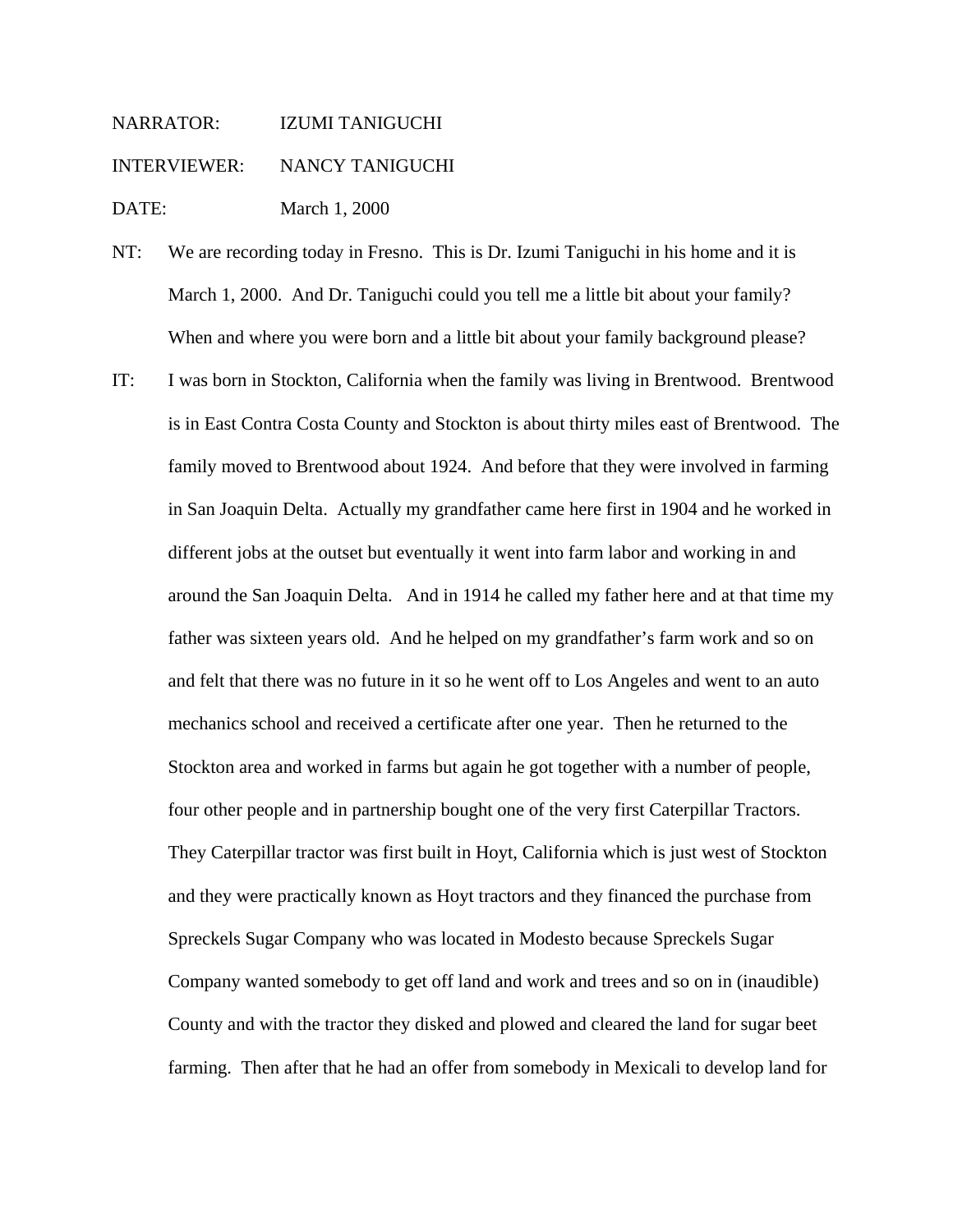cotton growing and so he and his partners took the tractor down to Mexicali to develop the land and open up the land for cotton farming. However while he was there he became ill. I think he had an appendix attack. And so he had to leave and go to Los Angeles. While he was in Los Angeles and after he recovered from his illness he worked as a delivery boy for the produce houses in Los Angeles for about a year and then returned to the Stockton area.

 Then he began going into farming and let's see. My grandfather and he went together to do some farming growing onions on land that Mr. Ushigima had the rights to the land on Bacon Island in the Delta. They did that for a while and they moved around to Union Island to farm onions and beans and so on. In the meantime, my grandfather called my grandmother from Japan. I am not sure what year she arrived. Somewhere around 1918, 1919 or something and then my grandmother was here, they decided to start a hotel in Stockton known as Kishiu-kan the word Kishiu refers to the area around Wakayama Prefecture Japan. And bought the hotel from the Quioma family and in 1921 my father went back to Japan to marry my mother and brought my mother here. Upon my mother's arrival she lived at the hotel Kishiu-ken that was run by my grandmother and did some domestic work and went to English school to learn English.

 After three years or so they sold the hotel, however while they had the hotel my father visited my mother since he was farming on Union Island probably on weekends. Then in 1924 they decided to move to Brentwood because they observed that the tomato was being grown in Brentwood and they decided the family would become united by moving to Brentwood and leased land from the Pirelli family. This was 1924. My brother was born in 1922 while they had the hotel in Stockton. And then of course the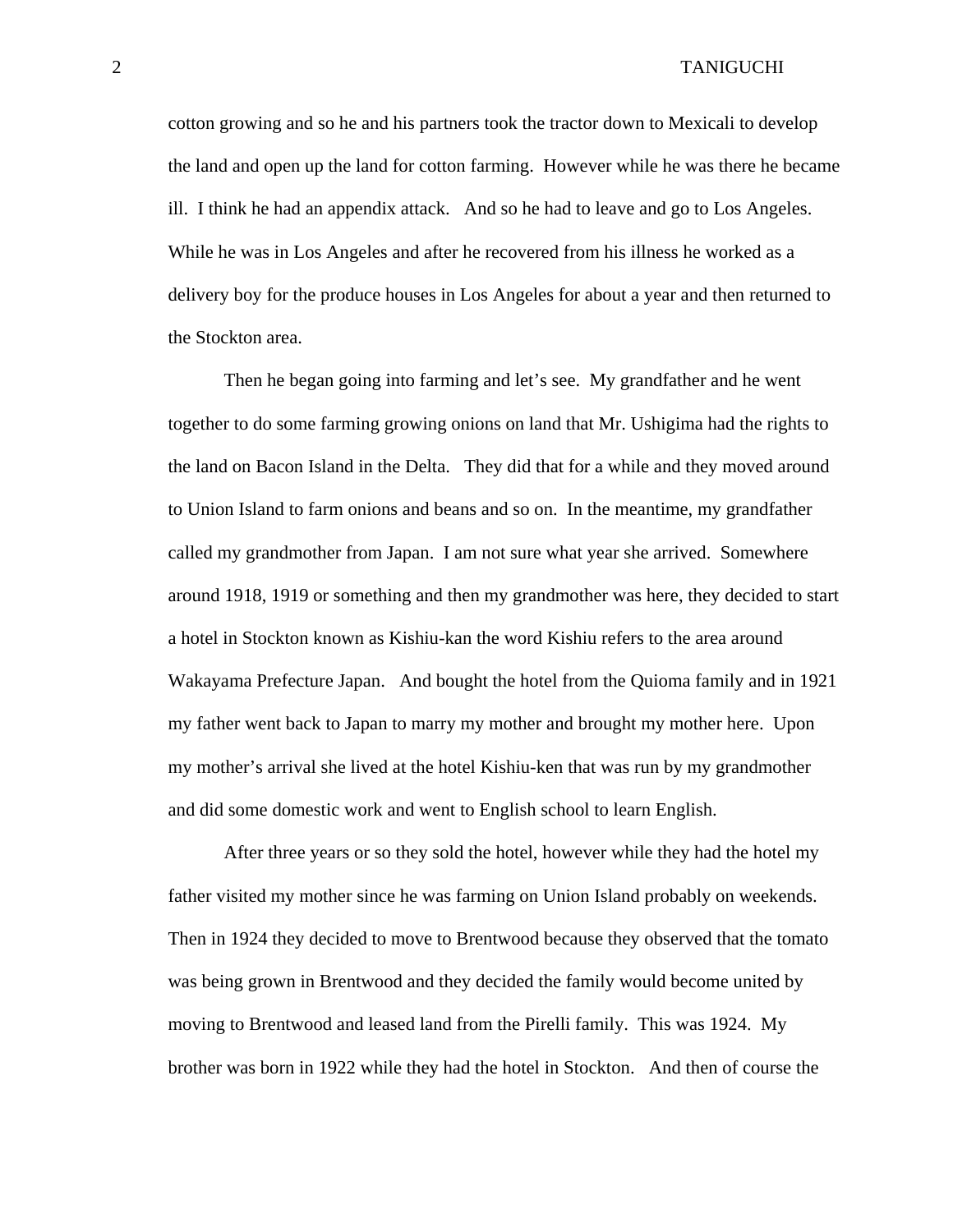whole family lived in one house in Brentwood while farming in Brentwood. I was born in 1926 and while in Brentwood my father did intensive farming raising all kinds of vegetables from cauliflower, lettuce, tomatoes, melons and various things and he sold his produce to markets in Contra Costa County from anywhere from Antioch to Pittsburgh to Martinez and every morning I can remember every morning he loaded up his truck of produce and delivered them to markets like Safeway.

 I started school at Brentwood Deer Valley Grammar School in Brentwood. And went there through the fifth grade and then in 1932 the family moved to another farm in close to a town called Knightsen which is between Brentwood and Knightsen and because our residence was located in the Knightsen School District I had to transfer from Brentwood Grammar School to the Knightsen Elementary school and finished up my elementary education that is through eighth grade at the Knightsen Elementary School. From the Knightsen Grammar School I went to Liberty Union High School in Brentwood. Now while growing up in and attending the Knightsen Grammar School I participated in the 4H Club and the Cub Scouts. However there were some things that restricted my membership in these organizations, because when the Cub Scouts or the 4H Club went out on a outing to public parks there was a place called Marsh Creek Springs at the foot of Mt. Diablo which did not permit Asians, and consequently, I was not able to fully participate in all the activities of the Cub Scouts or 4H Club.

 Then in high school as the case with many Japanese-American families my parents wanted me to prepare for an academic course, in other words you would prepare to go to college so I pursued the college prep courses. Now I am going back a little bit. My uncle who is my father's brother came to the US in 1921 also and since the family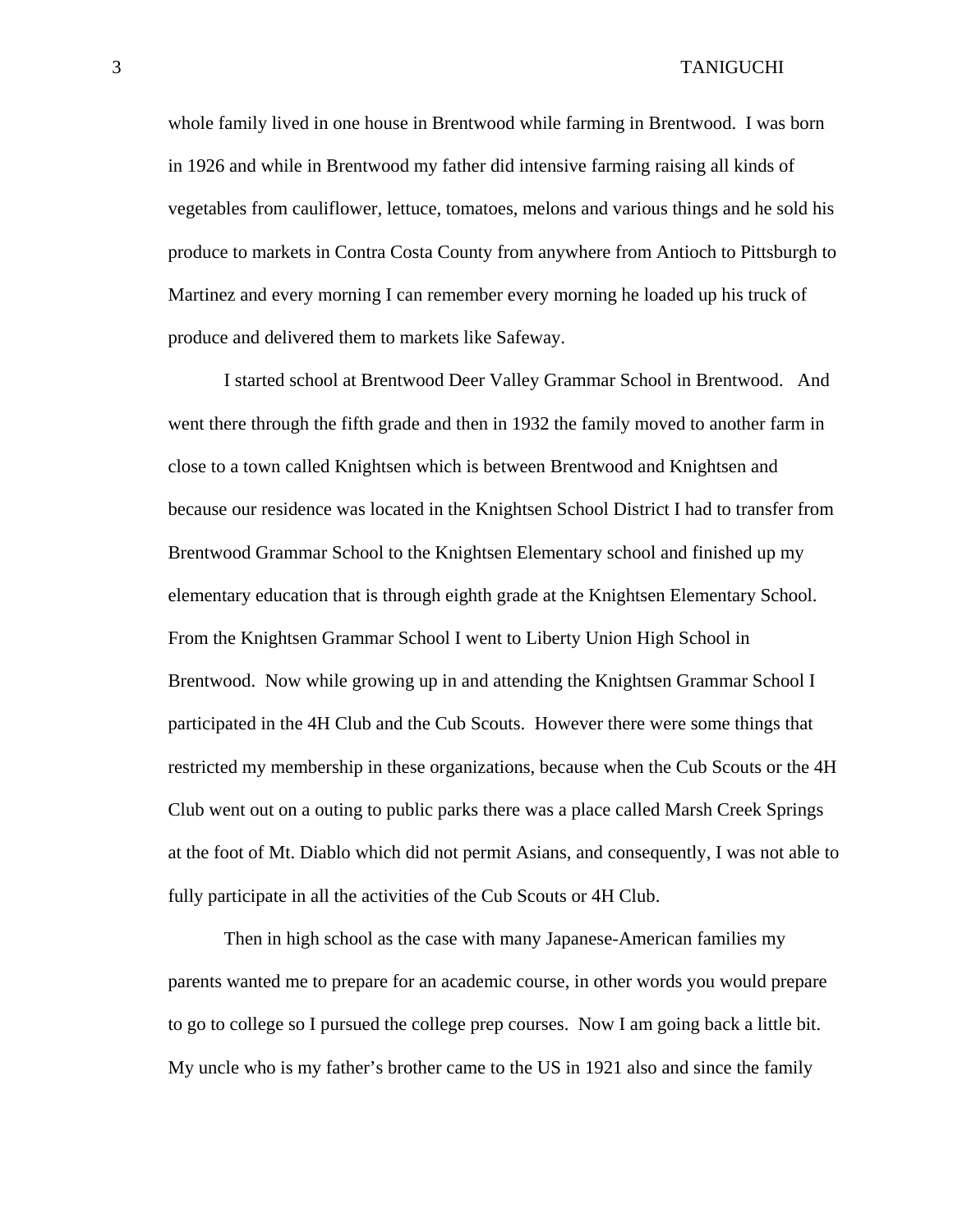owned the hotel in Stockton he went to high school in Stockton to learn English. And played baseball for the Stockton Yamato Baseball Team but before he was able to graduate the family moved to Brentwood so he graduated high school from the Liberty Union High School in Brentwood. Now while in high school I participated in basketball and track and because the high school was a very small rural high school where the total enrollment was only about two hundred and fifty students we were all males were recruited to participate in athletics. (laughs) And so whether we were very talented or not we had the opportunity to play basketball and whatever, track and baseball and so on. However, Brentwood I mean the Liberty Union High School did have a fairly good facility in terms of gymnasium and track and so on. And so we did pretty well and got to travel to other high schools to compete.

 Of course the 1930's were Depression years and times were very hard but I can remember that the because of the drought and the Depression in the dust bowl area we had a huge migration of people from Arkansas, Texas, and Kansas and so on into the San Joaquin Valley and I can remember that our schools became impacted with new students and so on. However when I look back it is amazing how we were able to cope with the big increase in enrollment and nobody talked about the lack of money to accommodate the new increased enrollment and so on.

 Now as far as the family making it through the Depression a couple of very fortunate things happened. One is that back in 1931, by accident, my father was growing two or three different varieties of tomatoes and by accident they cross pollinated so that by 1932 he was making his own seed from the tomato that he grew. And so when he planted this seed they had cross pollinated he had a tremendous yield in 1932 and 1933.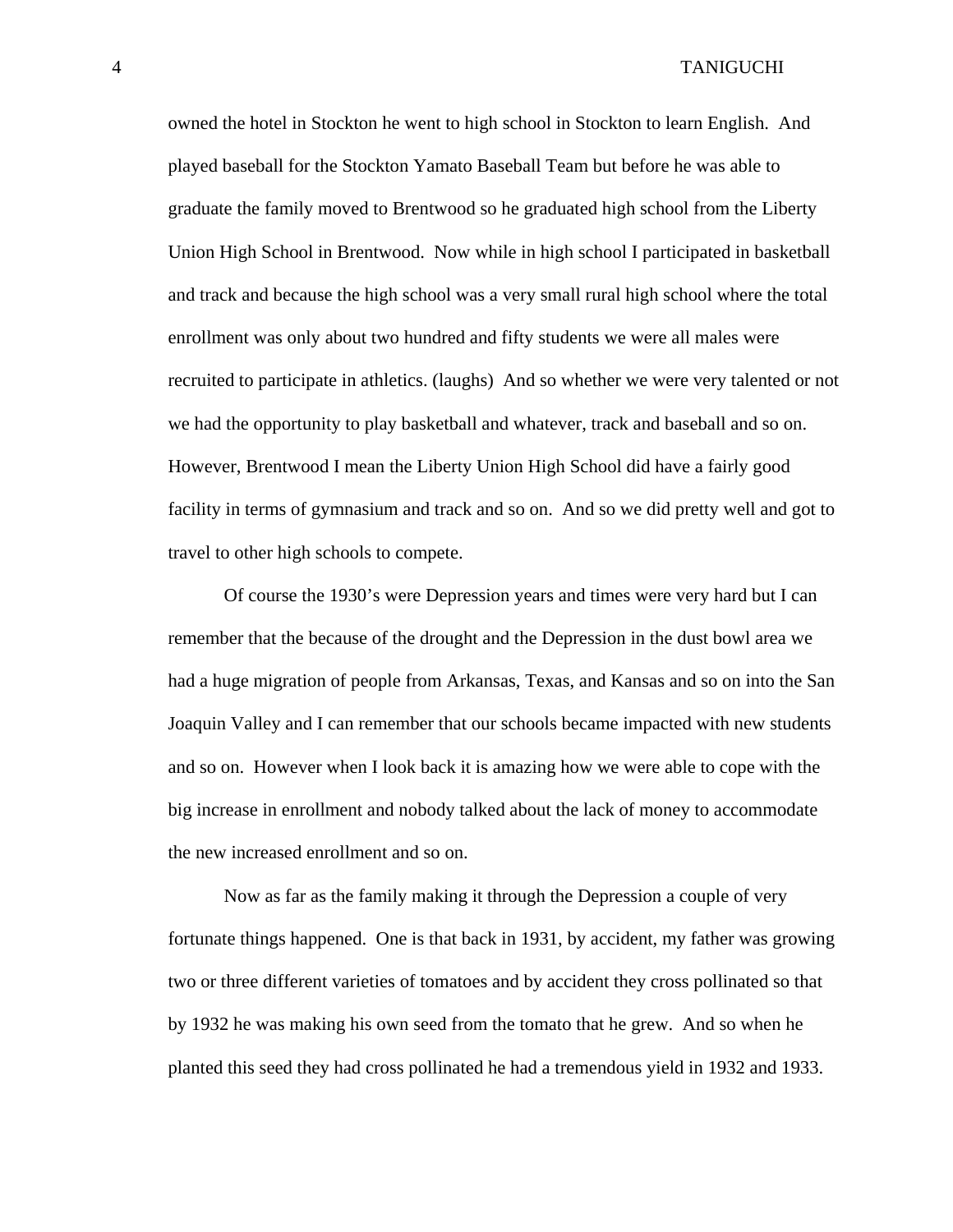Despite the very low Depression prices because of the heavy yield which approached forty-five or fifty tons per acre he did quite well at the bottom of the Depression. This made it possible for him to think about organizing an association of tomato growers and so he was able to get five other farmers to join in and they formed the Brentwood Produce Association and started a business of growing tomatoes what we refer to as green-wrap tomatoes to be shipped to the Eastern market. And by 1936, 1937 it became quite a profitable business building up their reputation for the quality of the tomatoes that were shipped to the Eastern market. And so despite the Depression and hard times the family faired pretty well. I can remember going on outings during the Depression. We went out to the coast and so on but joining in with the Association members and camping out on the coast for a week at a time and also because of the business itself, the business was able to contribute and associate with colleges like the University of California and Stanford and so the manager of the association they would acquire tickets to football games and so on and they always took us kids along. And in addition to that for participating in athletics at the high school level the University of California used to invite us to the football games to serve as ushers at the football games and so these are some of the good memories that I have. Now, Brentwood being a small town the make up of the population there were actually only fourteen Japanese families in the area not just Brentwood but Byron, Knightsen, Oakley and that whole area of East Contra Costa County. There were very few African-Americans maybe one or two but quite a lot of Hispanics at that time. And so I grew up without facing too much prejudice except for the like I mentioned about not being allowed to go to certain public facilities because during the 1930's Japan was at war with China and the United States was siding with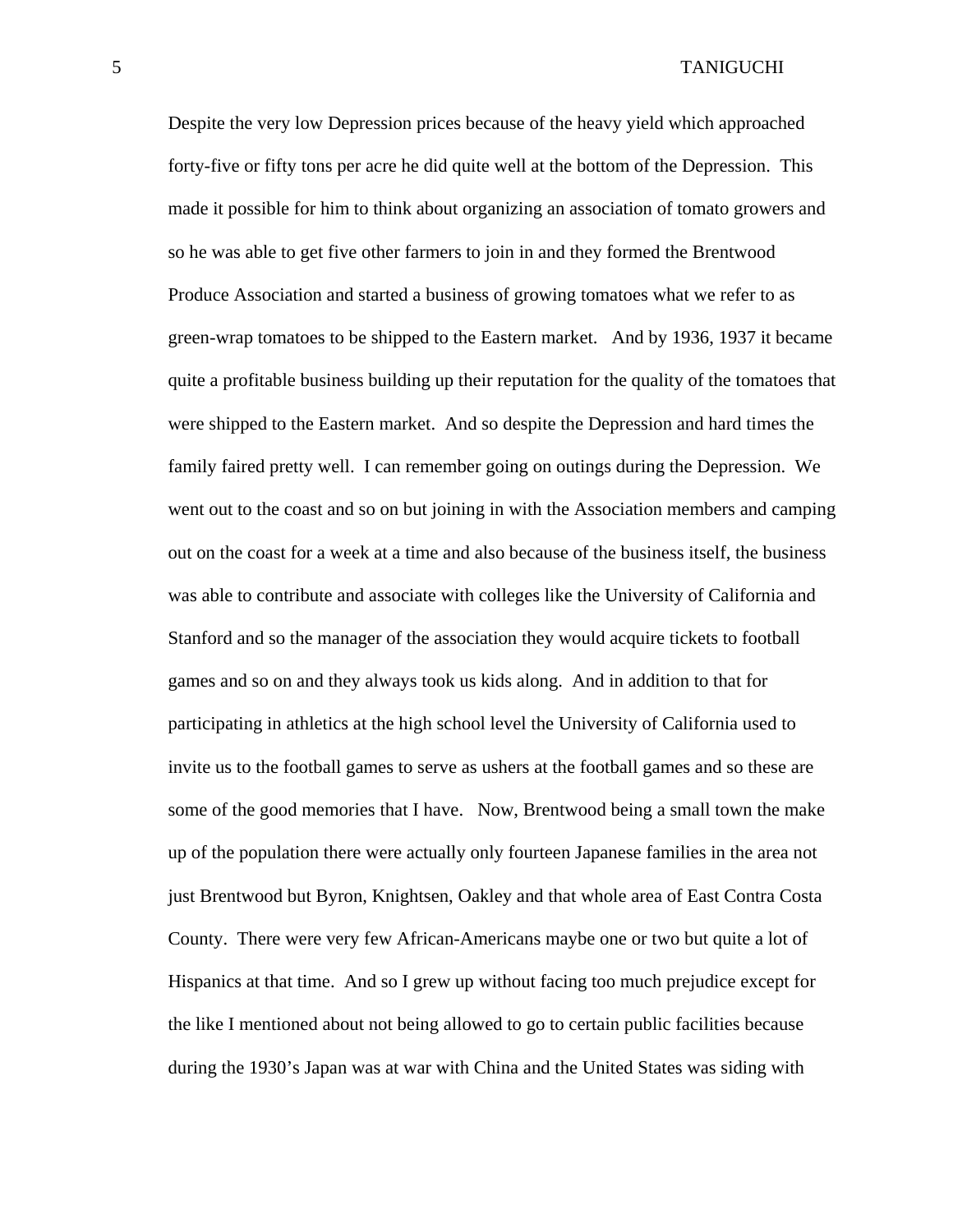China so there was some hostility with the United States. But as far as playmates and so on most of our friends were Caucasian friends.

And although my father specialized in the growing of tomatoes during off season he also grew celery, even grew seeds for Ferrymore Seed Company, carrot seeds and onion seeds. He also grew a pickling cucumber for Heinz 57. And although his main crop was green-wrap tomatoes he also grew tomatoes for the cannery which is—so it was a very diversified farming. At one time he farmed close to four hundred acres (pause).

Then with the bombing of Pearl Harbor soon after that because of my father's involvement in the Japanese-American community he was Vice-President of the Japanese Association in Stockton and also because of the immigration laws and Alien Land Laws and so on he was not eligible for naturalization and since he was an immigrant he remained a subject of Japan. And because of his age he was subject to the military draft in Japan. However Japan permitted the Isseis who are the immigrant Japanese here to work off their military obligation in some other way than going back to Japan and serving in the Army. And so my father was involved in organizing an association in Japanese referred to as Heimushakii-H-E-I-M-U-S-H-A-K-I-I to raise funds to help Japan in its war effort And so because of his activities with the Japanese association which often hosted Japanese government officials and so on he was labeled as a subversive by the FBI and was targeted for arrest by the FBI following Pearl Harbor.

Actually he was not arrested until March 7, 1942. The reason was some red tape was involved and the fact that we lived in Contra Costa County and his activities were in San Joaquin County and due to my father's activities in the community and so on there was some—from what I heard there was some problem the FBI getting the local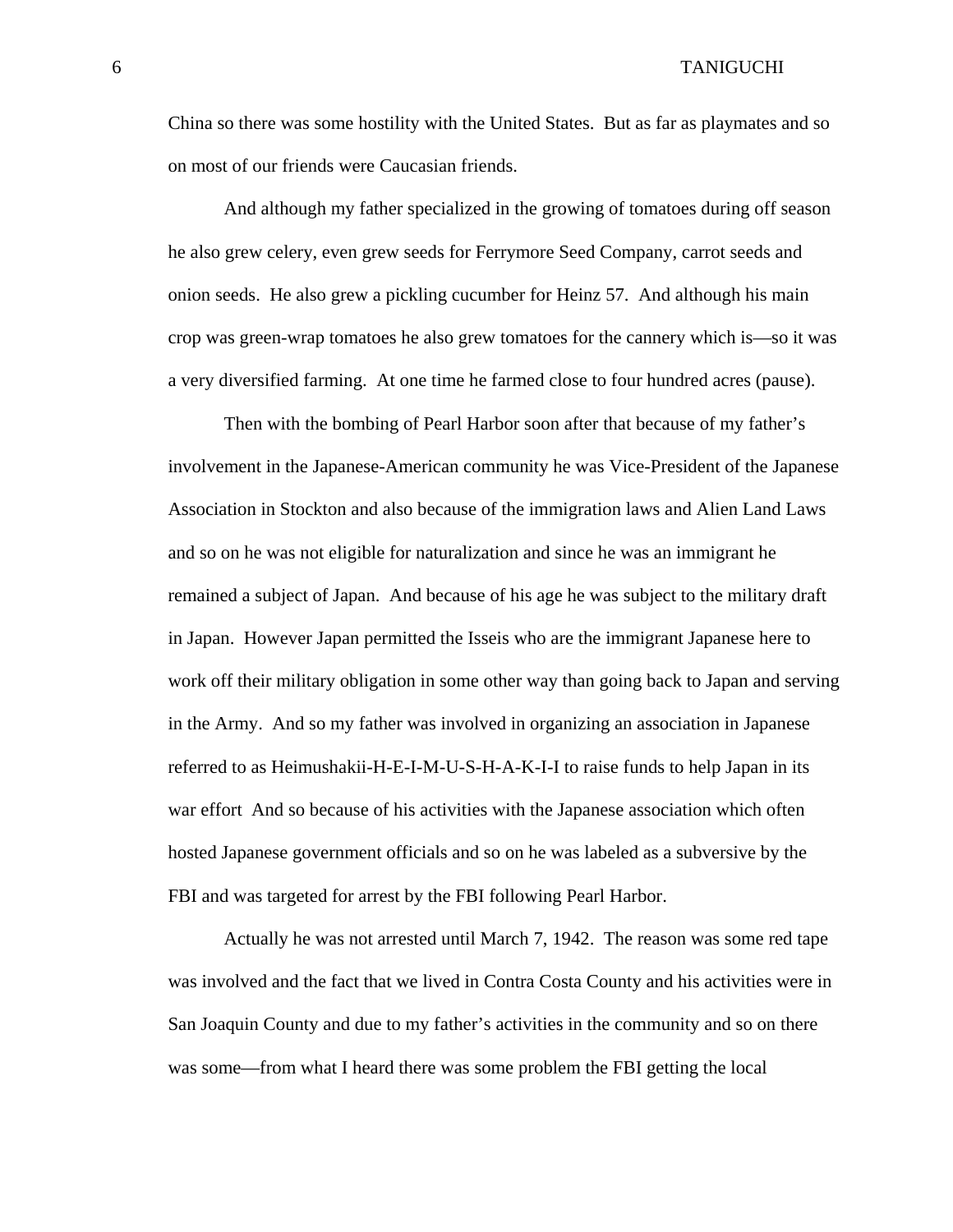constable to cooperate and arrest my father. Of course my father was acquainted with the local authorities and the county sheriff and so when they finally got everything together they came and arrested my father on March 7 and that involved searching our house for contraband. And of course right after Pearl Harbor we were required to register and turn in all things that was considered as contraband which included rifles, swords, short wave radios, cameras and so on which we did turn into the local constable. We never did recover them after we returned. Now I understand that the FBI did have informers in the region to watch out for the activities of my father and all the people who were arrested by the FBI did receive some sort of a hearing. And at the hearing my father heard some of the charges which were kind of ridiculous and some were comical.

In addition to farming tomatoes and row crops my father had almonds and apricots in some orchards and in the winter time we have to prune the trees. And we had an incinerator that was pulled behind a tractor to burn all the pruned brush. In the hearing it was—we found out that he was accused of sending smoke signals from burning the brush. Also in growing tomatoes we had to start the planting of the seeds early in February still when there is a threat of frost. So we had these hot beds covered with white muslin sheets and these beds were six feet by twenty-five feet or so and we had many of these hot beds for starting the tomato plants then after they get to be about six inches tall they are transplanted out into the fields. He was accused or arranging like muslin hot beds in an arrow type figure like towards military installations which there weren't any around Brentwood. (laughs) Another thing is my father grew lettuce for the Thanksgiving and holiday market and after the Thanksgiving market you harvest all the heads of lettuce that are mature and in late December or in January the leftover he has in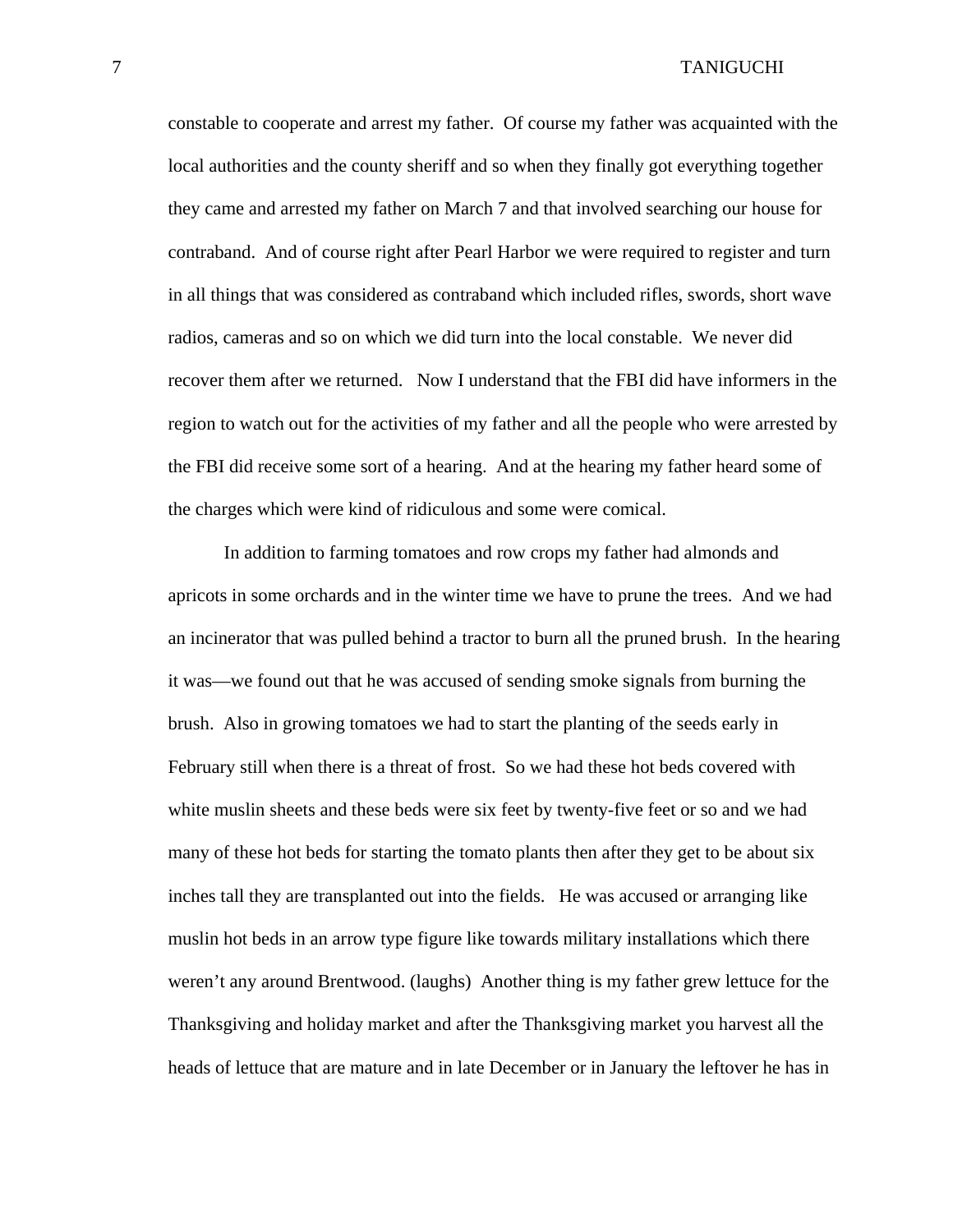the field are plowed under or disked and one of my chores was to drive a tractor after school hours or on weekends and I remember that in January I was disking this field of lettuce that had already been harvested and so in the hearing he was accused, my father was accused of sabotaging the food crop (laugh). So these are some of the things that hysteria generates in wartime so.

Now then on February 18, 1942 President Roosevelt issued Executive Order 9066 which is an order to evacuate all Japanese from the West Coast. And soon after that my father, I mentioned that my father was picked up by FBI, arrested by FBI on March the seventh and so knowing that we had to be into prepare for being evacuated and not only that because the government slapped a curfew on us where after December eighth we were not permitted to go more than five miles from our home between 8 pm and 6am. Of course that had an affect on my activities at school since I was playing basketball for the school team I could not travel outside the five mile radius (laughs) and things like that. So as things became very restrictive I dropped out of school and I think it was in mid-March or so to help work things out since my father had been picked up and taken away. Actually my older brother assumed the responsibility for taking care of things now because my mother was not too proficient in English.

Now I should go back a little bit and mention my grandparents. (pause) They as I mentioned earlier that the family faired pretty well during the Depression years and so my great grandparents visited Japan back in 1937 and toured Japan and they were quite impressed with what they saw. So they decided to retire in 1940 and went back to Japan. My mother did take a trip back to Japan for a visit in 1935. And brought back with her well while she was in Japan she was able to visit a temple which was being shut down so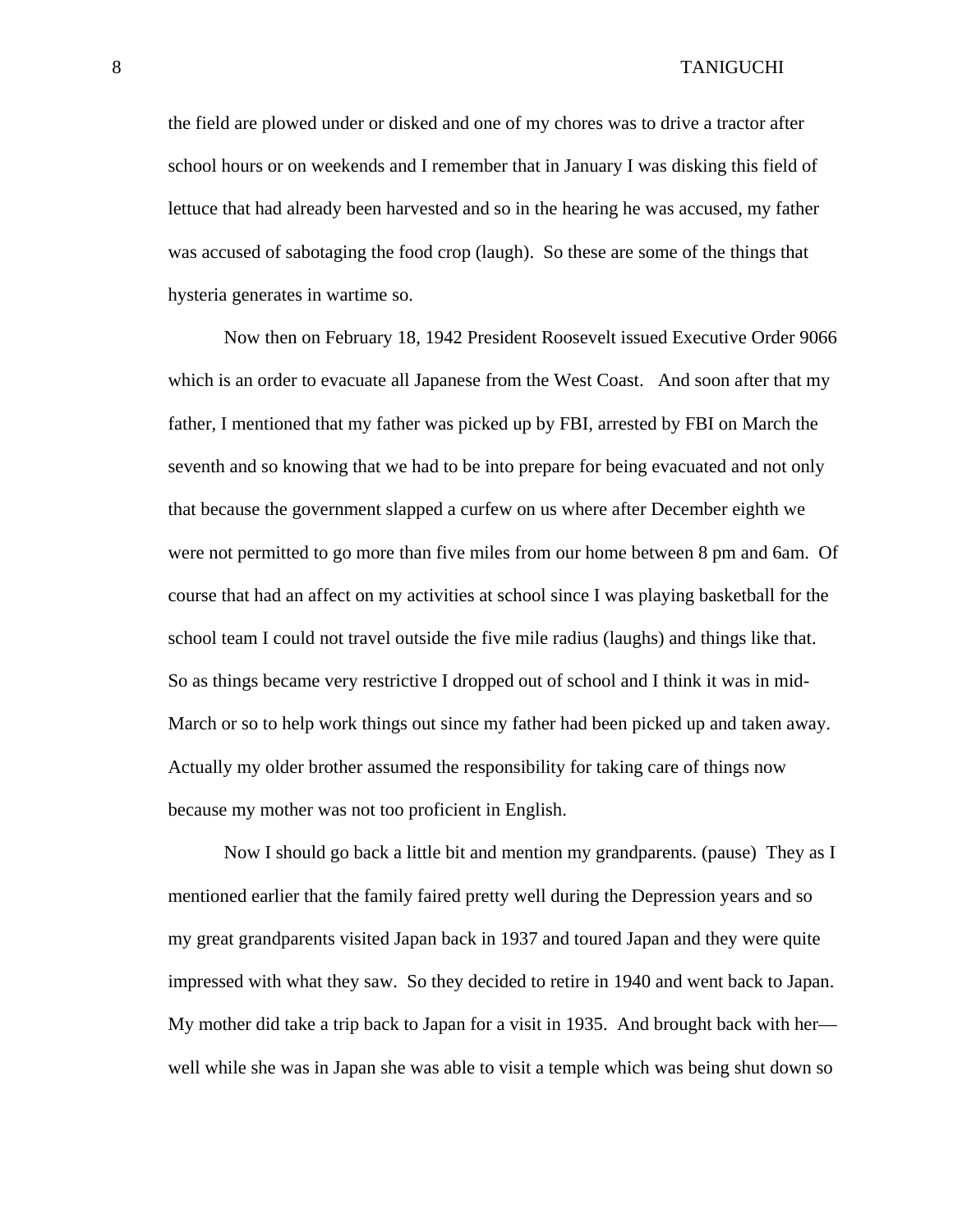she bought all of the flower arranging equipment that was owned by that temple and they were solid bronze vases. Actually during WWII when the government confiscated many of those kinds of vases and melted them down for the war effort but so my mother had acquired this whole set of flower arrangements and throughout most of the 1930's my mother commuted to Stockton to a Buddhist church to take lessons in flower arrangement and received a certificate to teach flower arrangement. And my father was very supportive of this kind of activity so he was—he committed the job of providing materials for the flower arrangement classes so they were off to Stockton two or three times a month in their activities both cultural and my father's involvement with the Japanese Association. (pause) Can I take a break? (laughs)

NT: Okay.

IT: When the FBI came to arrest my father actually because many of my father's friends in Stockton and elsewhere who were involved in similar activities were already arrested by the FBI. He had expected it to happen but we didn't know when it was going to happen and when the FBI did come, the constable was a friend of the family and he accompanied the FBI agent. There were two of them, one was a pretty poised, experienced agent and the other one was a younger and somewhat short tempered. And when they arrived, we were having lunch. And after they explained the purpose and so on, the younger agent looked at our lunch table and of course, we were having Japanese food and so on and he started to spout out that we would never become Americans because we had to have our Japanese food, fish, rice and so on. At that point we had a boarder who was also farming by himself and having lunch, who was older than my brother and I and he said, "Well you are no different than us, with your red hair and temper, your Irish temper and you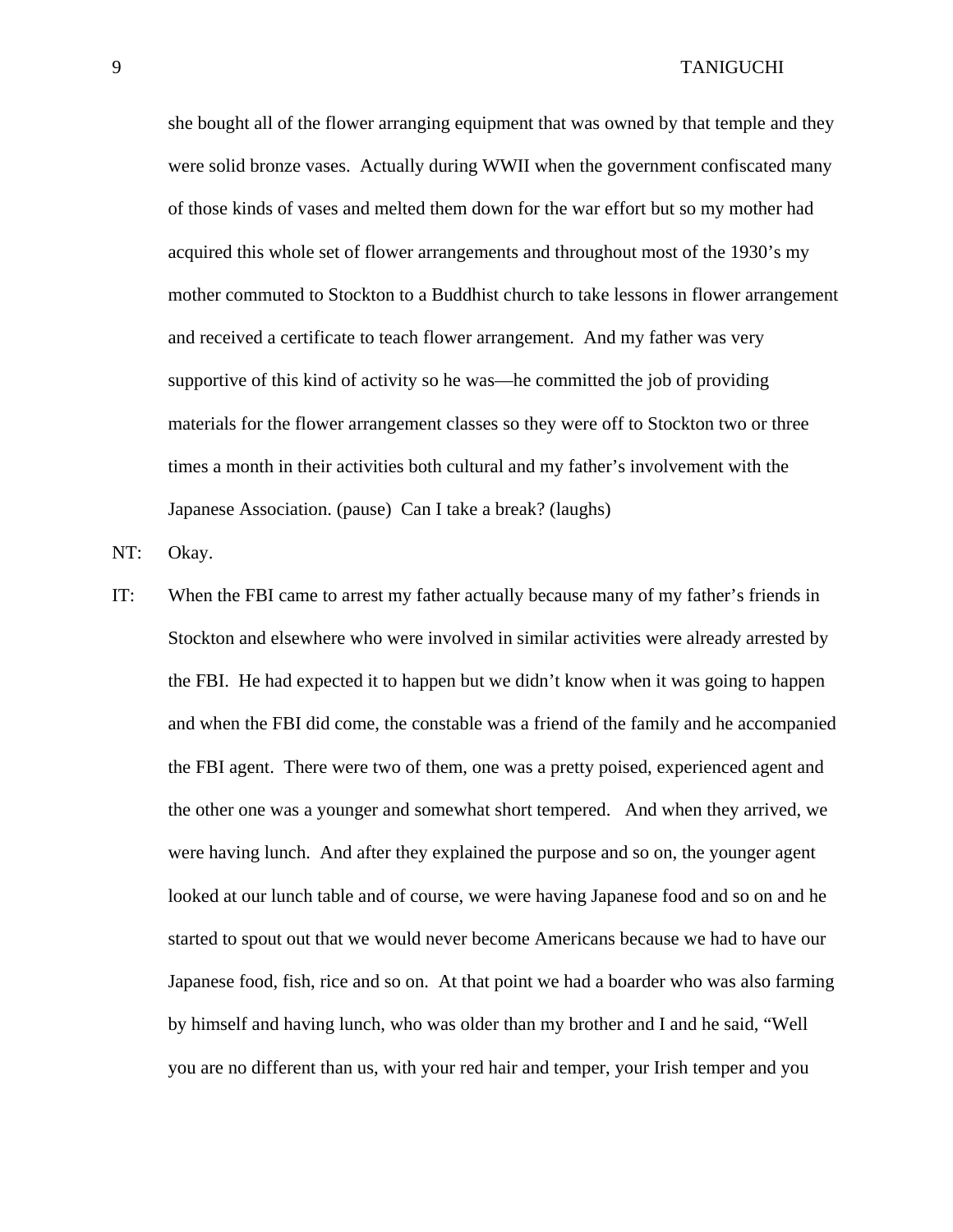have your corn beef and cabbage and so on." And so there was an exchange and so at that point, the senior agent excused this other agent and told him to cool it. So they went through the house, searched the things and as many Japanese-Americans had done in reaction to what was happening, my father had taken some of the documents that he thought would be threatening and some of the things like things that were in the family a long time. He had stuffed them into a fifty gallon metal barrel, welded it shut and buried it in advance. And so when this guy went through the house he didn't find anything because we had already turned in our contraband and so on. But never the less he was taken away. They took him to Stockton because as I mentioned his activities were in San Joaquin County. And he had to spend a night in the Stockton jail but the next day they took him to the Silver Avenue Detention Center in San Francisco and when they were transporting him from Stockton to San Francisco, they passed by my uncle's farm and so my father was able to ask the driver to stop and the agent to stop and let him say goodbye to his brother who was out in the field. So he was able to get out of the car and wave to my uncle good-bye and tell the rest of the family that he was okay and so on. And so we had that experience, then he was taken to the Silver Avenue Detention Center in San Francisco.

 Now having left the farm to my brother who was still a minor, actually he was nineteen years old, my brother had a lot of questions as to what to do and so on and so I had to apply for a permit to visit my father in San Francisco and he was able to obtain the permit to visit my father and my father gave him some instructions further. But then a couple of weeks, several weeks later we received the notice for the mass evacuation and we had to take care of the house and the land and so forth. Suddenly a person showed up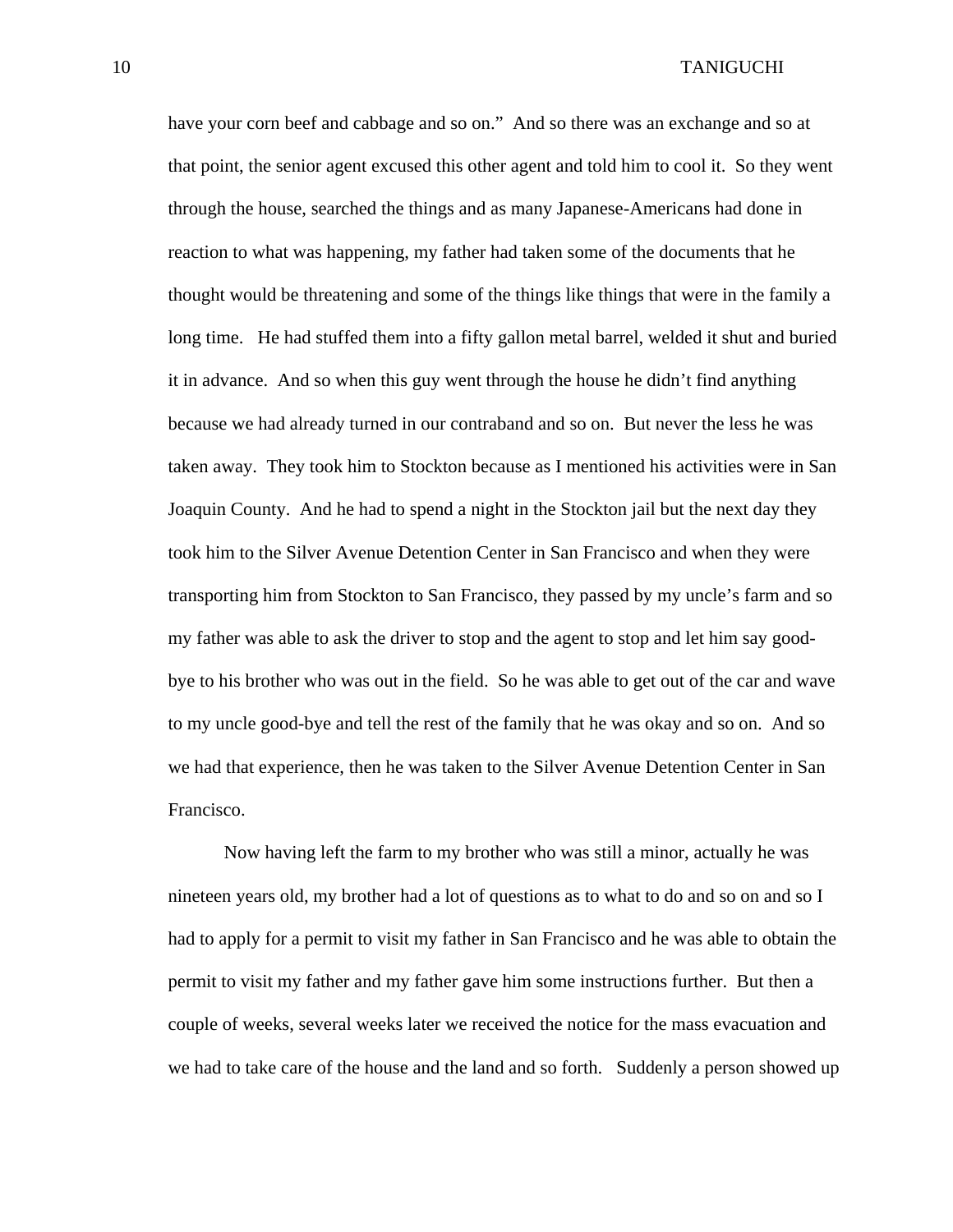at the door and he offered to look after our farm in our absence. And so my brother still not being very naïve and not knowing too much, engaged a lawyer in Brentwood to draw up an agreement for this person (inaudible) to look after the farm in our absence and that agreement included that he was to take care of the house and all the farm implements and he was able to farm the land but that he would have to be sure that our taxes are paid.

 Now actually because of the Alien Land Law the land was in the name of M. Hayashi and M. Hayashi was a Nisei, American citizen who my uncle had befriended and had played baseball with in Stockton became a very close family friend and so my father had borrowed his name to purchase the land and do all of his business in that name which was getting around the Land Law illegally but, (pause) and actually this M. Hayashi became the first manager of the Railroad Produce Association my father had engaged him to become the manager. But then in 1939, he passed away. And so Mr. Hayashi's wife became the legal owner of the land and so; however she was very accommodating. Actually, her brother was the person who was the boarder in our house and was farming on his own and the person I mentioned when the FBI came to our house.

 And then with the evacuation order besides taking care of the house we had to get rid of our car and the main things so people came by and we sold our car and household things at very low price. For example, I recall the car was less than one year old and I think we sold it for something like a hundred dollars. Now in trying to clean up things before we had to leave for the camps, I was gathering up all the farm implements in other words my father was farming and as I mentioned earlier close to four hundred acres and we had little plots of forty, fifty acres here and there scattered out with farm implements at various places so my brother and I were gathering them up to bring them back to the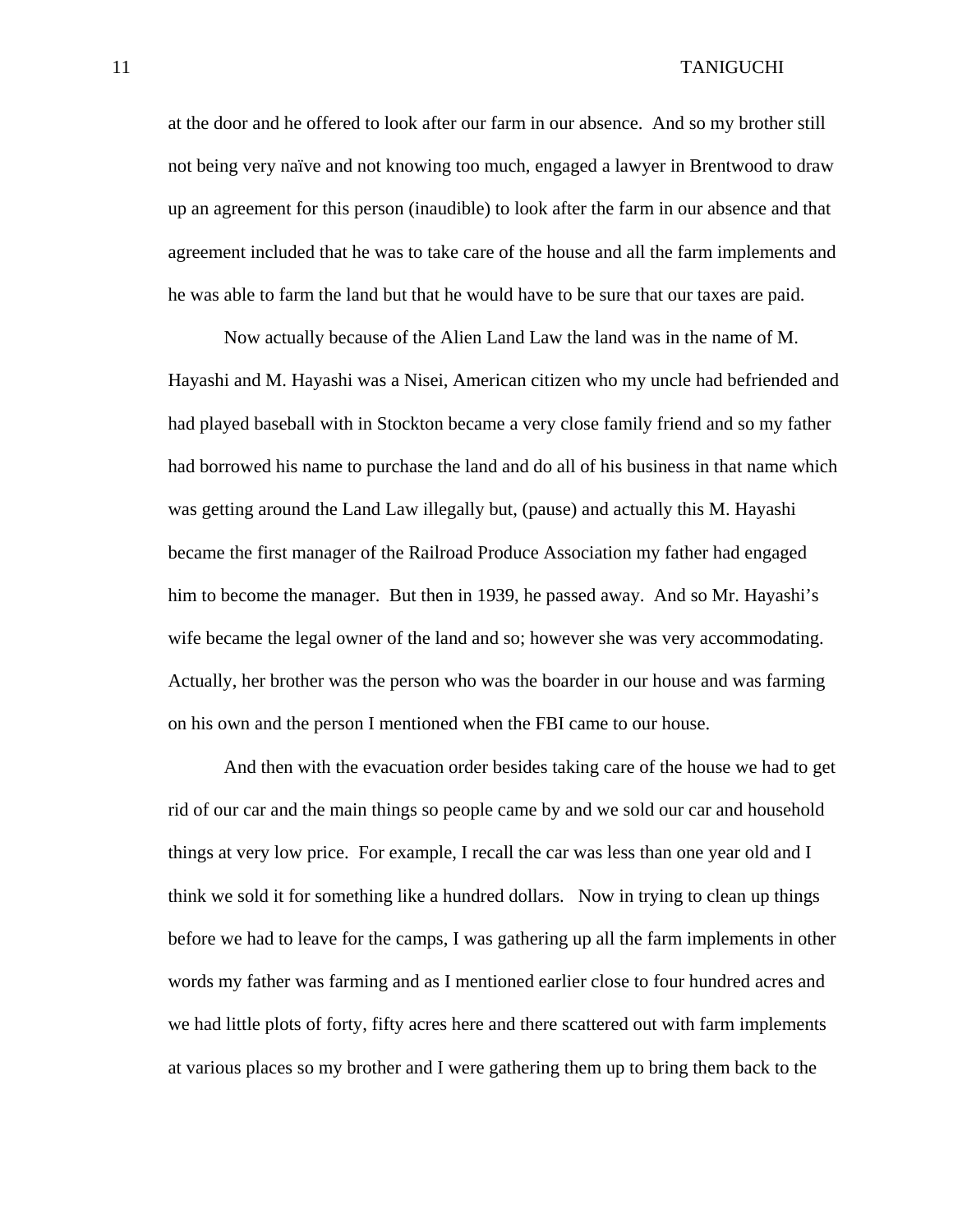home place and in that process, I fell off the truck onto an implement and injured my chest right before we had to leave for camp. And when we had to evacuate, I was not able to carry much or anything when we entered camp.

 We were first, well we had to assemble in a place called Byron, B-Y-R-O-N, California and we had some Caucasian friends who volunteered to drive us there for the to the assembly area where we boarded buses and were taken to Turlock Stanislaus County Fairgrounds where the Turlock Assembly Center was located. We—that also, my father had a colleague who was picked up by the FBI the same day that my father was arrested and so his wife was left alone and because they had two daughters, both of them had been sent to Japan to go to school and they were stranded in Japan. So we decided to take Mrs. Mikami into our family for the evacuation.

 Then we arrived in the Turlock Assembly Center of course we were all put into one room with no partitions or anything and I often wondered how Mrs. Mikami felt with not being a member of the family but we had taken her in and she must have felt lack of privacy and so on. And then from Turlock, we were in Turlock Family Center from April to Mid-April to the Mid-July. While in the Turlock Assembly Center I got a job delivering mail within the camp and so I sorted mail and delivered them to certain areas of the camp. For that, we were paid eight dollars a month. To pass the time away, we did, engaged in athletic programs or played baseball and did some body building type of exercise.

 Now we were ordered to go to the Gila River, Arizona camp located between Phoenix and Tucson and I can remember how hot it was because we were traveling in Mid-July from Turlock to Arizona. And the train that we were taken in we had to go into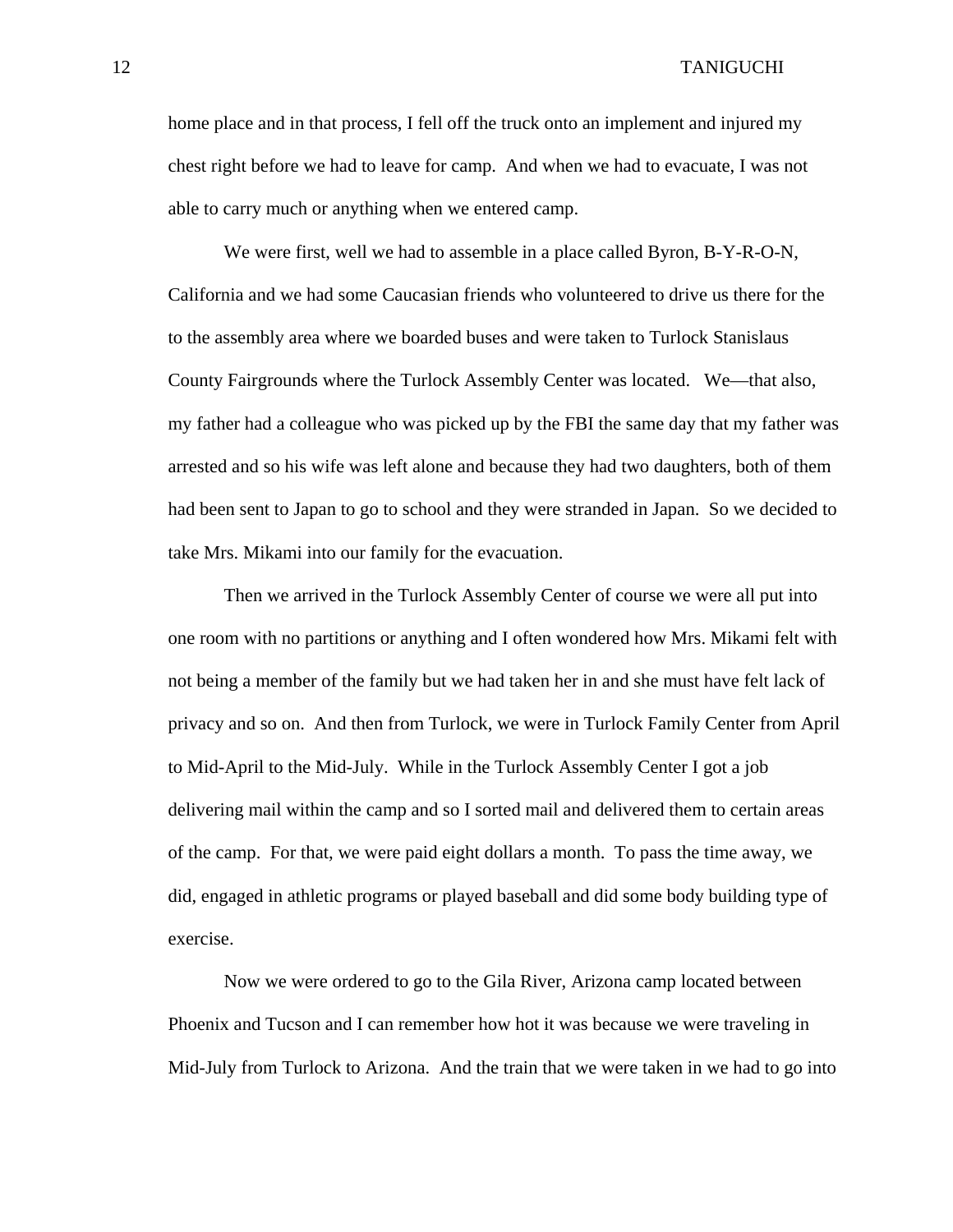the siding every time some other train came by and then you knew troop trains were going by so I think it took us three or four days to go from Turlock to Arizona. Then we arrived at Casa Grande, Arizona we were taken by bus to the camps. And in Gila there are two camps. One they labeled as Canal Camp and the other was Butte Camp. When we arrived there, the camp was not finished yet. There were many trenches so that utility pipes and so on. And my first surprise as I peered into the trench, the first thing I saw was a number of rattlesnakes running around in the bottom of the trench. And we were taken to Canal Camp which is also known as Camp One. I don't know for what reason but we decided, we volunteered, my family volunteered to move to Camp Two, Butte Camp after the first week. I am not sure for what reason. And I can remember that we lived in Block 66 in Butte Camp.

 While in camp in order to avoid boredom, we organized athletic teams and competed either by blocks or by region from where we came. I remember playing basketball with a group from my home town Brentwood. Baseball we joined a group of people from Vacaville and Suisun. And our baseball team was labeled as Block 66 baseball team. We were able to build a baseball field and it became known as the Block 66 baseball field. One of our main competitors in baseball was the Block 28 team and the Block 28 also built a baseball field. That team was headed by a Mr. Zenimura from Fresno and currently a Carey Nakagawa is doing the history of the baseball teams in the Japanese-American community. And one significant part is a story about the Zenimura family who were outstanding baseball players.

 Now in the Gila Camp at the time of evacuation, I mentioned that I dropped out of high school in March. In March I was a junior in high school but due to the fact that I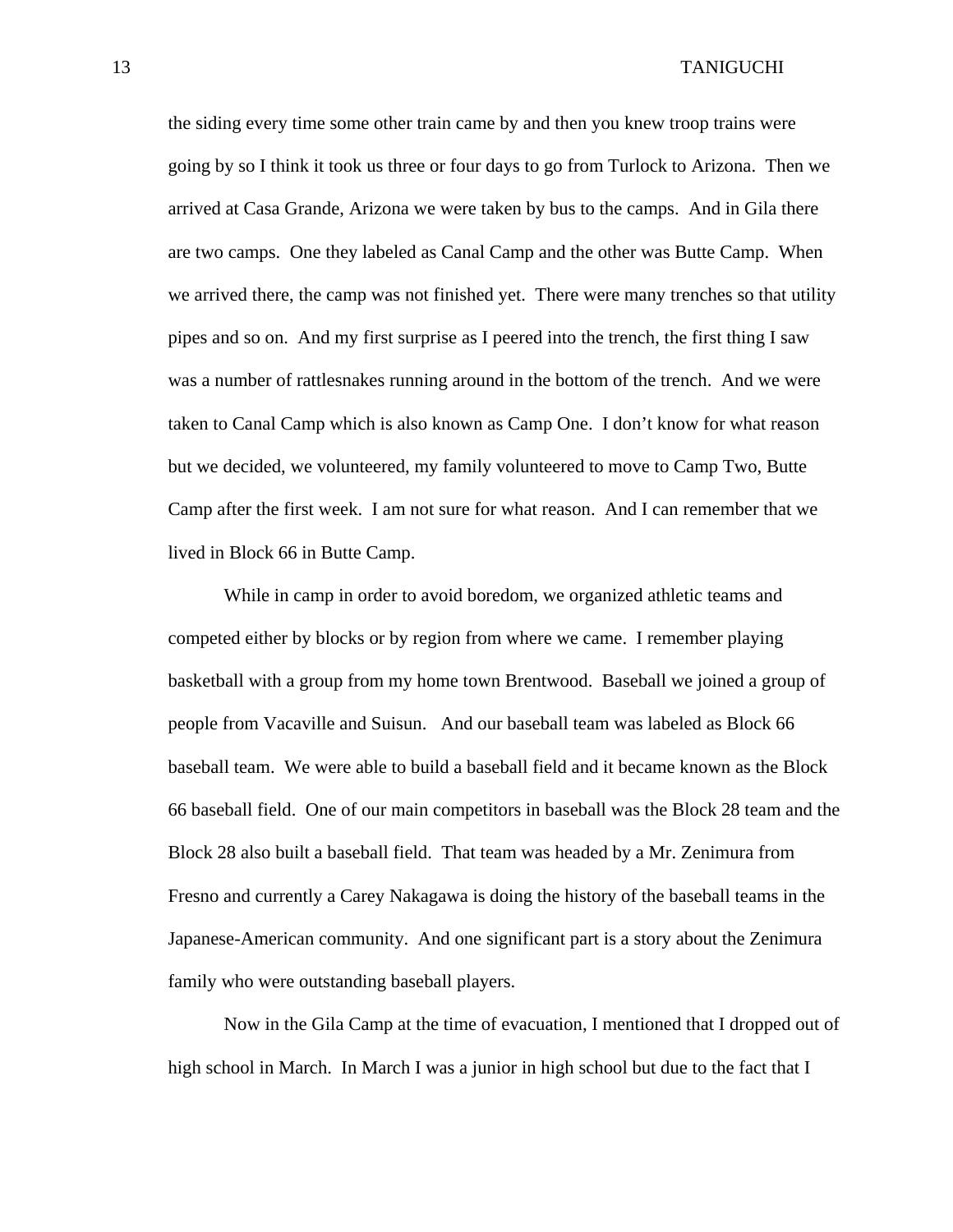participated in athletics, I did not have to enroll in physical education and therefore I had an extra period. And so I took, each year, I took a course in wood shop or home economics as electives. And even though I was a junior I only lacked one unit from graduating. And so in the Gila Camp I went to Butte High School just for the fall semester. And earned enough credits which I had sent back to Liberty Union High School and so the Liberty Union High School graduated me on schedule in 1943. Although I had enough credits, I did not have all my English and Math requirements which affected my admission to college. Then in April of 1943 the family decided to join my father in a family camp in Crystal City, Texas.

Now the family camp in Crystal City, Texas came about because a number of internees in Missoula, Montana Detention Center had called to attention to the Red Cross that they were being forced to do hard labor and under the Geneva Treaty, internees like those arrested by the FBI were protected from having to do hard labor and they protested that. And so the Red Cross in Spain investigated or were chosen to investigate the conditions of the internees in the Justice Camps. And told the US government that they were in violation of the treaty so the US government decided to, well another factor is that they, in the war, the US Army was able to get very few prisoners of war, Japanese prisoners of war, whereas in the Philippines and so on, many American GI's were taken as prisoners. And during the war, United States was concerned about how Japan would treat the American prisoners of war and realized that unless the United States treated Japanese subjects here humanely that the Americans there would be tortured and so on. So the US government decided to build a family camp and permit the unification of the families of the internees and the internees were able to indicate whether they wanted the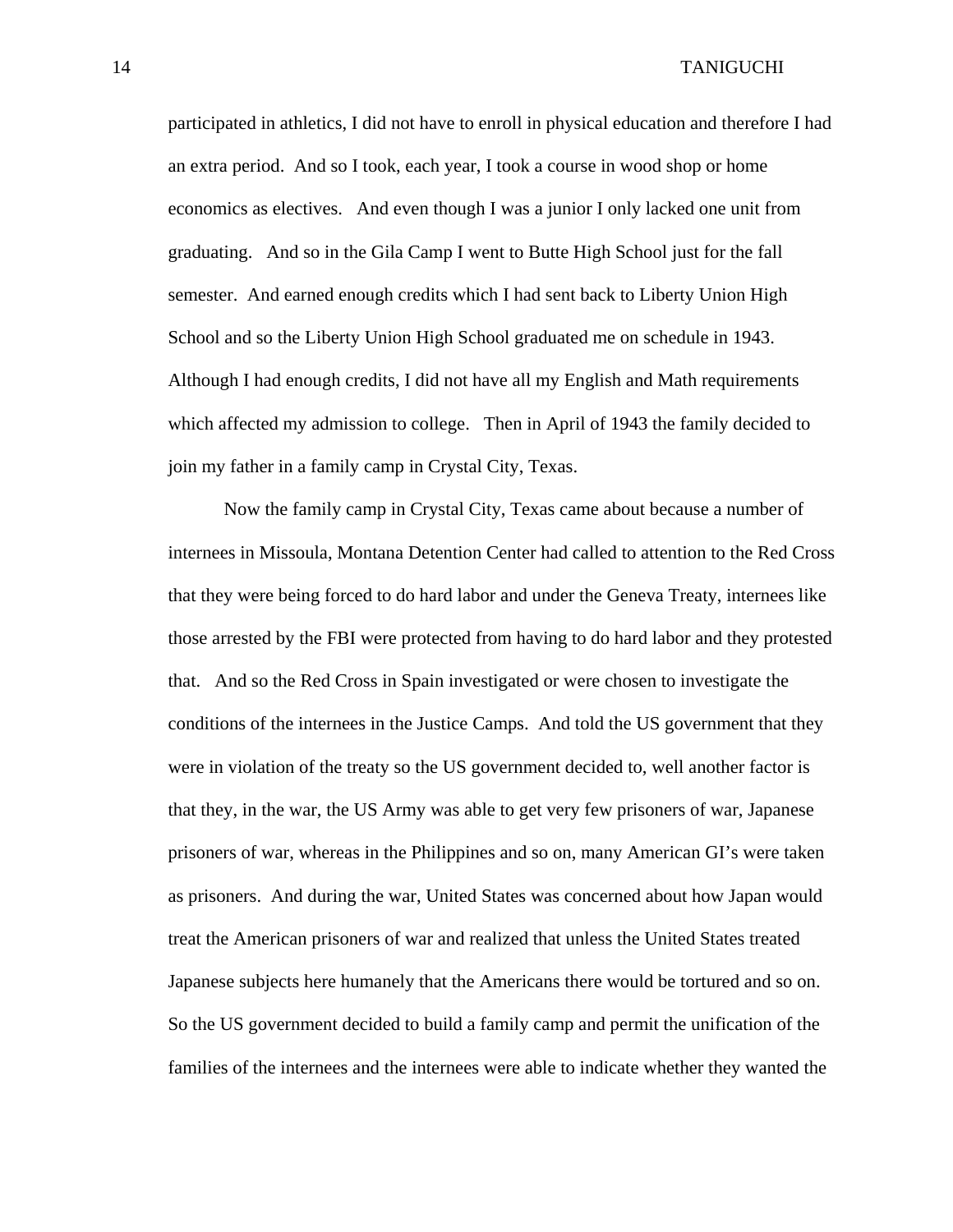families to join them or not, so many of the internees like my father opted to have the family join them in the camp in Crystal City. And since I was a minor, I had no choice but to go along with my mother and go to the Crystal City camp. And the Crystal City internment camp run by the United States Department of Justice was labeled as a camp for dangerous enemy aliens.

In the meantime in the camps like in Gila, Manzanar and all the others, because the Japanese-American Citizens League was negotiating with the US government to give us the opportunity to prove our loyalty despite the fact that we were interned in these camps. The government decided to find out who was loyal and who was not loyal and we were given a questionnaire, a loyalty questionnaire. There were two main questions. Questions 27 and 28 and question 27 was whether we would be willing to serve the US Armed Forces, in the US Armed Forces. And question 28 was whether we swore our allegiance to the United States and of course any allegiance to Japan and if we answered both of those questions yes we were considered loyal and if we answered them no we were considered disloyal and the United States designated the Tule Lake, California camp the camp for disloyals and we referred to those who answered no as "no-no boys". And this was taking place in the Gila Camp before I left for Crystal City and I remember that in January of 1943, my mother, my brother and I received permission to visit my father in the Lordsburg, New Mexico Camp, internment Camp. And at that time my father had directed my brother and I that under no circumstances should we volunteer for the Armed Forces given the situation. Of course I was only sixteen years old and my brother was nineteen so it applied to my brother more than it did to myself which made it very difficult for my brother because having been put into camps, we didn't know where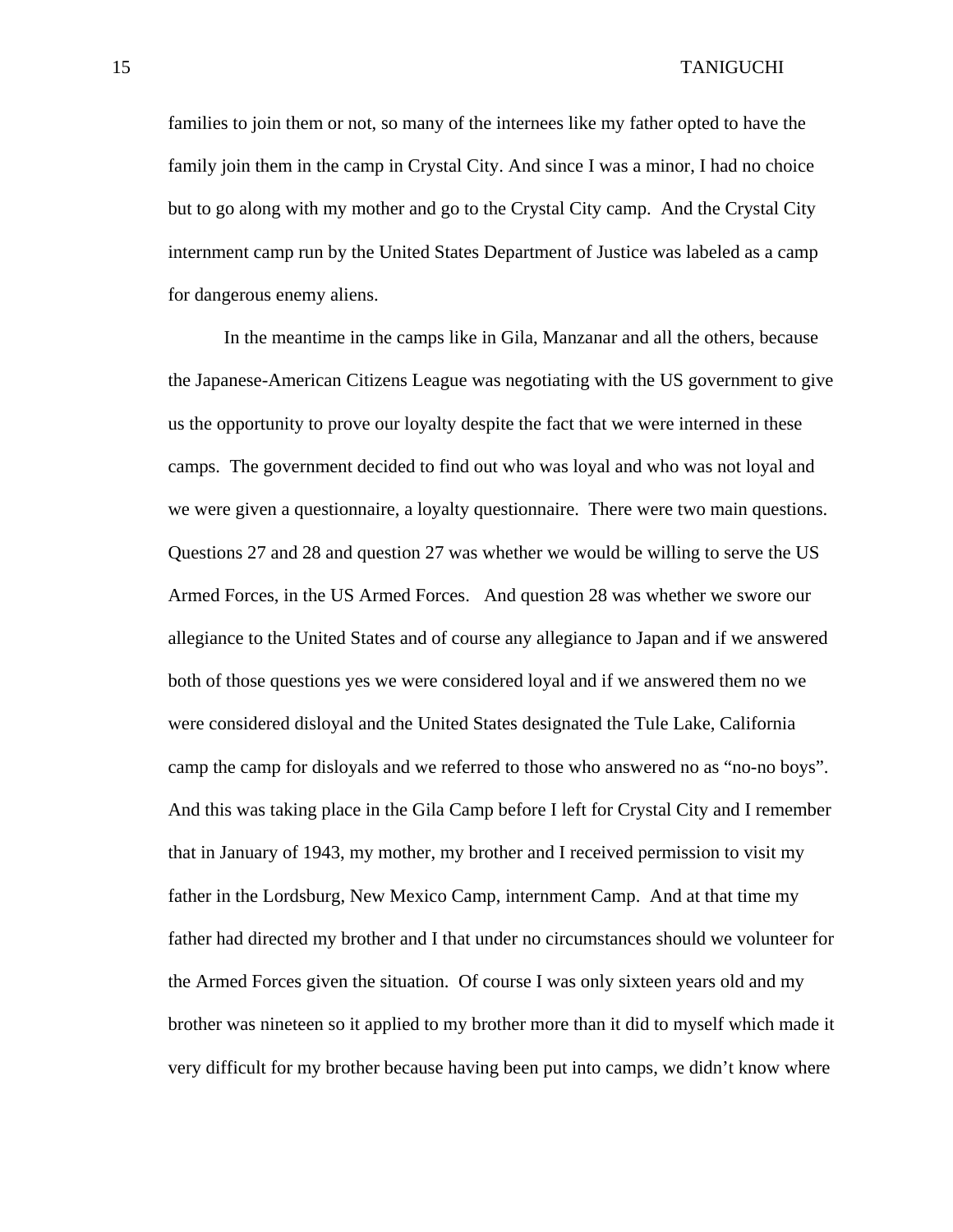we stood. We had gone through public school pledging allegiance to the American flag and singing all of the national anthem and God Bless America and so on and been in the Cub Scouts and well, we felt like we were abandoned by our country. We felt that we were persons without a country. And when we were given this questionnaire although I didn't have to answer it because I left for Crystal City technically before the questionnaires were brought to us and I wasn't seventeen yet so I wasn't required to answer it until later when I turned seventeen. But we felt insulted since we were American citizens and my brother and I were not dual citizens, we were just American citizens and we did not have any connections to Japan. I have never been there. And the irony is that while the war in Europe was going on, and Japan was at war with China and so on, both my brother and I were volunteers in the community. We were kind of trained to distinguish between American aircraft and enemy aircraft, aircraft spotting, training and so on and we were volunteers for that so having gone through all of this, it was very confusing to us what was going on.

Now, when my mother and I left for the Crystal City Camp also Mrs. Mikami who was in our unit together, left for Crystal City Camp. My brother decided to stay behind and remain in Gila because he had thoughts of leaving the camp and going back to school. His education at the University of California was interrupted by the evacuation. Although my brother probably would have answered yes, yes to those loyalty questions. Because of the directive from my father, he tried to qualify his reply by saying that, you know, unless his rights were restored and my father released from internment and so on he could not answer the questionnaire yes, yes but he did not want to answer it no, no. So when he applied to leave the camp, they would not release him right away. He had to go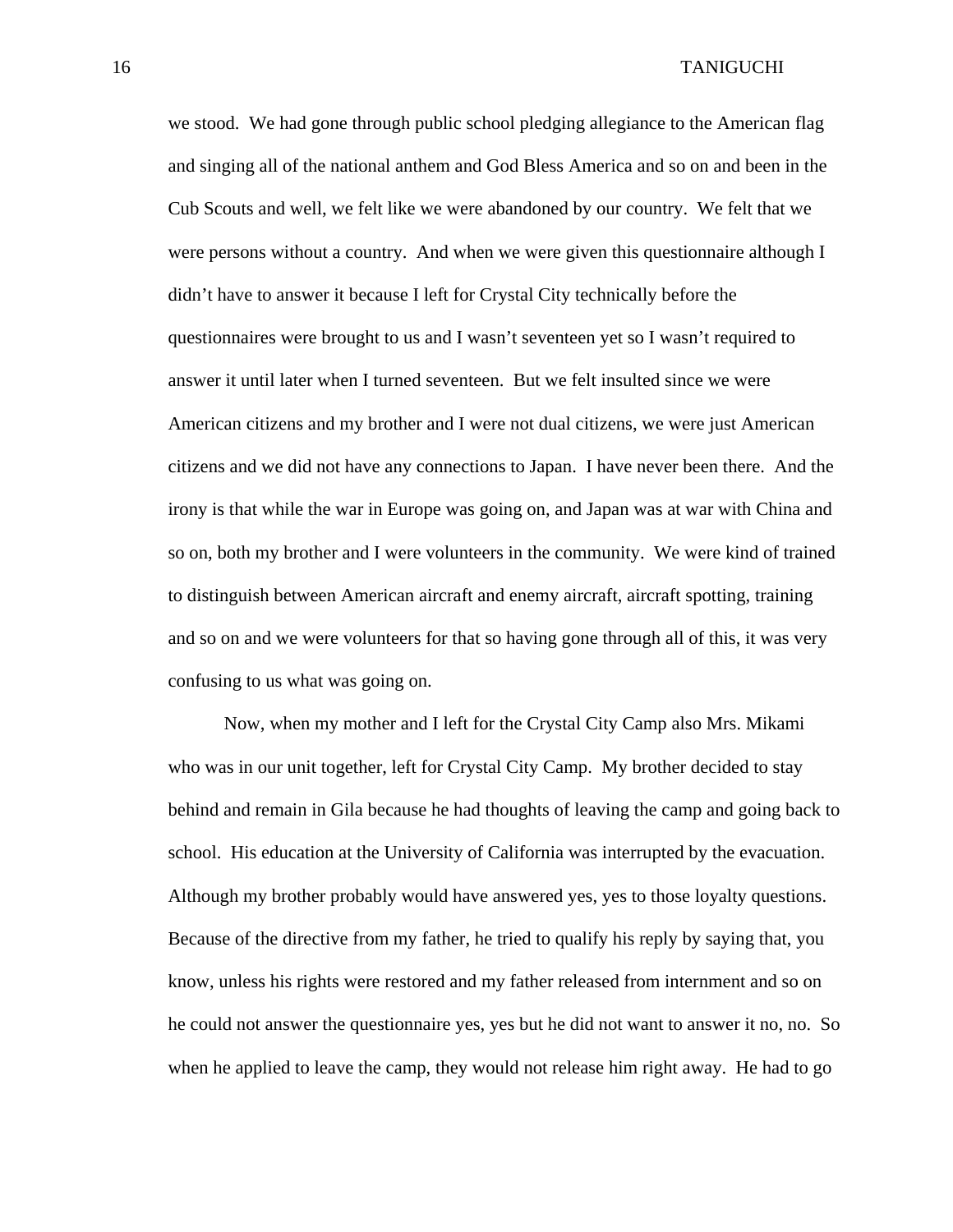through a series of hearings before he was permitted to leave the Gila Camp. He did eventually get out in late 1943 and he went to Detroit, entered Detroit Tech and worked for the city of Detroit.

Now in the Crystal City, Texas Camp, we found that the living conditions were much nicer than in the Gila Camp. In the Gila Camp we lived in a barrack which was divided into four to six units and each family lived in a single unit with no partitions. Then we had to go to the mess hall for our meals and so three times a day, we lined up at the mess halls. And also the lavatory and bathing facilities were outside and we had to walk about a block to our showers and rest rooms. Our mothers had to do the laundry by hand in a washroom. (inaudible)

The fact is that in the mess hall well in the Gila Camp, the food was prepared by evacuees, volunteer people, nobody was trained as cooks or anything but they learned how to cook in the mess hall and so the food although was tolerable, was not to the liking of every person at each meal. We used to refer to the food as slop suey. And as I mentioned earlier I went to the high school for the fall semester and while I was going to school, I took a job as time keeper for the Block 66 mess hall and in the Spring of 1943 the first lady Eleanor Roosevelt visited our camp and I had the privilege of being the time keeper at the door and checking people were qualified to come into our mess hall and so and meeting Mrs. Roosevelt as she inspected our mess hall.

 Somehow, various block mess halls were kind of labeled I mean as good mess halls or bad ones and so people in other blocks would sometimes try and sneak into the better mess halls and so on and my job as time keeper was not only to keep time of the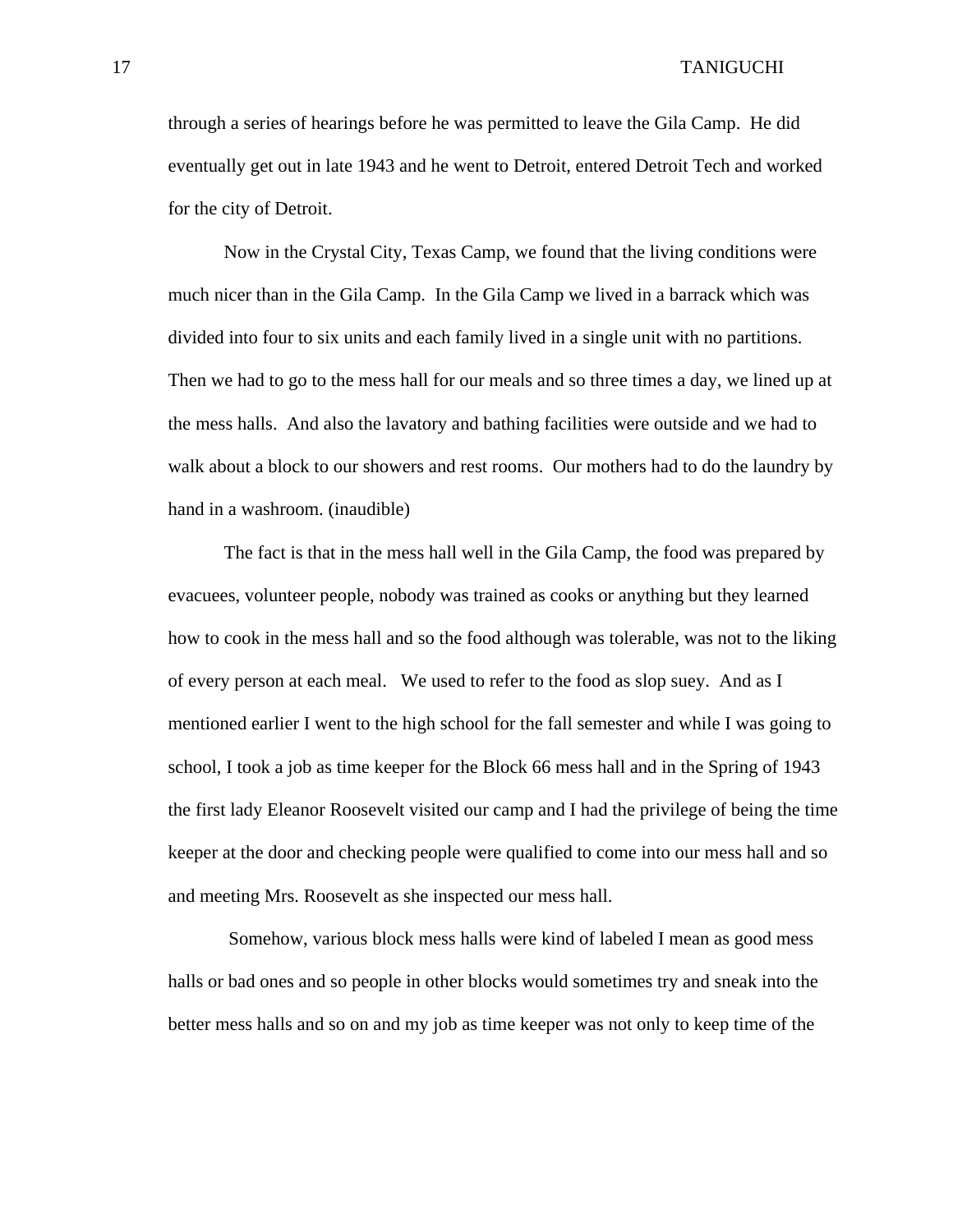people working in the mess hall so that they could get their sixteen dollars a month pay, but also to check the meal tickets to be sure the people in our block only were admitted.

Now in the camp some people worked doing other things. There was a camouflage net factory where people worked to produce camouflage nets for the US Army and then some people worked at security guards and police and there were each block had a block manager and assistant block manager and then there were people who were recreation supervisors and people who delivered food by truck to the mess hall and delivered milk and ice to the mess hall so all the work within the camps were done by the inmates. The governing system went through the block manager who had an association that met with the outside administration which was the WRA-War Relocation Authority.

Now in the Crystal City Camps, we lived in little mini apartments. And we were issued tokens which could be spent at the commissary and the canteen and so my mother and my friends would go shopping to the commissary everyday to buy the ingredients to cook the meals and she was able to cook our own meals in our own apartments. Although our shower facility was outside in another building our toilet and kitchen and so on plumbing was all inside the apartment. And in contrast to how our laundry was done in the WRA Camps in Crystal City, we had a central laundry and once a week we would put all our laundry bedding sheets and whatever else needed to be washed and cleaned into a big laundry bag and we delivered it, took it to the laundry and at the end of the day we would get it back all folded and pressed. So it is kind of ironic that American citizens were treated worse than dangerous enemy aliens.

In the Crystal City Camp again we organized activities athletic activities to keep ourselves occupied. We had competitive sports as well as Martial Arts and in the Crystal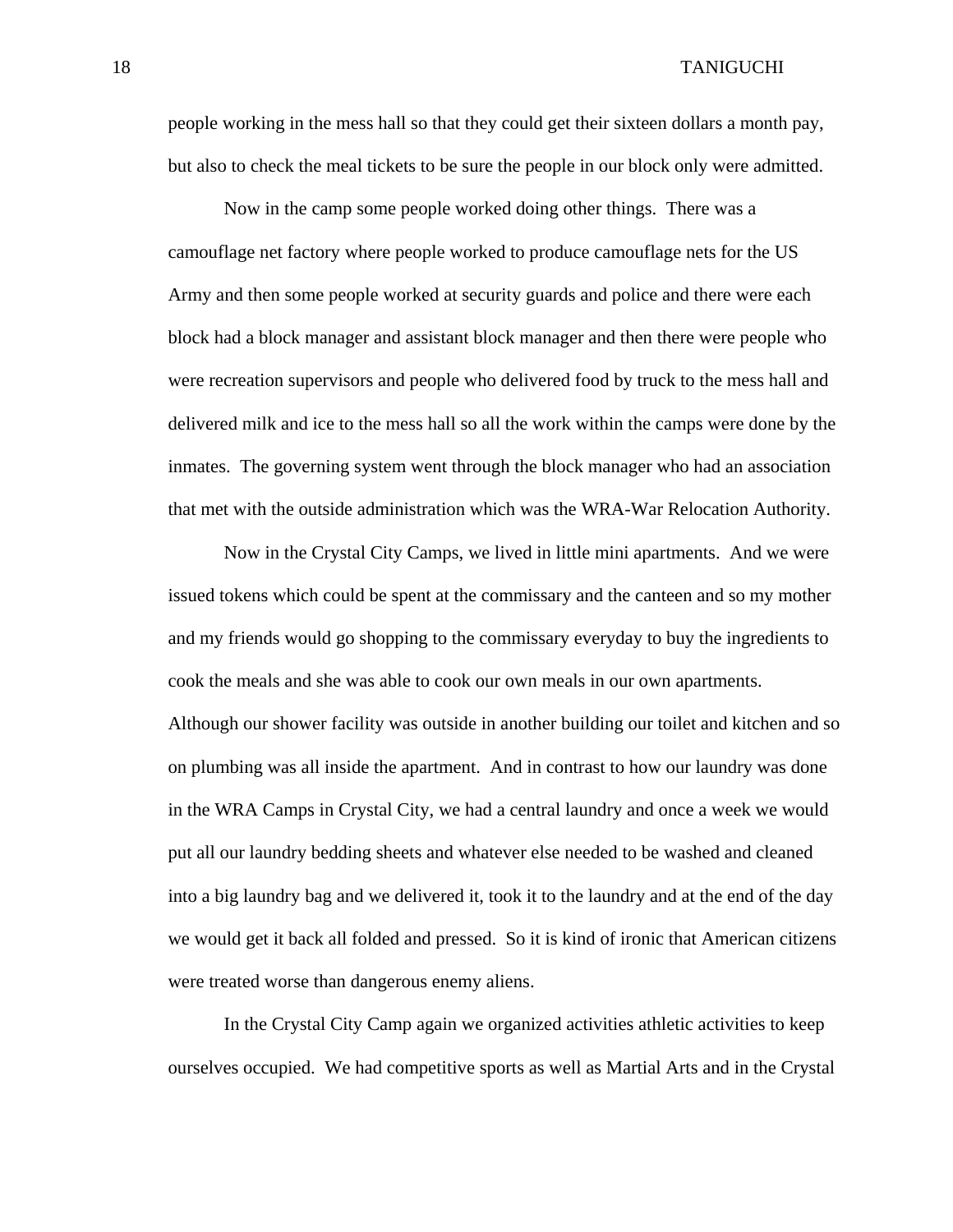City Camp, we had two school systems. Actually, a great many of internees in Crystal City were Japanese language school teachers from the US mainland and Hawaii and so the INS or Justice Department permitted creating a Japanese Language School K-12 as well as a regular public school and since I had graduated from high school or completed my requirements, I attended the Japanese Language School and spent two years full time in the Japanese Language School.

- NT: (inaudible) We left off with you telling me about the two different schools at camp and that you decided to attend the Japanese Language School and you ended up attending it for two years.
- IT: The, as I mentioned, the Japanese Language School there were many Japanese Language School teachers who were also Buddhist Church Ministers from Hawaii and from the United States mainland and the Japanese Language School was instructed pretty much like a regular school like in high school and we learned the language in various subject matter such as Geography, History, Ethics, Mathematics and then Language itself. We learned the grammar of the Japanese language and not only that, there was a special course in Japanese, Chinese characters how we could convert Chinese into Japanese. And also I had some calligraphy and so we went to the school from eight to three everyday. Each hour a different subject matter and therefore I learned enough Japanese to the point that later on, when I entered the US Army I qualified for the Military Intelligence Service. So ironic that being interned, internee as a native (inaudible) to learn the language there and then work for the United States Military Intelligence.

 Getting back to the Crystal City Camp, I also participated in Judo and Sumo. I did injure myself in a Sumo tournament and therefore, I did stop at one point. Now also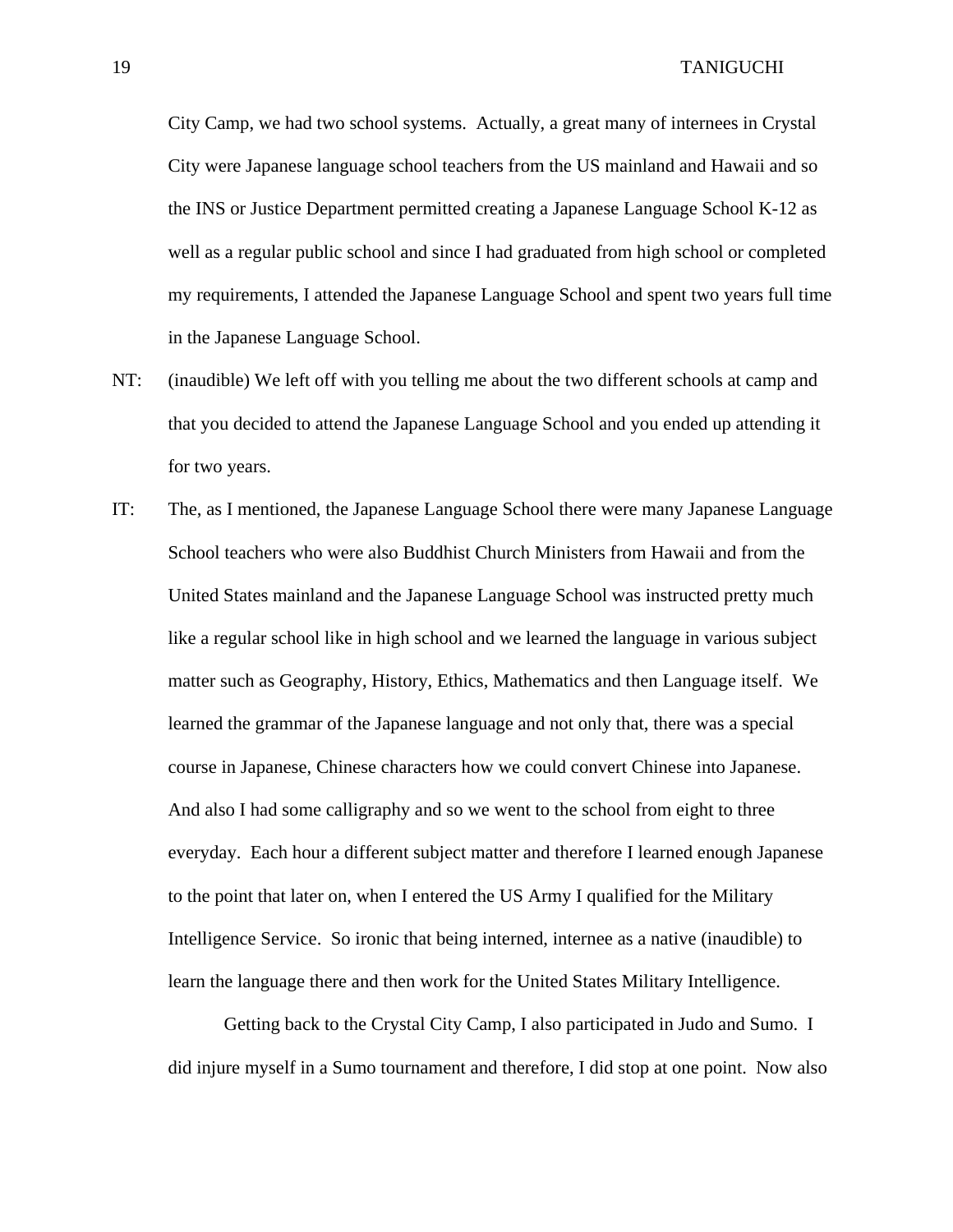in the Crystal City Camp we had a medical doctor who was very talented as a surgeon as well and so at the camp hospital medical services were very good. We had a number of registered nurses in the camp and the doctors and so we received very good medical and dental treatment there. Now with regard to my stay in the camp, the fact that my father having been interned by the FBI, he was intent on repatriating to Japan because having been treated as he was, not eligible for naturalization, Alien Land laws and so on and had lost everything he had developed economically, he hell-bound to be repatriated.

During WWII there were two exchanges that took place, the first one in 1942 and the second one in 1943. The exchange took place by way of the Swedish Ship (inaudible) and the way the exchange took place is if your (inaudible) took people from New York to India and then a Japanese ship met the (inaudible) in India and the exchange took place there. I mentioned earlier that a Mrs. Mikami we took in as part of our family, well she and her husband repatriated to Japan on the first exchange in 1942 and make that 1943, the second exchange I think it was September 1943.

- NT: Did she remarry?
- IT: No she and her husband. She joined her husband in Crystal City and then went to Japan. Now as I mentioned earlier in the Gila Camp, people in the Gila Camp had to answer to the loyalty questionnaire and my brother who remained in Gila had to answer to those loyalty questionnaires and because my father was so adamant of him not serving in the US Army while he was interned, and under the circumstances where we lost everything in the evacuation, he could not answer yes, yes to the questions 27 and 28 and so he refused to answer so they automatically made him a no, no. And because of that he had difficulty getting security clearance to leave the Gila Camp and had to go through a series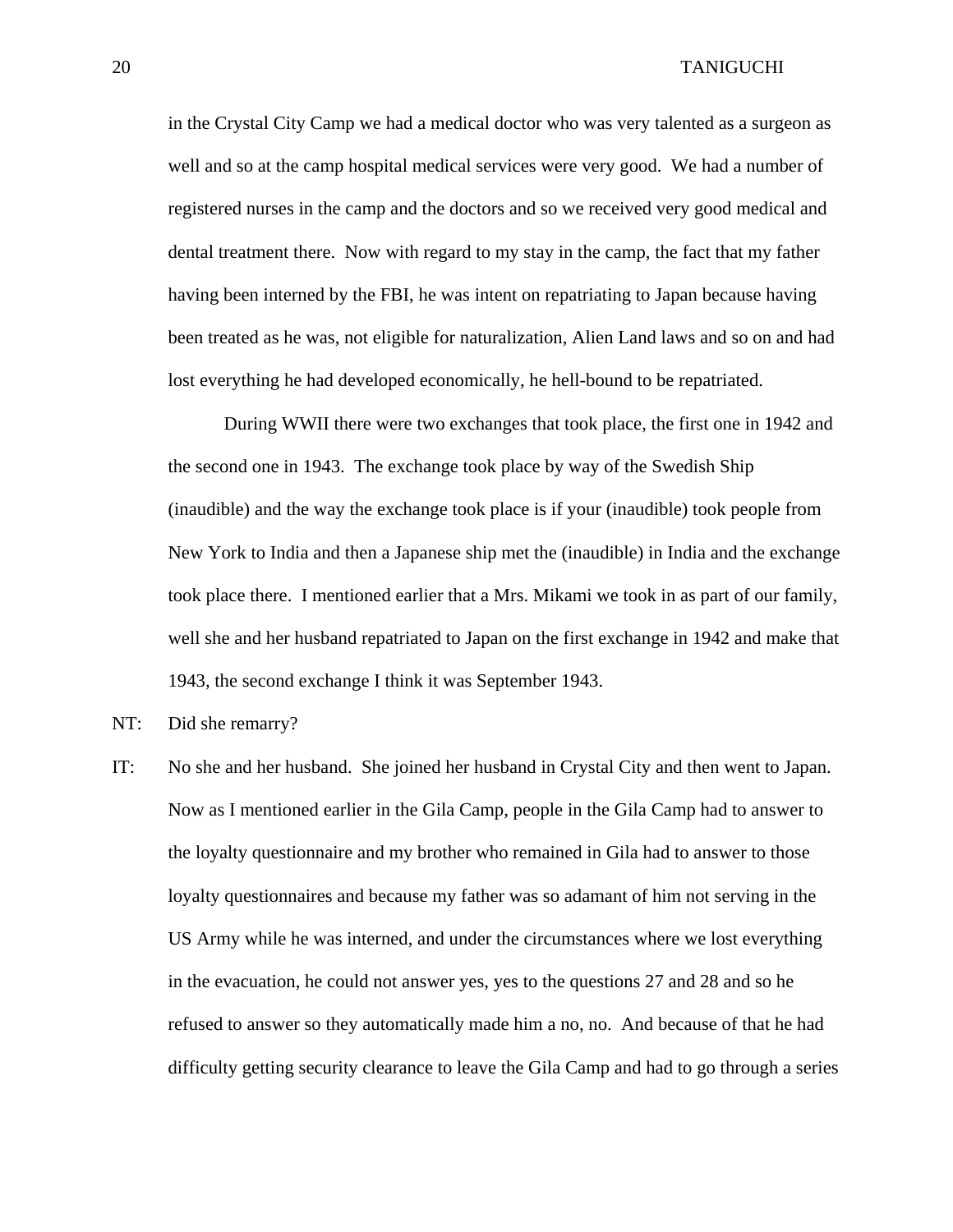of hearings and eventually he was permitted to leave the Gila Camp and went to Detroit, Michigan. And in Detroit he entered Detroit Tech and worked for the city of Detroit. In the meantime he became very concerned for my status in Crystal City where my father was volunteering to be repatriated. And so he visited Crystal City Camp with the intention of getting permission to take me out of the Crystal City Camp and therefore he talked to the director of the camp, Mr. Rourke, and as he made these plans, he was in conflict with my father and the word got out about what my brother was trying to do and so my father's friends in the camp called a meeting and called my brother on the red carpet to try and help my father. They told my brother that he was disloyal to his father and so on and put pressure on my brother however my brother felt that there was no place for us in Japan since we had never been there, we were American citizens. Eventually, as the war progressed, my father's position softened and my brother was able to get me released from the Crystal City Camp and I joined my brother in Detroit in August of 1945 just before the very beginning of August just before the end of the war.

 I enrolled at Wayne University in Detroit and completed one semester. As the war ended, the government agreed to release my father and so we waited until the end of my semester at Wayne University and in February of 1945, February of 1946 my brother and I drove to Crystal City, Texas to get my parents released from the camp. And while we were in Crystal City, Texas my father had to start thinking about what he was going to do. We still had the property, forty acres in Brentwood, California; however my father remembered that in shipping tomatoes to the Eastern market, there were some years which the lower Rio Grande Valley tomatoes competed in the Eastern market so he wanted to investigate the possibilities in the lower Rio Grande Valley. So while we were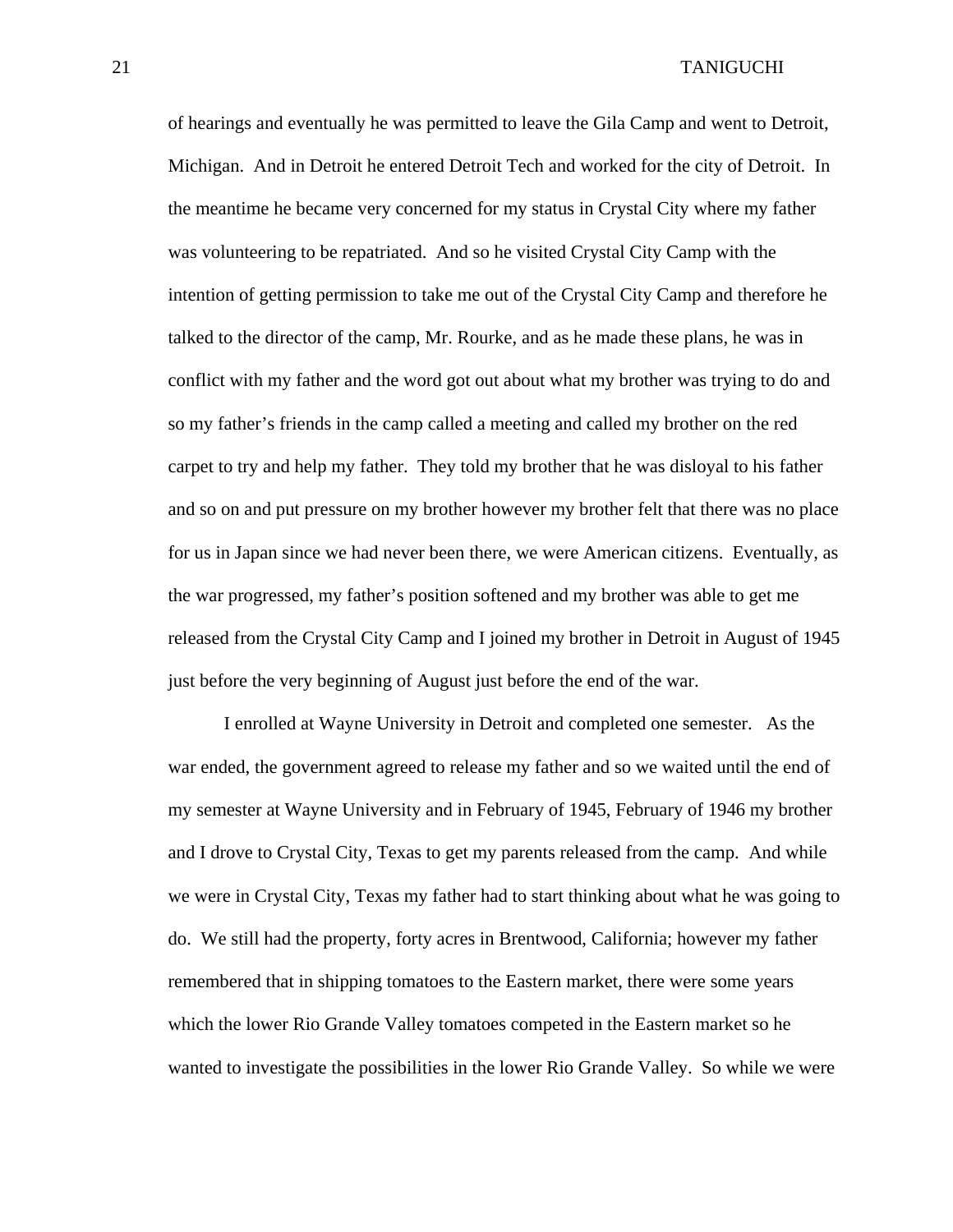visiting Crystal City waiting for my parents release from the camp, my brother drove my father down to San Benito, Texas to scout out farming possibilities there. While there my father met a number of other Japanese-Americans who were farming there and they invited my father to move down there. However, we first because of the farm in Brentwood my father decided to go back to Brentwood and we helped him pack and put them on the train to Los Angeles and my brother and I drove to Los Angeles where we met my parents there. In Los Angeles we had friends and so we met at our friend's house in Los Angeles. These friends were from the same province in Japan.

NT: What was that?

IT: Wakayama. Then after staying there for a couple of days, we went on back to Brentwood. Now we had a little difficulty getting back into our house in Brentwood because during the war, there was a housing shortage and due to that, you could not evict anybody and then the person who agreed to look after our house and the farm, refused to move out and he claimed that he had made some improvements in our absence and therefore unless we paid him for the improvements, he was not going to move out. So we had to pay cash and the thing is, in the agreement the lawyer of course didn't understand either and he had indicated that the agreement would be for the duration of the war. Although the war technically ended in August of 1945, the peace treaty was not signed until 1947 and so there was a question of the term, duration of the war. And so Mr. (inaudible) held us to that and he said he would not move out unless we paid cash up front. That embittered my brother very much but nevertheless, we moved back into our house and my father farmed for a year for the 1946 season.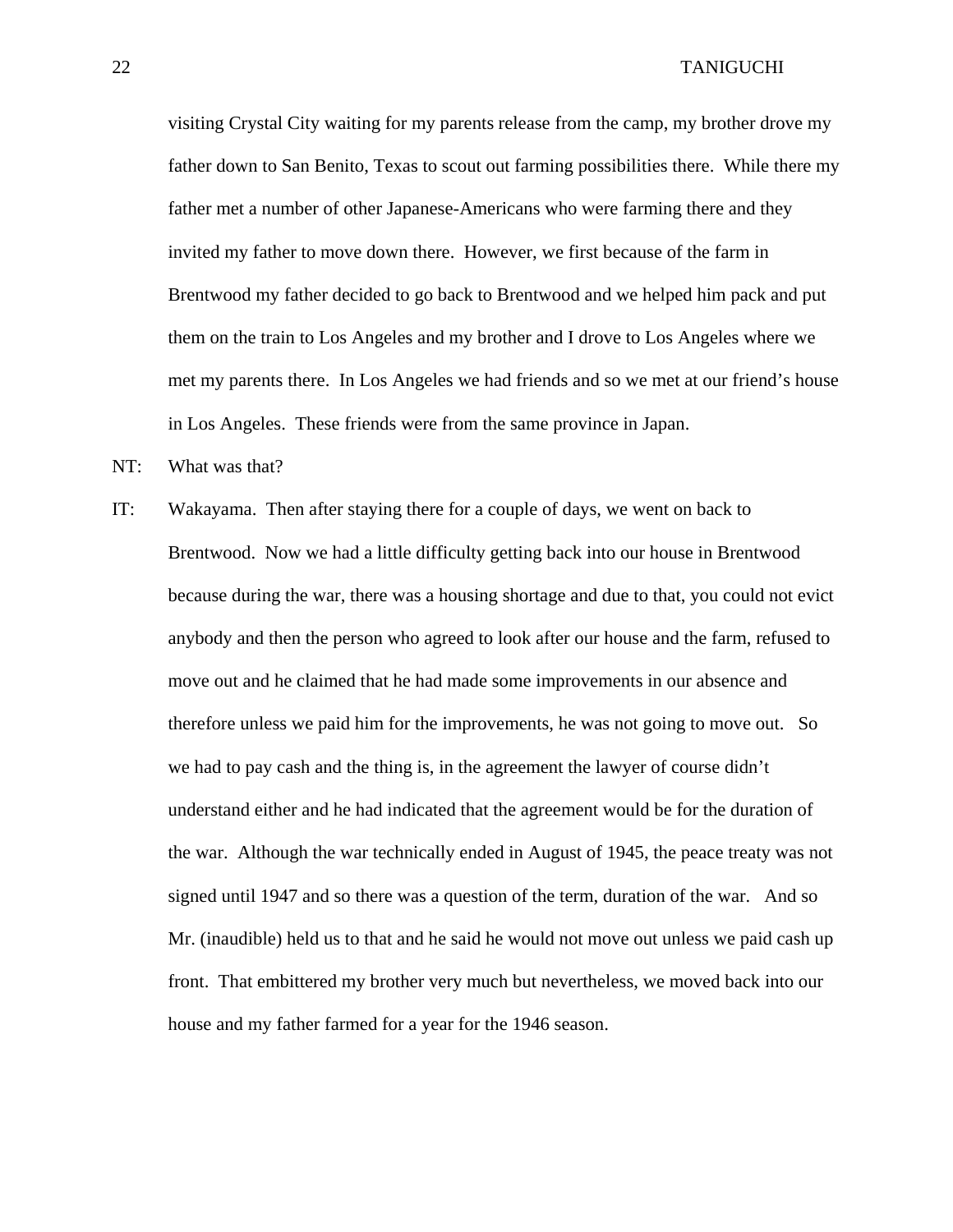However, he felt very uncomfortable. He felt like he was not welcome back in that he after his hearing, he became aware of who the informers were and so not only that there was a labor shortage and he had difficult time the first year farming back in Brentwood. And therefore his business to the lower Rio Grande Valley of Texas where the people there were so hospitable and inviting and so on, he decided he was just going to pick up and move to Texas. In the meantime I had left Wayne University and returned to Brentwood and since I left camp I was no longer classified 4C by the selective service and reclassified as 1A and received a notice for a physical exam. But then my future was very uncertain. My father told me that there was no way he could finance my going to college and he was very uncertain about the future and so I thought about it and at that time the Army was recruiting heavily offering the GI Bill and so I decided that I would volunteer for three years and get four years of GI Bill and so that is what I did.

 I volunteered and at that time when you volunteered, you were able to chose your service and so I chose the Quarter Master Corps instead of the infantry and was inducted at Camp Beale, California and assigned to Fort Lee or Camp Lee, Virginia for my basic training. And then after I finished my basic training in July of 1946 I was assigned to the Adjutant General School in Fort Oglethorpe, Georgia. (pause) There I was assigned to the Postal Unit where we were trained to become mail clerks. And while I was in Fort Oglethorpe, Georgia, I wired through our company commander about the Military Intelligence Service since I had become bilingual and was recommended by the company commander. I finished my Postal Course in Fort Oglethorpe and then I received notice that I was accepted to the MIS, Military Intelligence Service and therefore I was sent to Monterey, California to the Army Language School. When I arrived in Monterey, I was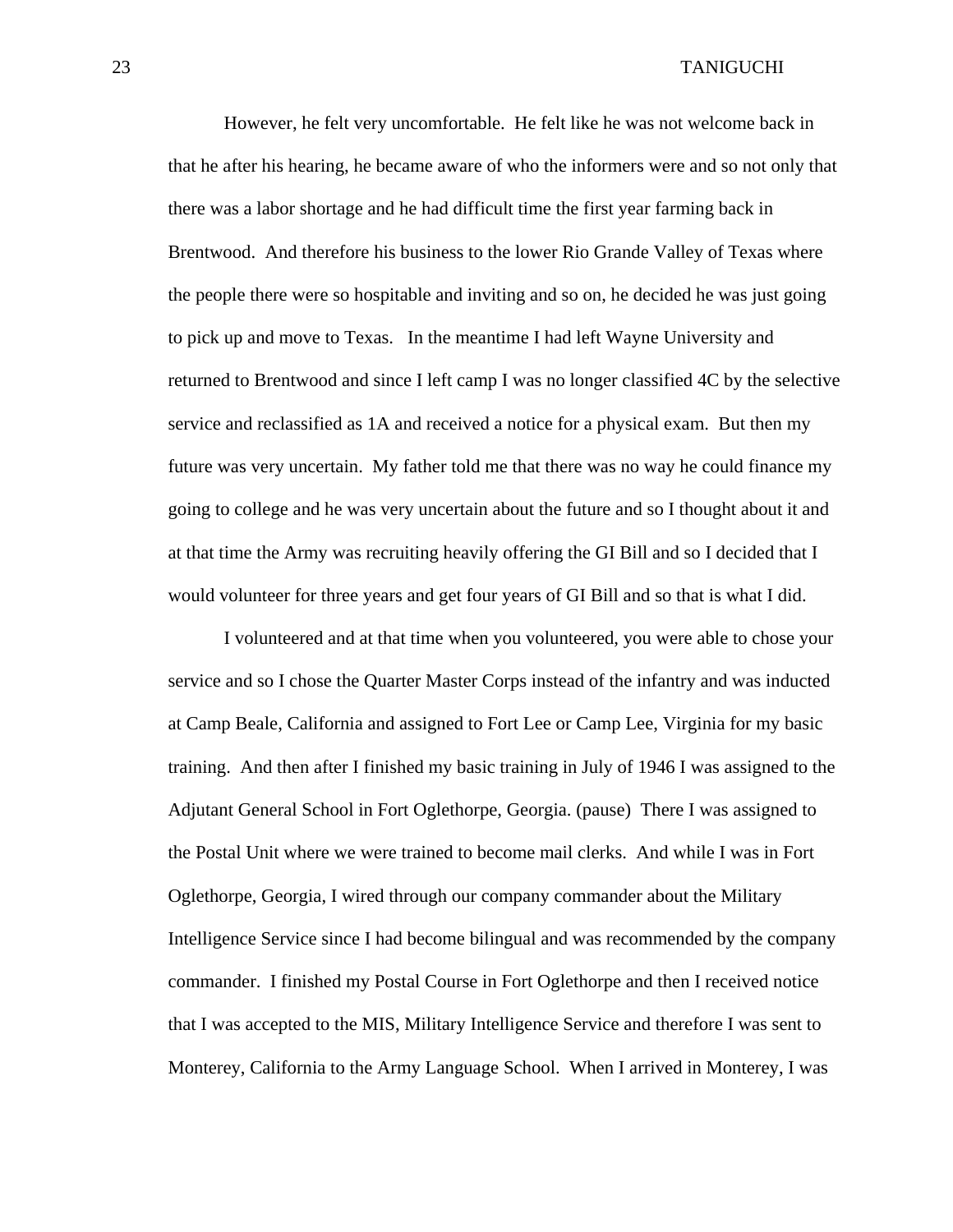cycled into an existing language class, Japanese language class that was to graduate in November of that year and so I attended this Japanese language class for about three months, September, October, November and received a certificate of graduation from the language class in Monterey and was promoted from private to Tech Three Sergeant and then I was given a furlough and on my furlough because my father had decided to move to Texas and in the meantime my brother had been readmitted to the University of California and it was during his Christmas break and my furlough that we were both able to help my father move to Texas from Brentwood.

 We loaded all his farm equipment into a rented box car and shipped it off to Texas and my brother and my mother and my father we drove the truck and the car to Texas. When we arrived in San Benito, Texas the people who my father had met on his visit there had arranged for a vacant house although it was vacant because it was abandoned, no windows, and really broken down. So we had to board up the windows and so on to where my parents moved in and we had two days in which to make it like a camp and livable and it was very cold at that time, in fact it snowed while we were there. But nevertheless, they got moved in. My brother and I returned to California and I had to go back to Monterey, the city of Monterey and my brother had to go back to University of California.

 And somehow despite the hardship my mother survived and they were able to settle in Texas. People in Texas were very hospitable and very kind to my parents and were able to establish themselves. In the meantime I was sent overseas to Japan and the occupation of Japan as an interpreter-translator-interrogator. And I spent two years in Japan interrogating Japanese prisoners who were returning from Siberia in the Soviet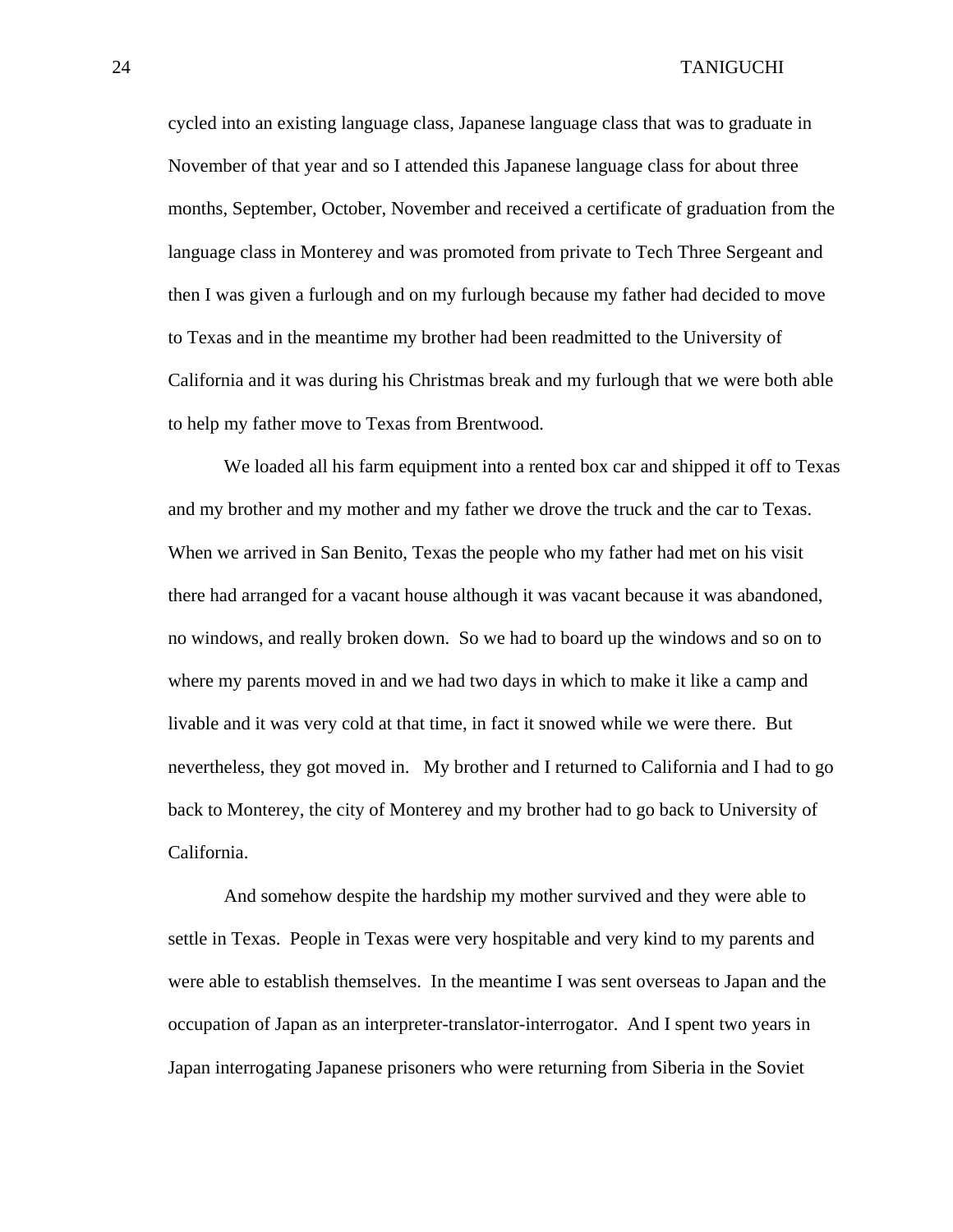Union. As you know the Soviet Union entered the WW, the WWII just the last couple of weeks of the war and they took hundreds of thousands of Japanese soldiers as prisoners in the surrender and they took them, they assigned them to labor battalions all over the Soviet Union and worked them in factories and the construction of railroads reconstruction from the war that is after Hitler's Army had ravaged the European part of the Soviet Union and much reconstruction had to be done. So the Japanese soldiers were recruited into labor battalions and forced to do hard labor in the reconstruction as well as some of the German soldiers. But as they became ill and could not work anymore they were returned, repatriated into Japan. And so we were assigned to interrogate these people for the atrocities committed by these Russians however while we were doing that Winston Churchill coined the term Iron Curtain and we got involved in a cold war and although the United States and the Soviet Union were allies during WWII, we became enemies and so we were sent back to Tokyo from the field for a refresher course. And the refresher course was to give us a new set of vocabulary because our assignment changed. While we were interrogating to identify atrocities committed by the Soviet Union, we now had to interrogate to identify targets to bomb in case a hot war was to break out and that was our assignment.

 I was assigned to Masore, Japan from April 1947 to November 1947 returned to Tokyo for December and January and was sent to Hakodate Hokkaido in February of 1948 where we continued interrogating Japanese prisoners. While assigned to Hakodate I had—well we were in assigned to temporary duty in a detachment and while after the first two months in Hakodate the first sergeant or the administrator of our detachment was reassigned to a commission and as I was a ranking non-commissioned officer, I was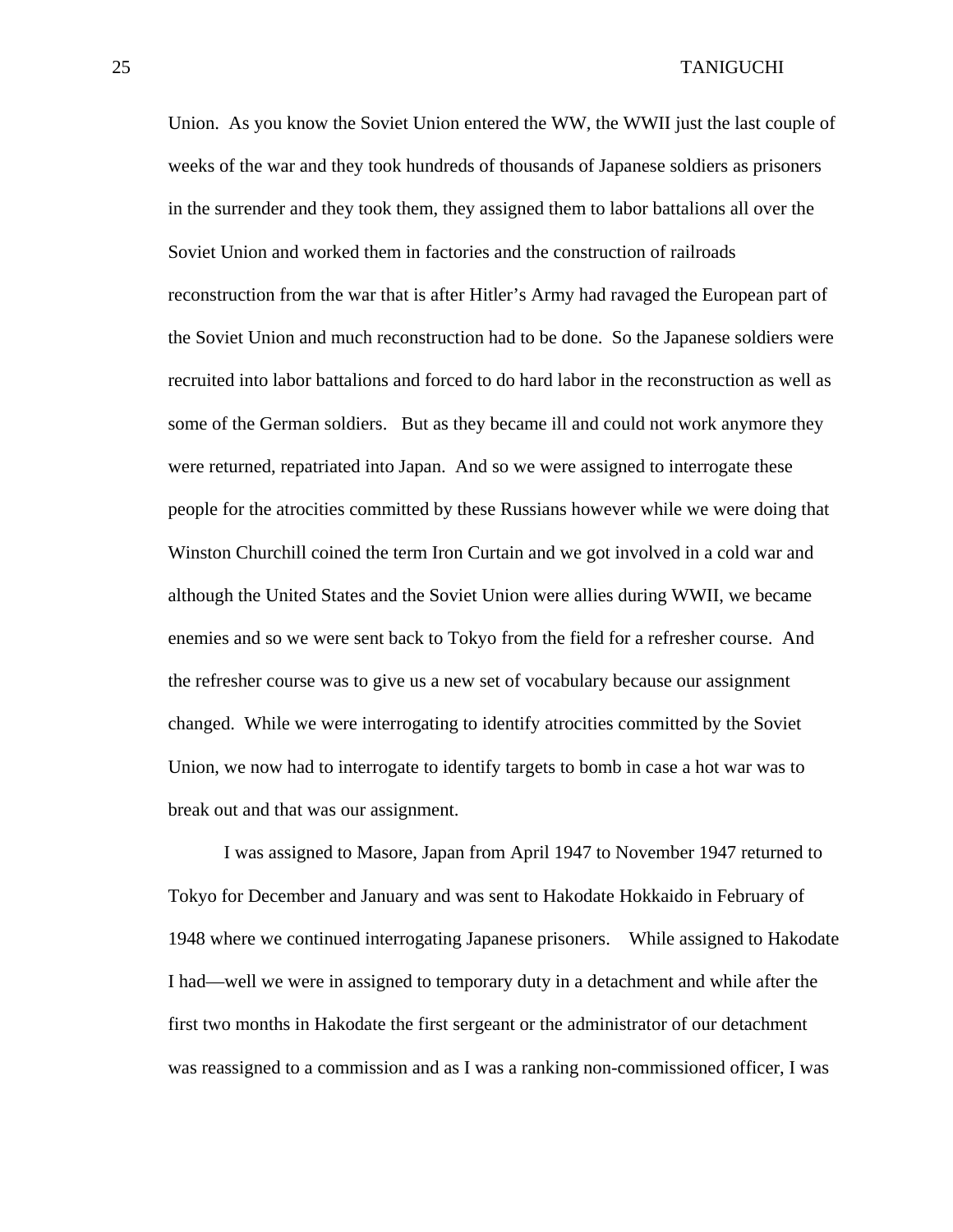asked to become the administrator or first sergeant of that detachment. So I did some administrative work as well as interrogation.

Then in February of 1949 my three year term was up and although I enlisted in April of 1946 for a three year term because well I was recruited and offered a commission to sign up for another term. However since I refused that, I was released at the convenience of the government in February of 1949 and discharged. Of course, there were two factors that influenced my decision not to sign up for another term because I originally entered the Army so I could get the GI Bill and go back to college. But in the interrogation we were very much aware of the tension that was built up between North Korea and South Korea and through our interrogation those of us that were doing the interrogating were convinced that something was going to happen between North Korea and South Korea and given that situation wanting to go back to school and although when I was discharged, they, I was pressured to sign up for the reserves. But when I thought about it if war should break out then being in the reserve I knew I would be called back and so I did not sign up for the reserves.

- NT: Good decision.
- IT: So I got discharged in February of 1949 at Fort Lewis, Washington, received my transportation money and mustering out pay and I returned, well I joined my parents in Texas, San Benito, Texas. And I immediately applied for admission to the University of Houston. I debated between the University of Texas and the University of Houston but then I opted for the University of Houston because of the booming conditions in Houston, the oil industry and the job opportunities that were there since I had started as an engineering major in Wayne and the job opportunities would be better in Houston. So I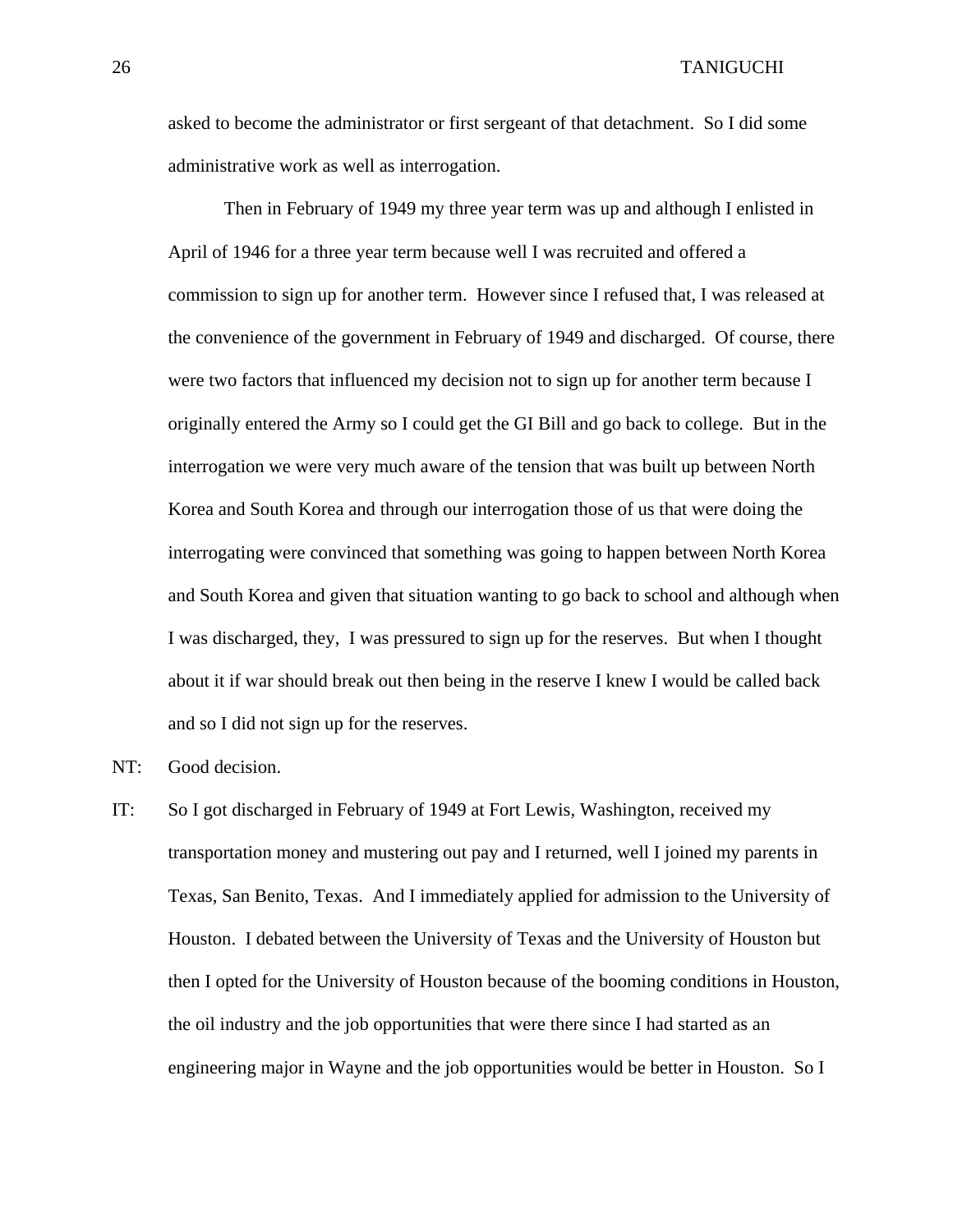began at the University of Houston in Sept. 1949. And at the time over half of the students at—

(end of first tape)

IT: I was kind of worried about how I would do studying in college again after the break three years in the Army and so on. However things went pretty well but I found the engineering curriculum very boring. But I did get my mathematics and science courses in as an engineering major and after the first semester at the University of Houston, I decided to change my major and went into economics. And I found out that the chairman of the economics department took a liking to me and became very helpful and I finished the first year the first semester the fall semester in engineering and the spring semester in economics. After taking that one course in economics the beginning of the fall semester of 1950, the chairman of the department asked me to grade papers, if I'd be willing to grade papers, and I said I would and so I took on that chore and so he advised me throughout the rest of my college bachelor's degree. (pause) I graduated from the University of Houston in 1952 which is three years after going there and received the Wall Street Journal Student Achievement Award and my the chairman of the department who became my advisor helped me into my master's degree. And gave me a research assistanceship to work on the master's degree and this coupled with my GI Bill stipend and the research assistanceship, I felt quite comfortable working on my master's degree.

 I completed my masters in 1954; also during the summers I worked as a research associate in the Bureau of Business Research and so I had a degree in Economics with an emphasis in statistics. So upon receiving my master's degree, I took a job with Anderson Clayton and Company as a statistical analyst and worked at Anderson Clayton for two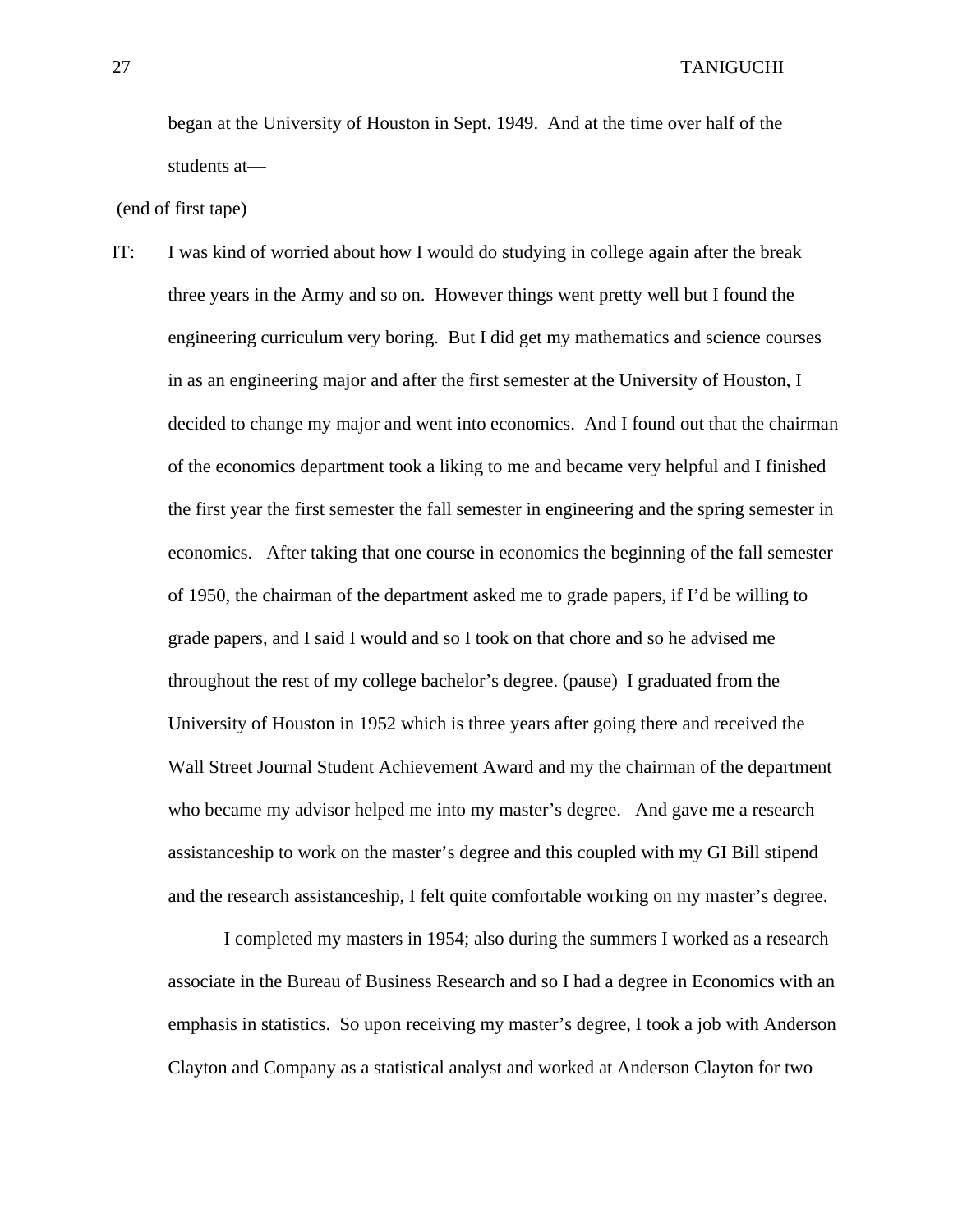years. And then I was offered a part-time teaching position in the University of Houston night school in statistics. So besides working at Anderson Clayton, I was teaching statistics in the evenings at the University of Houston. All the time, all the time I was working for Anderson Clayton, my economics department advisor continued to push me towards going back to graduate school and along with the other professors in the economics department, they guaranteed me a teaching assistant ship at the University of Texas if I were to go back to graduate school. Because one of the professors was from the University of Texas and had gone to the University of Houston to teach and so he escorted me to the Austin Campus and showed me around and introduced me to the professors of economics at the University of Texas.

Now I mentioned earlier how Texas people were very hospitable and so on and I feel very fortunate that all these people took an interest in me and helped me out. Just on Monday night, here at the California State University at Fresno, there was a program showing a video called the "Children of the Camps". And that video showed individuals telling their story about their growing up after leaving the camps and they sounded somewhat embittered by that camp experience. However, in my case, having come out of the camp and being helped by so many people, I felt very fortunate and changed the whole plan of my life from being an engineer to going into academia and so on.

Now at the University of Texas, being a teaching assistant, I taught two classes and each semester took a nine unit load in classes with the graduate program. I finished my course requirements in 1959 and then—then I was offered an electorship to teach statistics in the economics department for the 1959-1960 economic year because I had my graduate work with an emphasis and major in economics and minor in statistics.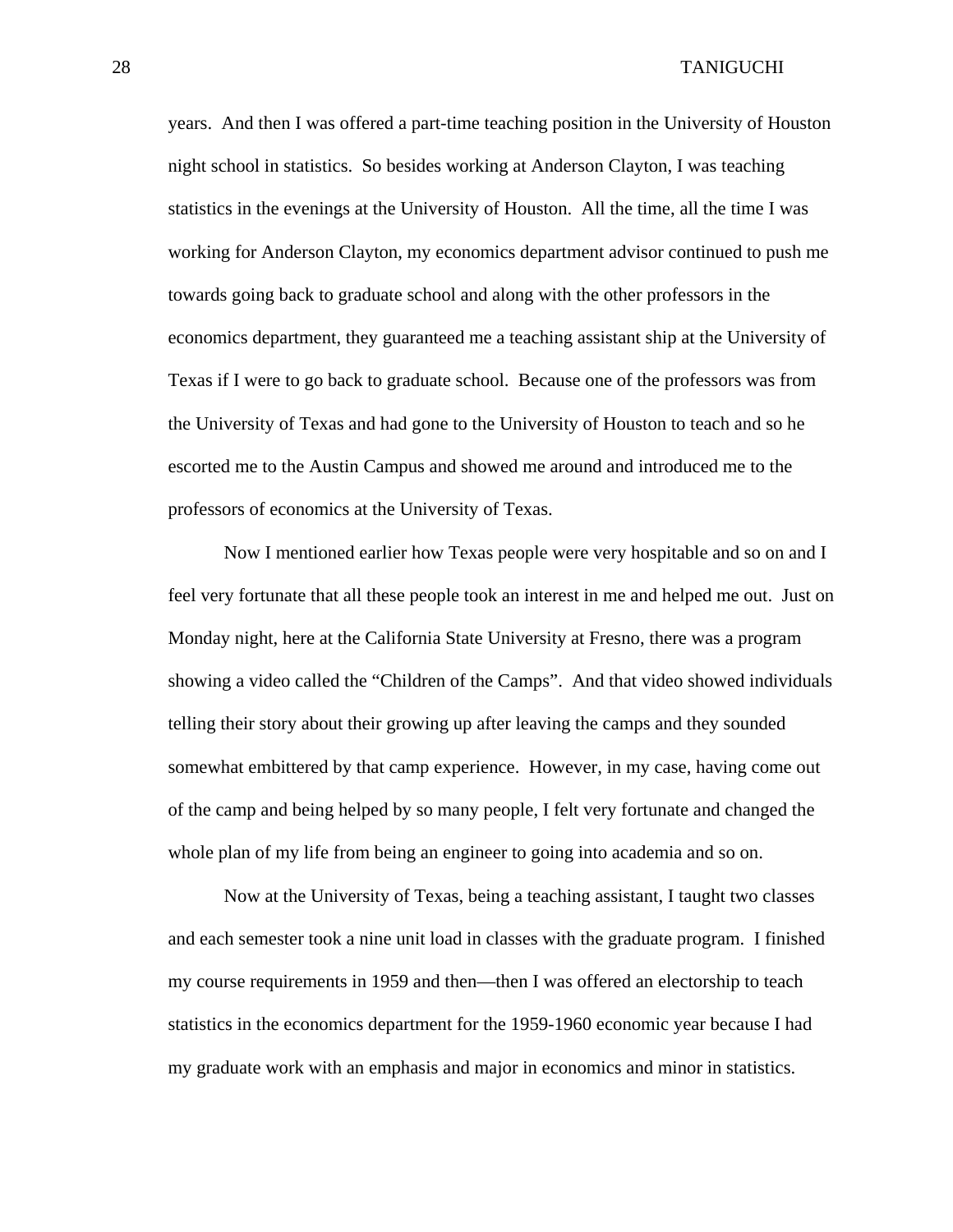Beginning of the fall of 1960 I took a job as assistant professor at the University of Missouri, but I had not completed my Ph.D and was still working on my dissertation.

Now going back onto my personal life when I pointed out that when we took my parents out of the Crystal City Camp and went to Los Angeles and stayed with friends in Los Angeles, I got married in 1960 right after accepting a job with the University of Missouri; it was during the summer of 1960. My wife Barbara was from the family of the friend we stayed with in Los Angeles going from Crystal City back to Brentwood.

- NT: Did you know her before you went to Los Angeles that time or was that the first you met her?
- IT: No the family knew her in fact we visited that family in 1932 but Barbara was not born yet. I was a child just six years old. We went to the 1932 Olympic Games in Los Angeles and visited with the family then.
- NT: So you actually met Barbara right after the war?
- IT: Yes.
- NT: How did this romance develop? Did you write letters? Did you go see her again? Did she come to Texas?
- IT: Well, actually while I was in the Army I was dating her sister. But when I got back from the Army, I was committed to finishing my college and so we called it off. And while I was traveling back and forth between California and Texas and so on, I always visited them in Los Angeles and that's how I met Barbara.
- NT: Now you didn't talk very much about traveling back and forth between California and Texas. Once you moved your family out to Texas, what kept pulling you back to California?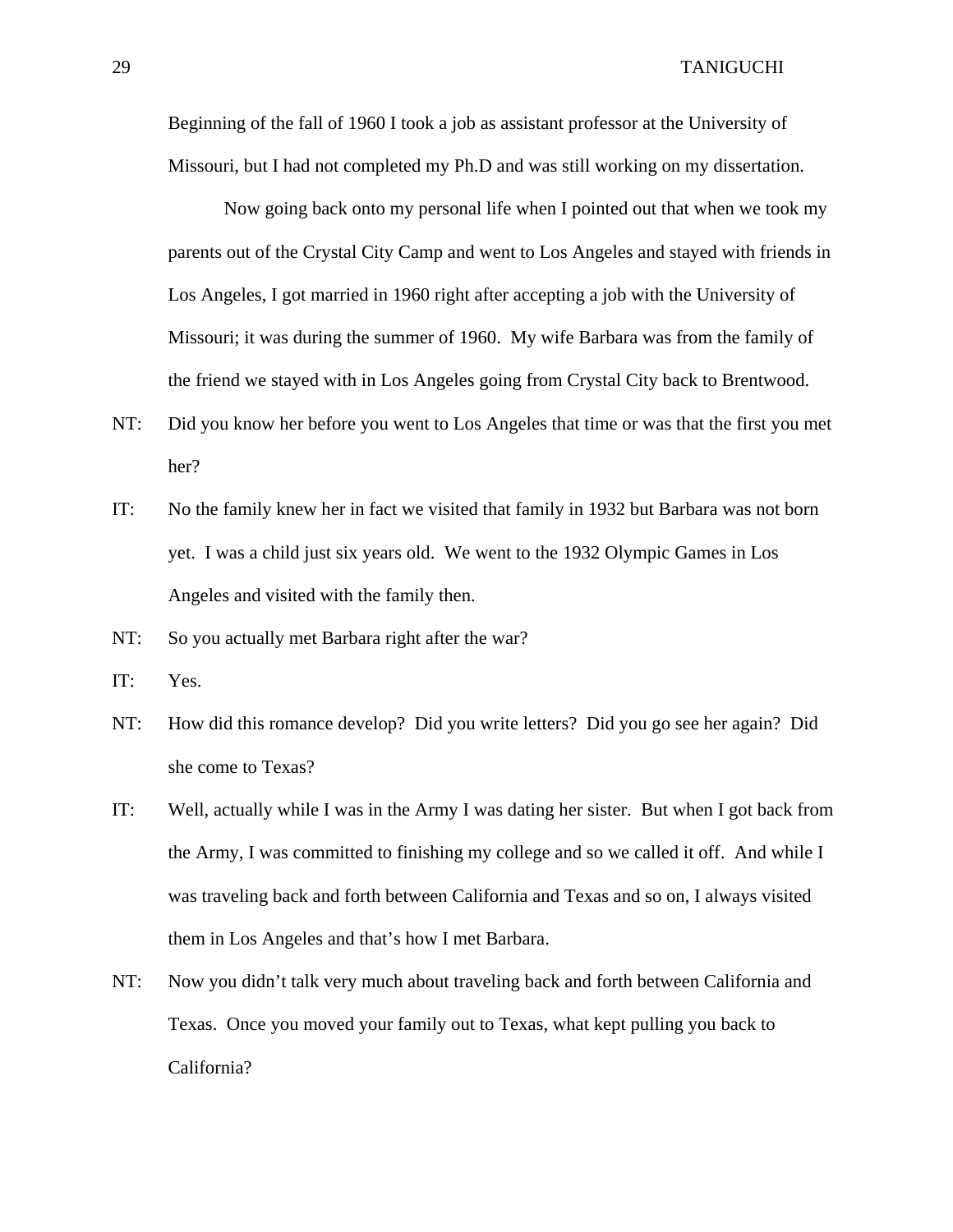- IT: Well, first of all, they had, after my parents moved to Texas and go back to Monterey and we all stopped in Los Angeles and then when I got discharged from the Army before I moved to Washington going back to Texas, I stopped in Los Angeles and then in 1949 after I went back to Texas, I went back to San Francisco to my brother's wedding and then while I was in college, I came back to California for a visit.
- NT: What was the main reason? Was it your brother? Was it Barbara? Was it just you missed California or was it a combination?
- IT: No, all my friends were in California, camp friends and so on, however when I visited California, it was typical to visit my friends. You know, they had returned from camp and so they were busy reestablishing themselves so some of them were holding down two and three jobs. And so then they had no time to visit so I always look back and think of those people who came back here to California stayed here in California and those of us who settled outside of California, it seemed like I was looking in the inside from the outside. And I felt that the Japanese-Americans who stayed in California had a very competitive environment even to go to college. Had I gone to the University of California, I think I would have faced a lot of stiff competition. But at the University of Houston, as I pointed out, the chairman of the department and the professors all pushed me along like you know so I had, as a student, I had friends among the faculty, since I had gone to the Army I was not no eighteen year old or nineteen year old. And so there were faculty members who were just one or two years older than I and so it was quite a different experience for me in Texas than many of my friends who came back to California.

NT: How did you and Barbara decide to get married? What pushed the process along?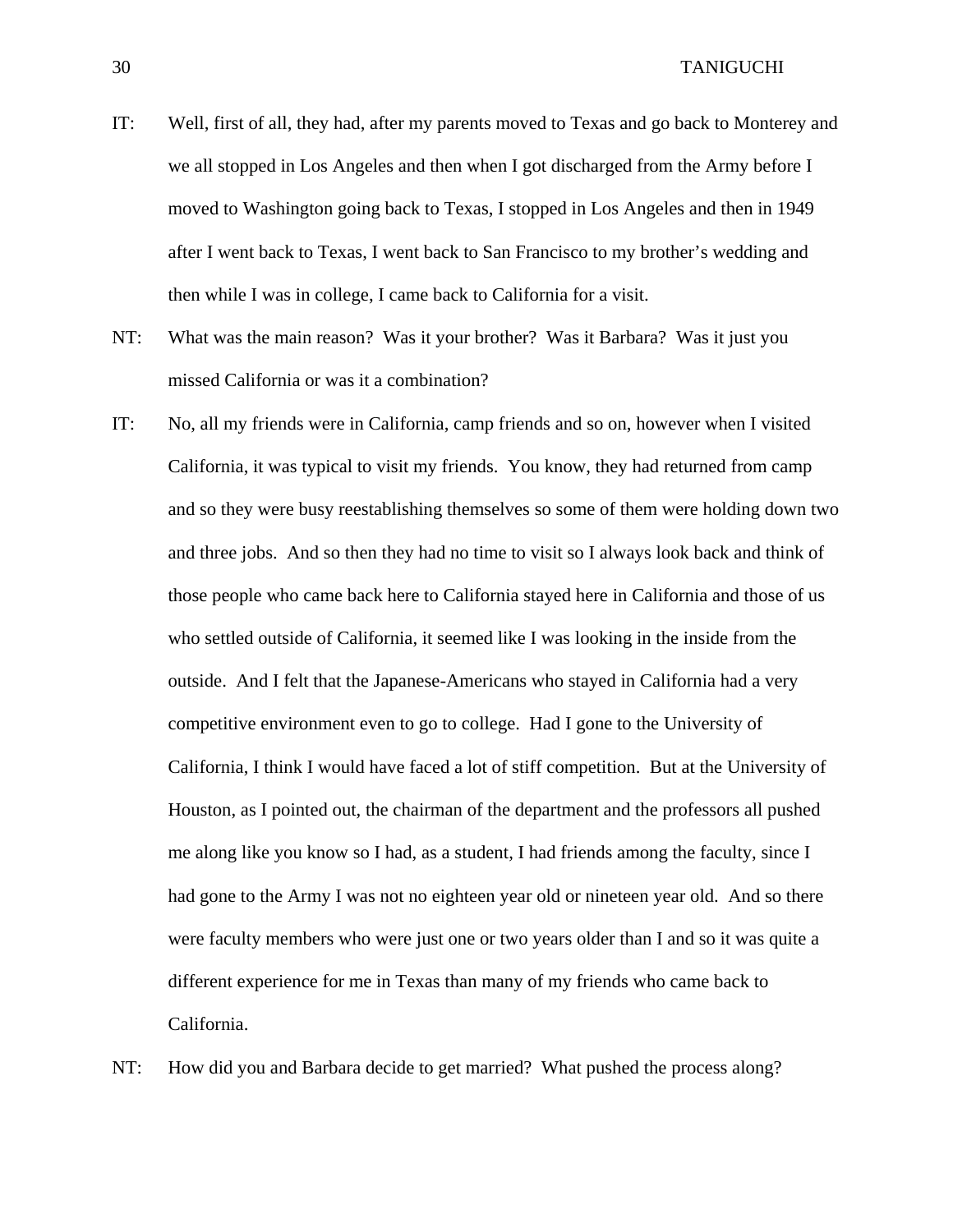- IT: Well I had finished my course work at the University of Texas and I think we were ready. (laughs) It was not a long courtship actually. It was about a year. I came here in 1959, well actually when I dated her sister, I was still in the Army and her sister had some—she was going to UCLA and she had an engagement and then I visited Los Angeles from Monterey when I was in the army, I took Barbara with me to a movie and so after her sister and I broke off, (inaudible) we didn't get together until 1959 when I was a student at (inaudible) school and so one year, after that we got married.
- NT: Where did you get married?
- IT: In Los Angeles.
- NT: Did your family come out from Texas and is your brother still in San Francisco and did he come down too?
- IT: No, all my family was in Texas.
- NT: Oh your brother too?
- IT: And my parents came.
- NT: And Barbara's whole family was in Los Angeles?
- IT: Yes, in fact her whole family is still in Los Angeles. She is the only one that left.
- NT: Okay.
- IT: And my brother after graduating from the University of California and getting married and after working two years in the Bay Area, he is an architect, was an architect, moved to Texas because my father kept pushing him and his family because you know how the oldest son has to. And my brother moved to Texas, opened his practice in Arlington, Texas while he was engaged in this practice, I went to Austin, University of Texas and I met somehow I don't recall the circumstance, but I met an architect from the architect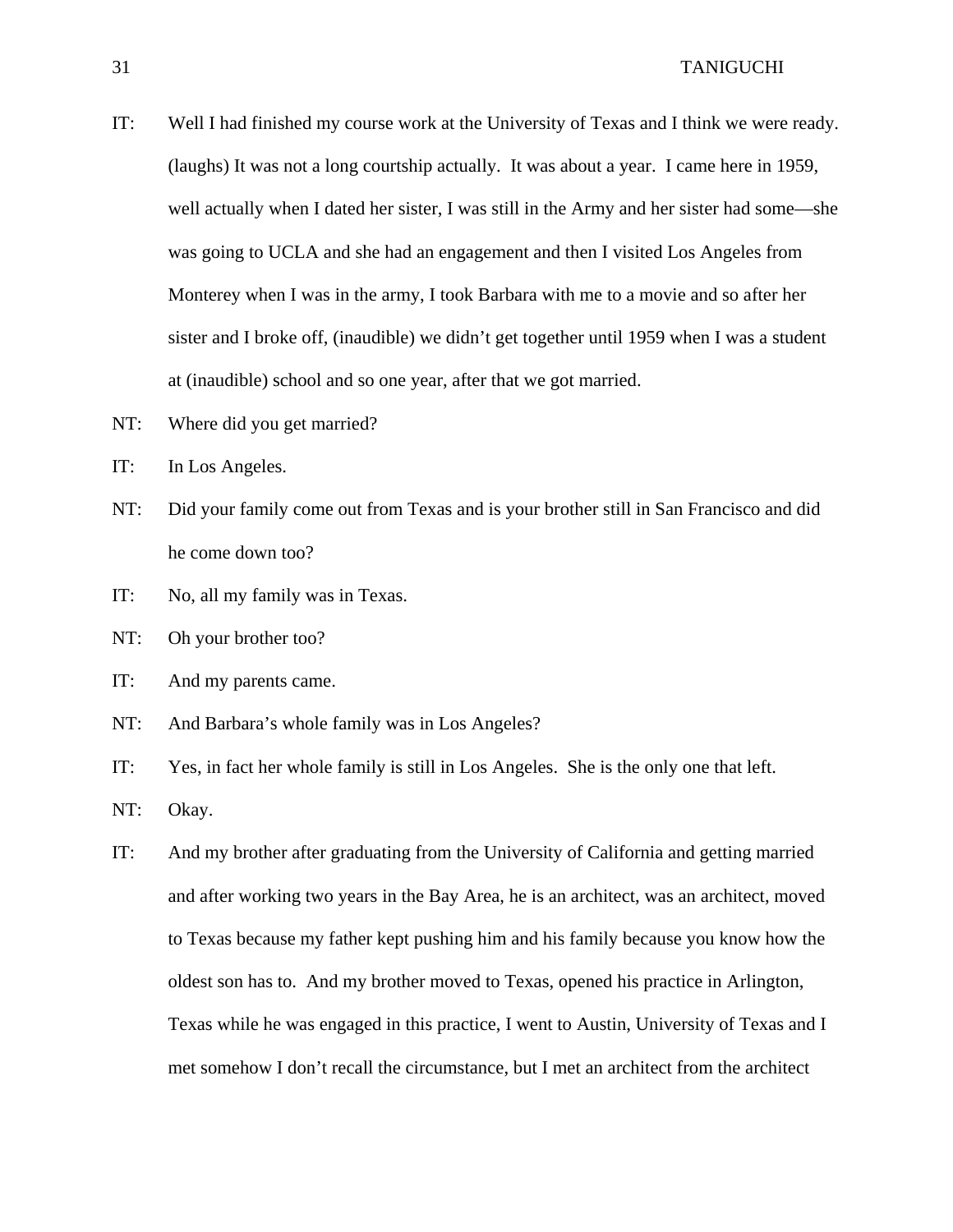department at the University of Texas. And then my brother remembered that his former professor had moved from University of California to the University of Texas to take over the architect program there. And so somehow I got my brother back in contact with the architect department at the University of Texas. And right after I left the University of Texas, the University of Texas offered my brother a teaching job in architecture and in the second year as I said the University of Texas architecture they liked him and he became Dean of the School of Architecture at the University of Texas. And also he received a design award from the Texas Institute of Architecture for some of his work that he did in lower (inaudible). But then in the 1960's during the student movement my brother (inaudible) design architect and the University of Texas is a very football-minded school and they, the Board of Regents decided to expand the stadium of the University of Texas and in order to do that, they had to cut down some oak trees on the creek alongside the stadium and my brother was dean at the time and his students climbed up on the oak trees to prevent the booms from cutting down the trees so they got into Life Magazine. (laughs).

 And then the University, the State of Texas was semi-dry state and so they had these private clubs so to serve alcohol you had to go to a private club. Well my brother became a member you know as dean and he entertained people and so he joined the private clubs and the Chairman of the Board of Regents was also in the same club and in the club, they often had their conflicts but the person that hired my brother as dean was the President of the University was a close friend and also a close friend of my brother was the Dean of the Law School of the University of Texas. And in that turmoil period, when all this took place, the president got fired and the law school dean was under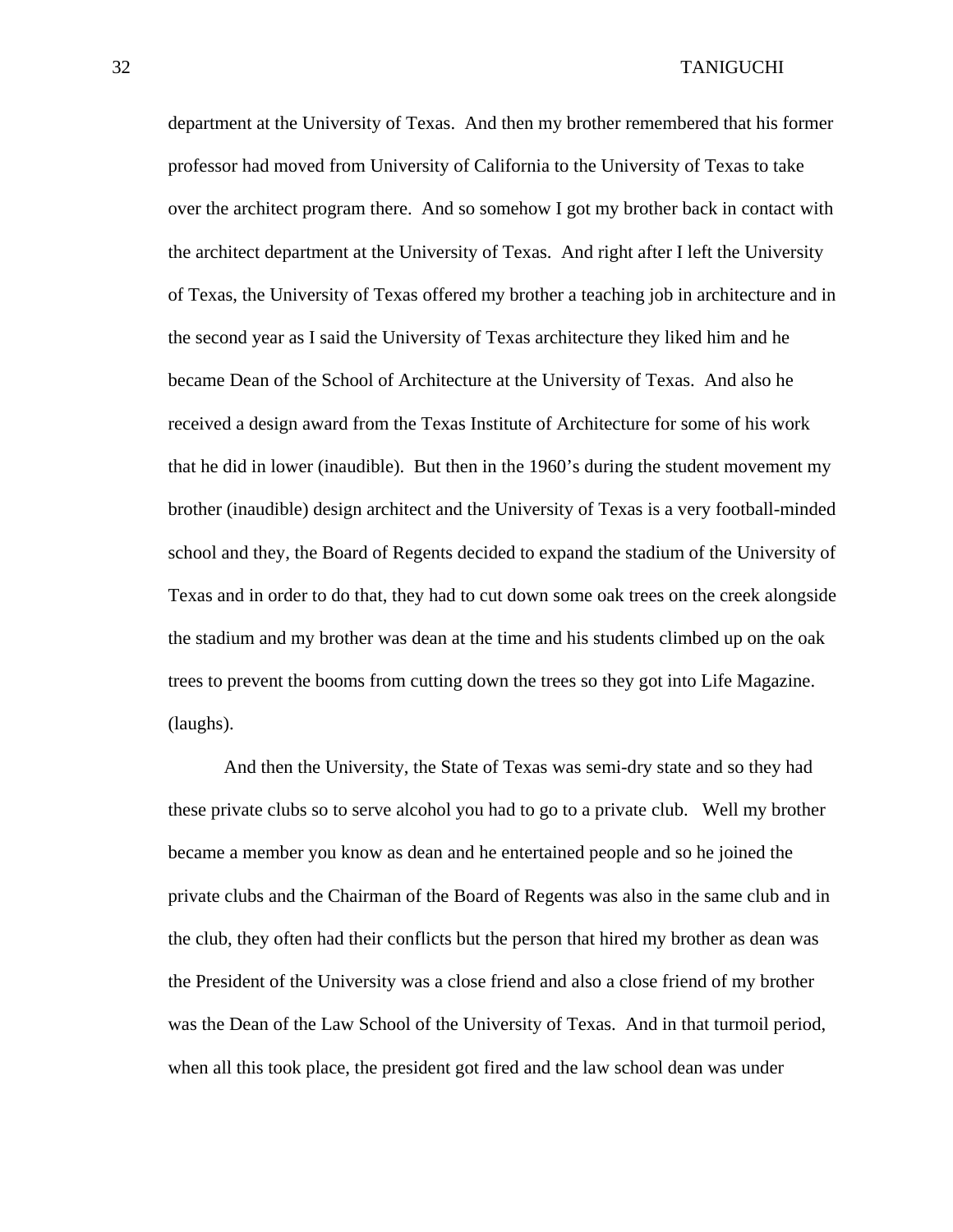pressure, but when the President got fired then he got hired on as President of the Rice University in Houston. Because of my brother's confrontations with the regents and club and so on, he along with the president got released so my brother went with the president to Rice and became head of the architect department at Rice.

NT: Meanwhile you were at the University of Missouri, newly married to Barbara?

- IT: Well no I was back in Fresno, here in Fresno. I came here in 1963.
- NT: Oh, why did you leave Missouri? Or what made you?
- IT: Well Barbara being a native Californian and didn't adjust too well to the Midwestern market and I had not finished my dissertation and so I was under pressure to get that done if I would have stayed in Missouri. And a colleague of mine from the graduate school in Texas had came here one year before I did, and we were very close friends and he is my neighbor back here now, and he continued to a, talked me into coming to Fresno State. And so I was able to come to Fresno State from inside connections you know. Not only that but the Chairman of the Economic Department at the University of Texas was a close friend of the Chairman here and they both belonged to the Shokinbach Foundation out of New York and so to that connections and so on, it was easy to come to Fresno State and because Barbara wanted to get out of Missouri, I had applied to University, I mean Portland State University in Fresno. I did not apply to the Bay Area or Los Angeles because under our system, you had the salary schedule, and you get paid the same whether you are here or there.

NT: Right.

IT: And the cost of living here is much less so it's a lot more money to be here than it is to be in the Bay Area. So I came to Fresno.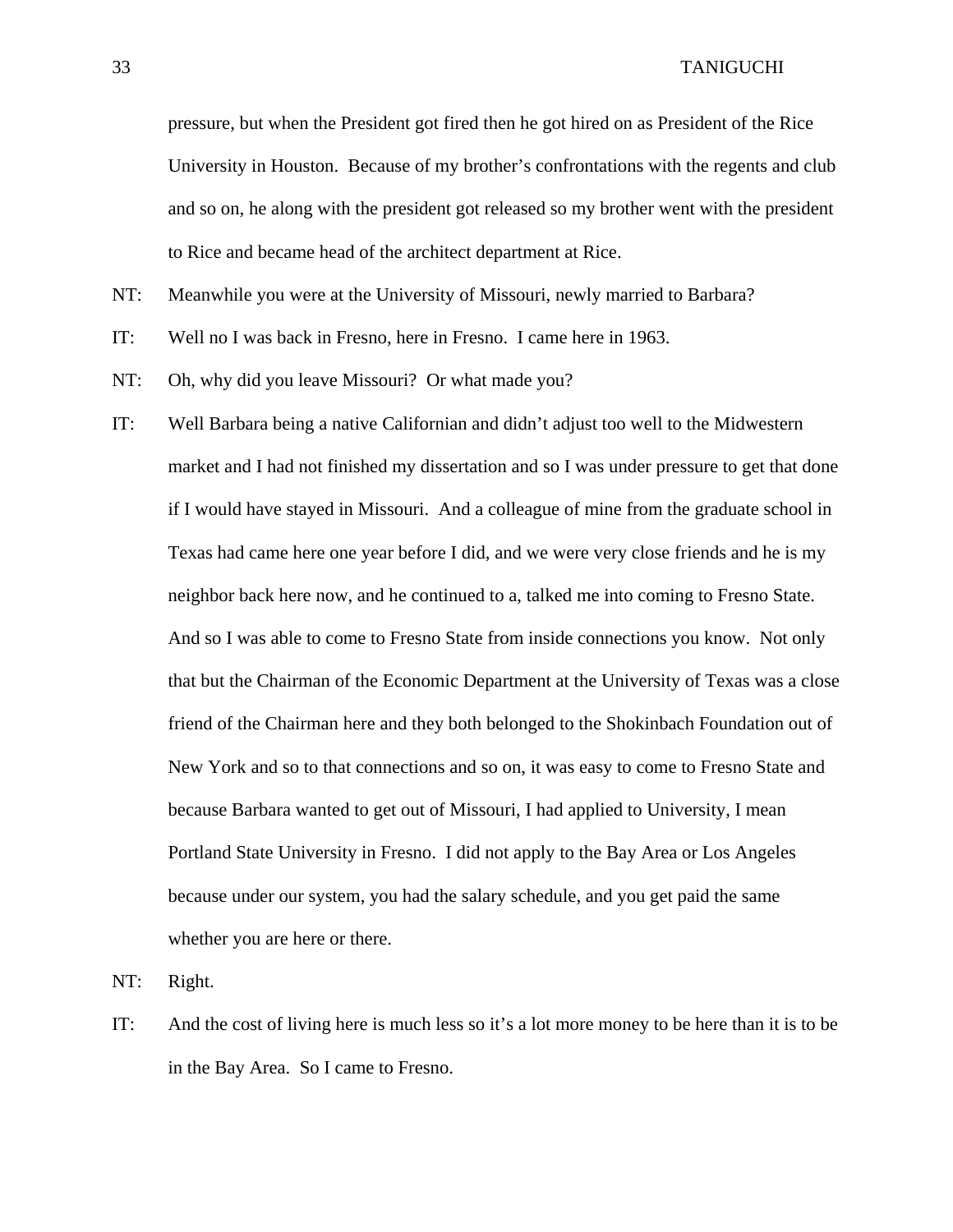## NT: I see. Were you still ABD?

- IT: ABD yeah. I was ABD until 1970 and teaching twelve units and so on and kind of delayed my finishing up. I did while I was in Austin I applied to the Ford Foundation for a grant to go to Japan to finish my research but circumstances didn't come out right, in other words, in applying for (inaudible) in Chicago, it was winter time and snow and so on my flight got grounded in Oklahoma City, and I arrived three hours before my interview in Chicago and I had, although I had a reservation at the hotel, I arrived in Chicago at 5AM and my interview was at 8:30 AM and so I had to go to my interview without shaving. Well that probably didn't apply into it anyway, so I did not get my grant to go to Japan so I had to finish up my research with whatever I could get here. And then in 1975 I did take a sabbatical to complete my research and went to Japan. And while I was at the University of Houston there was several Japanese students from Japan and one of the students was a descendant of the major oligarchy that I was including in my Ph.D dissertation and we became friends and we are still in contact but since her family was a political family and a member of the (inaudible) party and so she had many connections and so when I went to Japan to do my research in 1975, she introduced me to the minister of telecommunications and the minister of finance and when I told her what I was looking for in (inaudible), I didn't have to go to a library and do my research the minister handed me a package of materials. (laughs)
- NT: You need to explain how you and your father came to meet with the Crown Prince? Was that the same trip? How did all that come about?
- IT: Well I think we should—
- NT: Stop for a minute?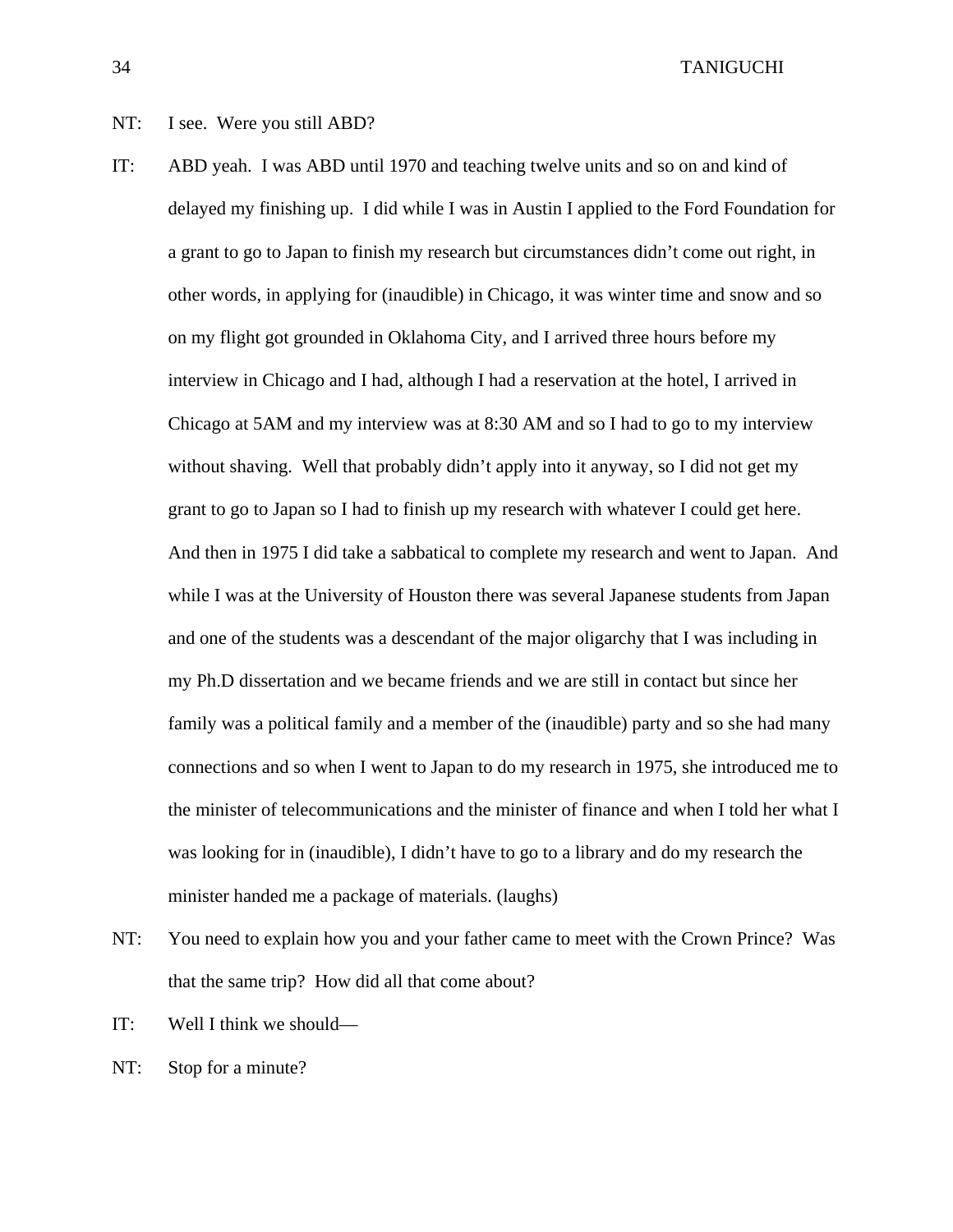# IT: Stop for a minute.

- NT: Okay. All right.
- IT: My father retired from farming in 1967 and when he retired, my brother was living in Austin, Texas and through his practice and connection at the University, he became involved in the city and was the architect for the Town Lake Project in Austin which is the Colorado River has a low level dam and so the landscaping and designing for the use of that Town Lake was designed by my brother and he came to know the city people quite a bit.

 And then my father retired in 1967 and moved to Austin because my brother's family was there and then in the retirement being so active all his life he didn't have much to do. So my brother arranged for him to landscape a Japanese garden in the city park known as Zoka Park and my father proposed that he would landscape and do the garden for no cost to the city and no out of pocket cost to the city. What he did is the city has a motor pool for equipment and so on and a casual labor pool. And so all he had to do was requisition the use of bulldozers or skip loaders or whatever from the city pool and the location is on the side of a hill and so he landscaped the Japanese garden which included a stream and a pond and so on and became part of the project of the Greater Austin Garden Club Project. And because Lady Bird Johnson was a member of the Garden Club and when the garden was finished, it became one of the city attractions. In addition to the garden itself, right alongside of the Colorado River he built a lotus pond and through his connection in Japan, he was able to obtain lotus rhizomes that were given to the Emperor as diplomatic gifts as with the lotus plant is a symbol of peace in Asia and so the lotus plants came from the Palace collection of plants. Currently-well the garden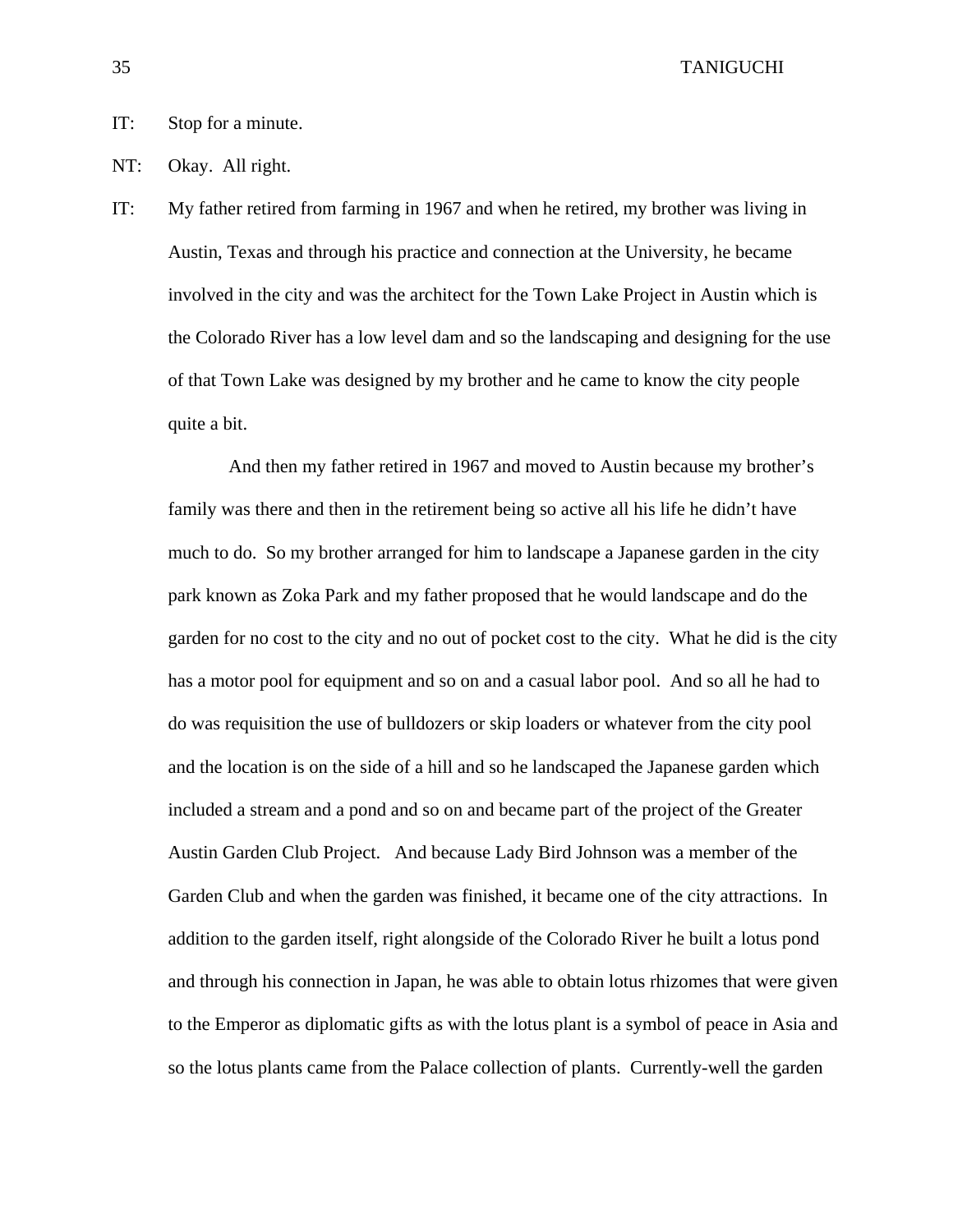in Zoka Park is named Taniguchi Oriental Gardens, and landscaped completely out of native plants. Also my father had problems planting cherry trees in the garden because the cherry trees that he planted were susceptible to disease and insects so my father found a native plant that is in the cherry family and he grafted Japanese flowering cherries to the native root stock and that turned out pretty well and so they have cherry trees that blossom in the springtime in the Japanese garden. And so the garden club named the garden Taniguchi Oriental Garden and it has become an attraction to visitors to Austin and so on.

But in 1975 when I got my sabbatical to go to Japan, I invited my father to go with us and I took my whole family, and my father to Japan so at that time Lady Bird Johnson asked my father to deliver a letter of thank you for the lotus plants to the Crown Prince and so when we were in Japan, we got an appointment and had an audience with the Crown Prince and Princess. And at that time I was a Vice-President of Research and Services for National JACL and so the Crown Prince became very interested and wanted to know all about how the Japanese-Americans were fairing here in the United States and he had many questions for me. We thought maybe we would get five or ten minutes with the Crown Prince but we ended up about an hour with the Crown Prince. And they served us tea and sembei cookies and so on and offered my father cigarettes from the Palace although my father really didn't smoke. (laughs) So it was a very interesting visit there.

NT: What did your father have to say about that interview or about the visit or about Japan?

IT: Oh he was very surprised that we were there with the Prince for so long a period. He thought we would have about five or ten minutes and he felt the Prince and Princess were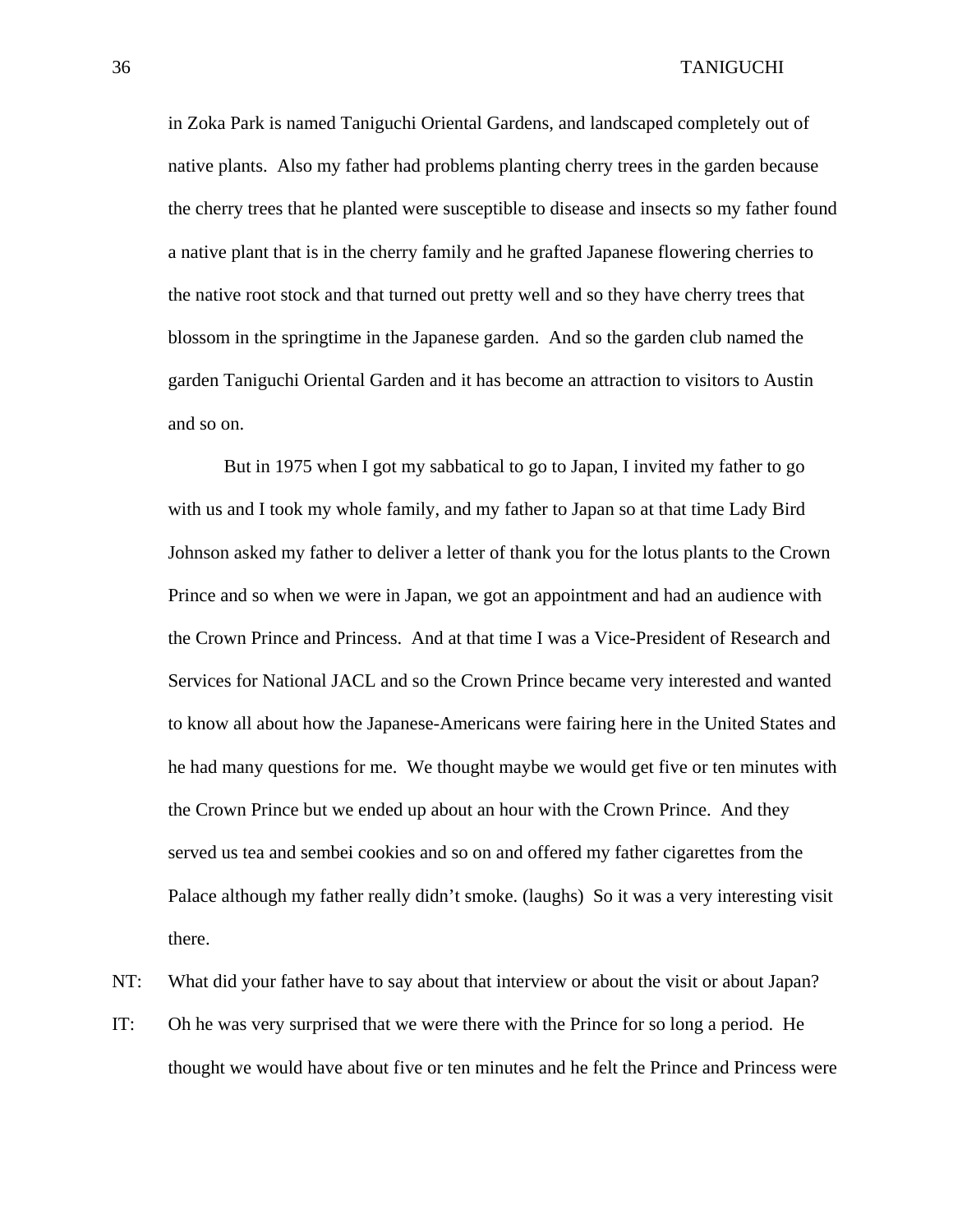very gracious. They didn't seek then they kind of put us at ease and so on and of course the secretary that accompanied the Crown Prince was very accommodating. I was kind of at first a little uneasy, the way things that are done at that level are so formalized so it wasn't that bad then.

- NT: Was your mother on the trip as well?
- IT: No, she was not able to go because of her health.
- NT: What did you do for the remainder of the trip and how long were you there?
- IT: We were there three months and in order to make it possible to stay that long if we had to stay in hotels all that time it would have been very expensive but I had a cousin in Osaka who was working for Kanebo Cosmetics but he was quartered in Tokyo and his home was in Osaka. In Japan if you rent out your house or anything, you cannot evict them so rather than not having a place to go back to by renting it out, he just left it vacant so he invited us to stay at his house in Osaka, well actually it was a she, my cousin she and her husband. I had met them back when I was in the occupation of Japan and I had been in contact with them at that time so we had a whole house to ourselves in Osaka and stayed there. And also when we were in Tokyo, we had a family that I mean, the son visited the US and we were the host family here in Fresno and so they invited us, they had enough apartment project that they lent out and at that time they had one vacant apartment so they invited us to stay there while we were in Tokyo for three weeks. Plus the fact that my friend that I had from being at the University of Houston who was in—whose family is in politics and so on, she put us up at the Pacific Hotel in Tokyo for five days. And so on that trip, having met a couple of the ministers of the cabinet and so on it was quite an interesting trip to Japan. Other than that we kind of—outside of that we kind of acted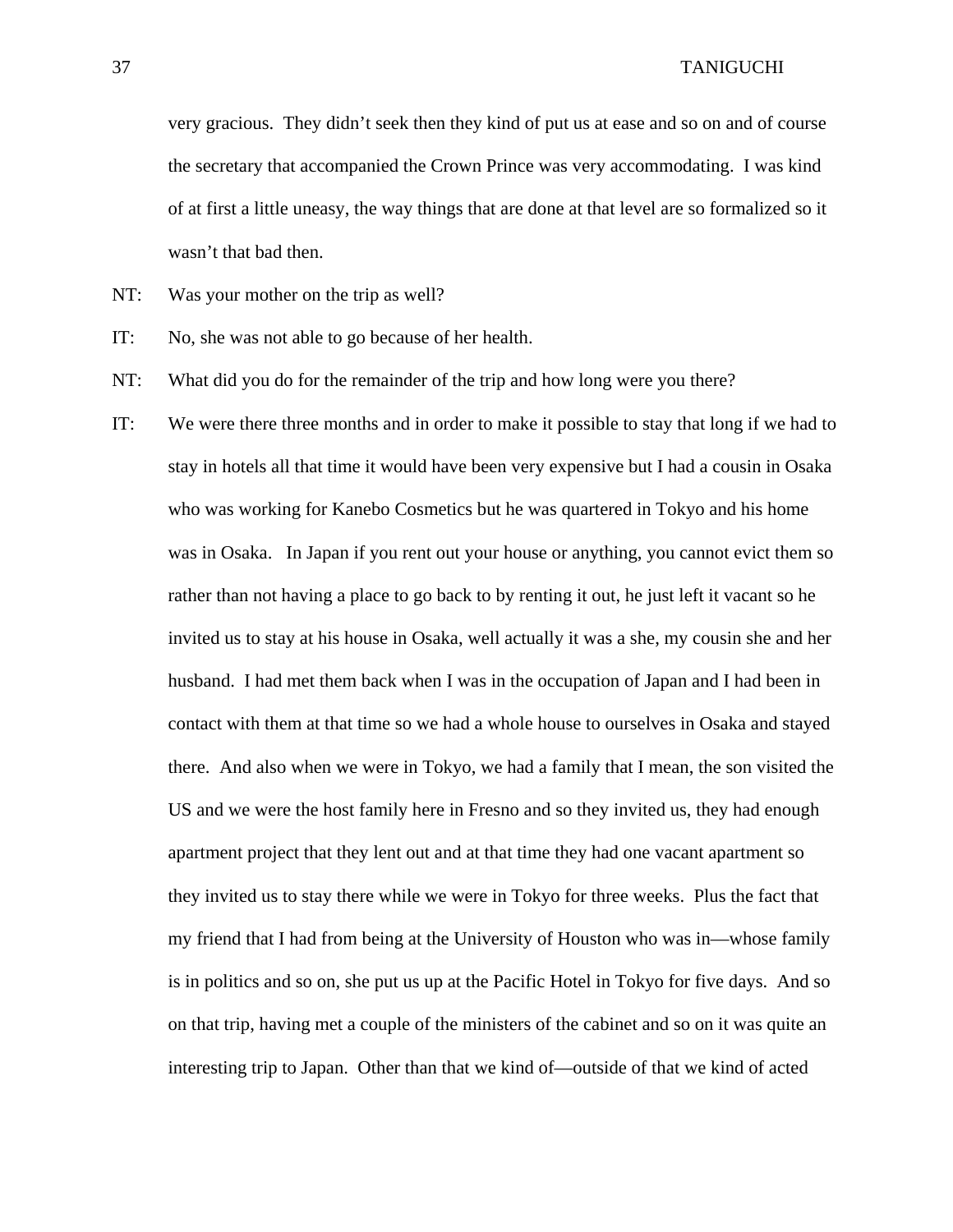like tourists and went sight seeing. We were guests of my friend in Hakone. We visited Kyoto many times and saw many temples and we went to Nara, we went to Nikko and so and then our two boys we had to take them out of school since we left here in early April. And then we were able to work it out with the school principal that if they were to write a report on their trip to Japan, that would suffice to make up for the time they were out.

 One thing that we regretted that when we were in Japan they are so strict in the schools that we were not able to visit schools. They will not allow strangers to visit the schools. However we had a family friend who owned the private school in Misaka so we were taken on a private tour of the school in Misaka. And also when I was at the University of Missouri there was a visiting professor from Osaka Agricultural College at the University of Missouri and we were their guests for a couple of days in Misaka.

NT: How did your father become a Nuclear Peace Activist?

IT: Because of the, all that he read about the horrors of Hiroshima and Nagasaki of course he read it all in Japanese and although my father was not too highly educated, being a high school, he only graduated from high school, but it seems that the Isseis who finished high school in Japan during the Meiji period really had intensive education. They had a lot of (inaudible) because many of them had a lot of top talent and somehow he became interested in Rousseau's social contract theory and influenced his thinking about peace and he vowed that he wanted to go on a pilgrimage in Japan to advocate for peace but he never did accomplish that. Financially, he was not able to do it himself but he wrote many papers in Japanese and spread it among his friends. But then, my mother, while in Texas, took an interest in poetry and became a student of poetry through correspondence with a well known poet in Japan and she received a ranking among poets when she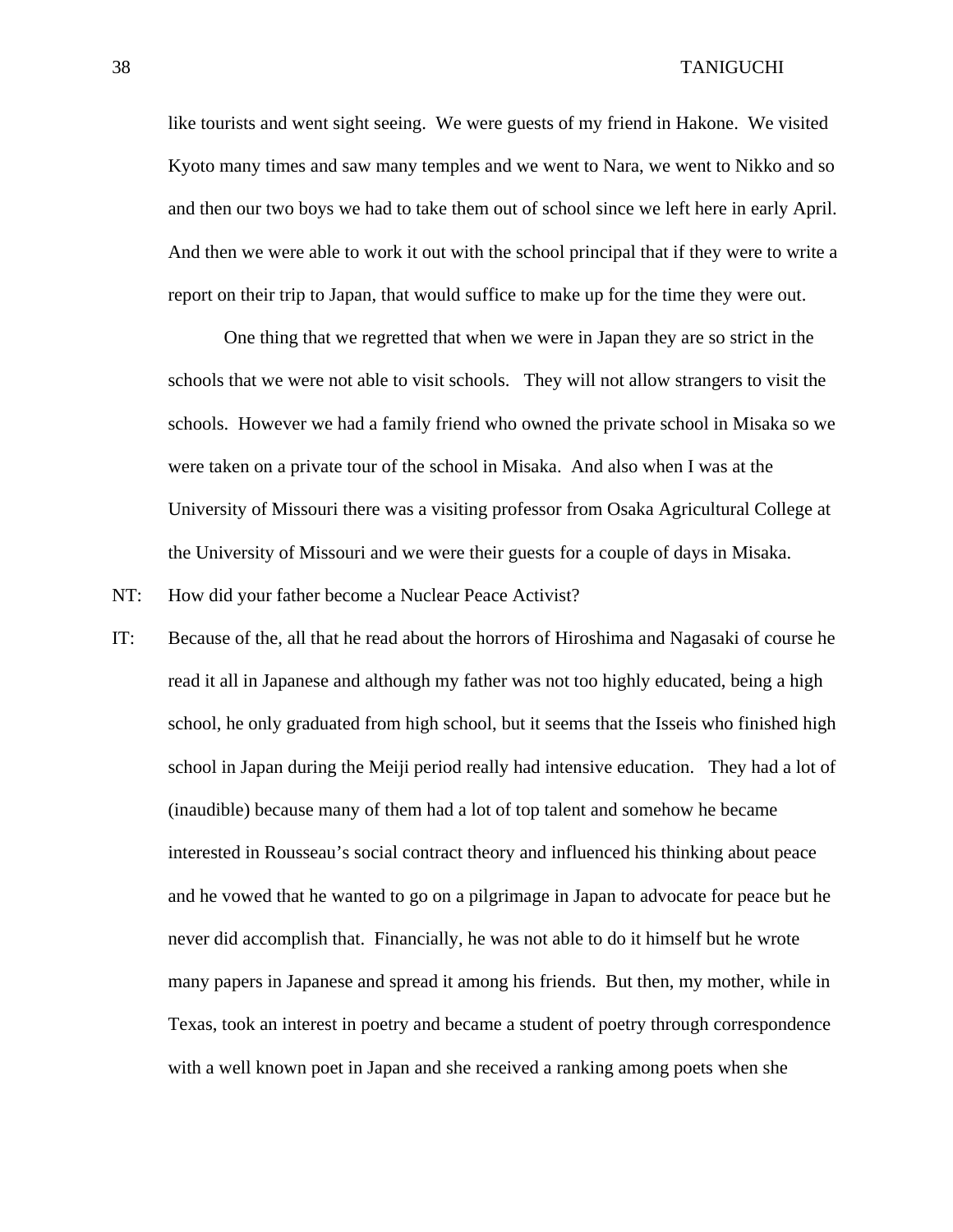finished her program. And so because my mother kept writing these poems and publishing them in the Poetry Magazine Monthly, my father would read them and he became interested in writing poetry also. And he wrote the, what we call Kanka's it is a loose form of Haiku and so he wrote poems advocating peace and also in Texas, the churches like the Baptist Church every year would come around trying to raise funds and would come to the farmers and ask them to donate money and so my father always used to get into conversations with these ministers that came around and asking for donations about the horrors of a nuclear war and all that and so although my father was not that proficient in English, I mean he had his English was broken and he mixed it with Japanese and some Spanish, Mexican Spanish, but he managed to communicate with the people and I guess he enjoyed talking to the different people about his mission of peace.

Also I mentioned earlier how my mother had received a certificate to teach Ikebana and because of mother, my father used to take my mother to the Ikebana classes and provided all the raw materials for these classes and so on and he also became a student of the Ikebana and he did mainly the large ones cutting down a tree and so on rather than just cut flowers and so on. And so together my father and my mother used to do all the flower arrangements for President Johnson at his receptions in Austin at the Convention Center and so on and my mother had all the equipment, big equipment of Ikebana and I have some of them here now. So they became pretty close friends with the Johnsons. And when they got older and their activities became restricted, they moved into the Rebecca Baines Johnson Senior Housing Project.

NT: What happened to your mother's bronze vases during WWII, the ones that she had gotten from the temple in Japan?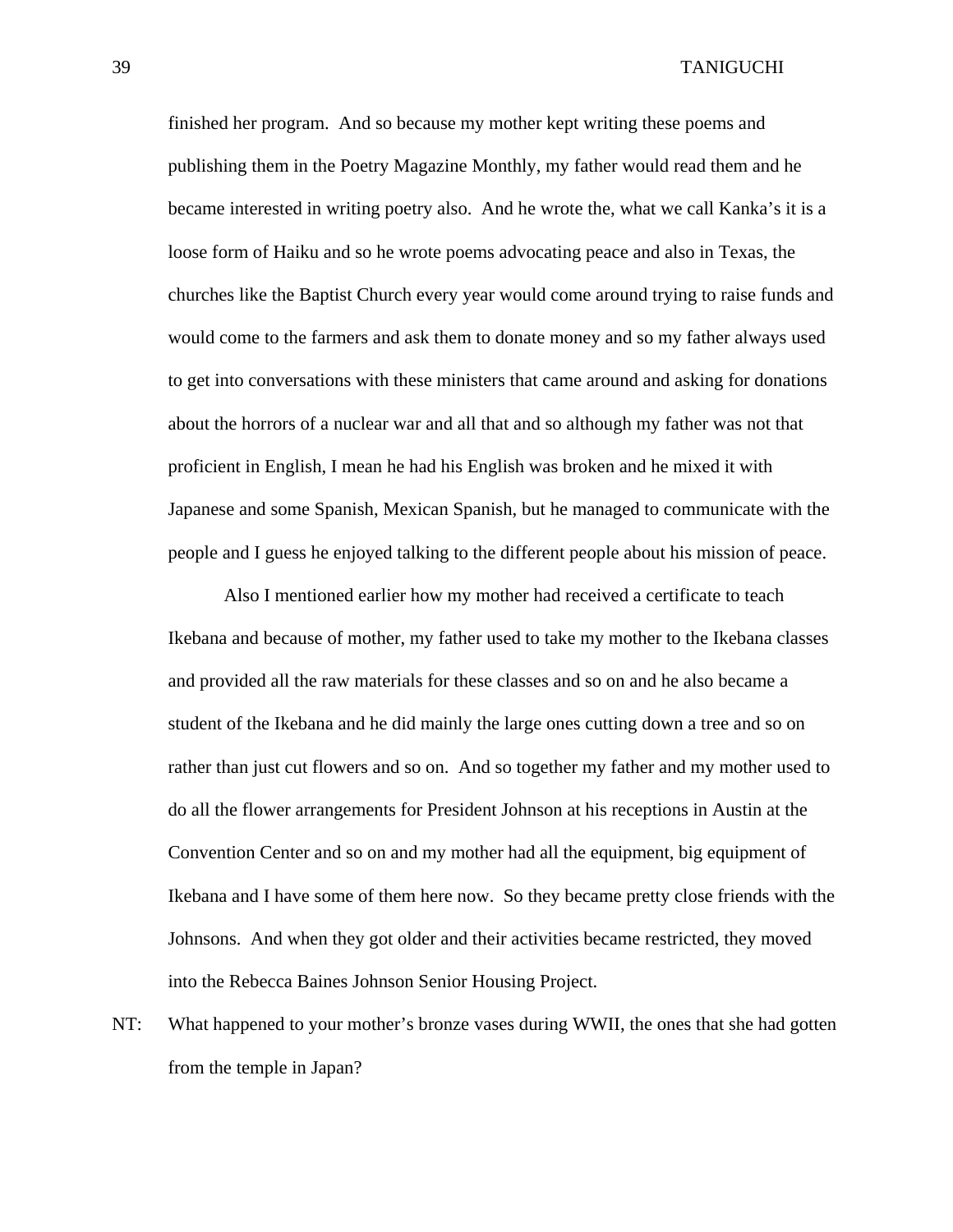- IT: We stored those. We managed to get that back because I guess people didn't know what to do with them. (laughs)
- NT: So you stored them in Brentwood?

IT: Yes.

- NT: What happened to the fifty-five gallon drum?
- IT: We never found. We were never able to reclaim that. My father buried it somewhere and he thought he knew where he buried it, but we dug everywhere and couldn't find it.
- NT: So it's probably still there?
- IT: Could be there.
- NT: When did your parents pass away?
- IT: My mother passed away in 1983 and my father in 1993.
- NT: Were they both in Texas?
- IT: Both in Texas, they are both buried in Austin and so I have two nephews in Austin. The older one took over my brother's architectural practice and doing quite well and the younger one is an attorney in private practice.
- NT: What were your parent's full names?
- IT: My mother was Sadayo- S-A-D-A-Y-O and my father was Isanu, I-S-A-N-U.
- NT: And your mother's family name?
- IT: Maiden name was Miyagi-M-I-Y-A-G-I.
- NT: And they were both from Wakayama?
- IT: Wakayama.
- NT: Tell me a little bit about your involvement in the JACL? How did you get started and how did you get to be the Vice-President?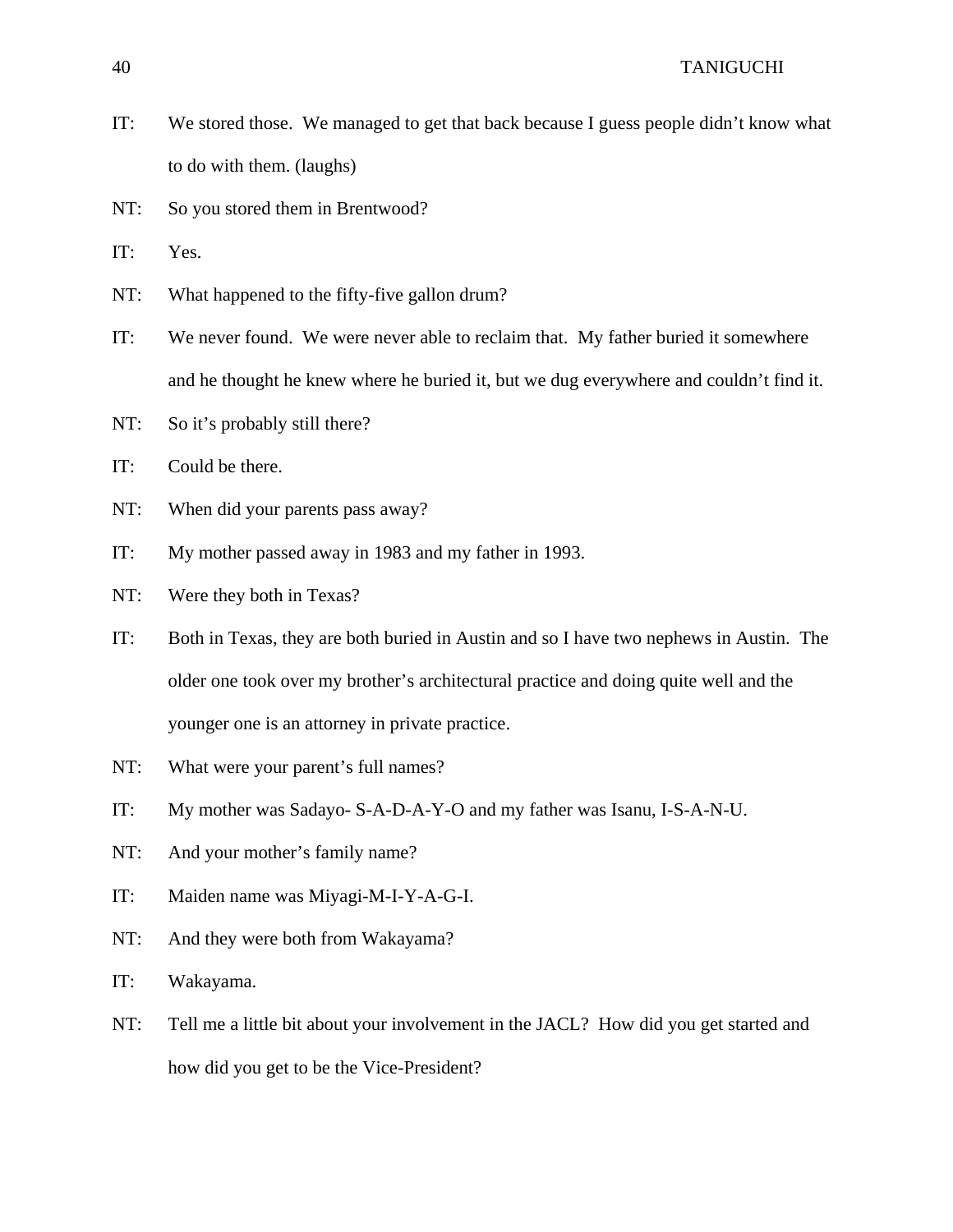IT: Okay I first joined JACL with the St. Louis chapter when I was with the University of Missouri and since Columbia, Missouri is about a hundred and twenty miles from St. Louis, I only got—I was only able to participate in social functions but I was a member there and then when I came to Fresno I transferred my membership to the Fresno Chapter. And I learned more about what JACL was doing and since it is a civil rights organization, when I was in Texas and Houston and in Austin I got involved in politics and was with the liberal wing of the Democratic Party. I participated in precinct and county conventions and so on and was very—became pretty much involved in the civil rights movement and when I was at the University of Missouri, I participated in a sit-in at the restaurant and things like that. And so when I came to Fresno, I was already aware of some of the things the JACL was working on and the first thing I was aware that the JACL was very involved in the McCarran Immigration Act and getting concessions on immigration and naturalization rights and so on and then in the 1960's began a movement to, well first there was anti-miscegenation at the court and rescinding of the Alien Land Laws and so that's the reason why I got more and more involved into JACL and I guess it was about 1968 or 1969 when I first became a member of the Fresno Chapter board and as a member of the Fresno Chapter board and also—

(tape goes dead)

- NT: You were telling me about getting involved on the Fresno Board of the JACL.
- IT: I think it was about 1968 or 1969 I became a member of the Fresno JACL Chapter Board and with my connections at the University, the Central District, the Central California District Council has an annual installation banquet and it used to be a two day thing. We used to get together on Friday evening and have a business meeting where the officers for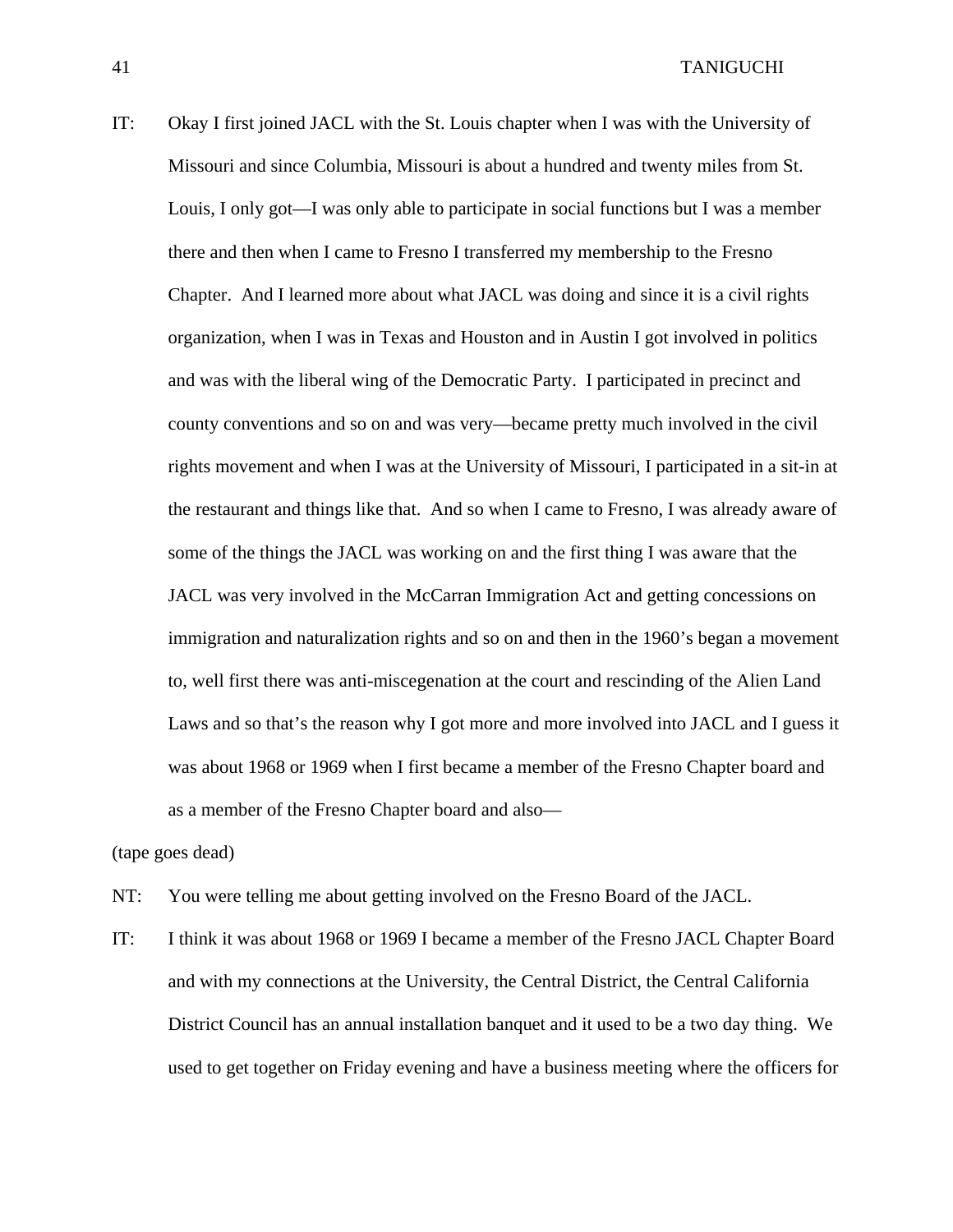the new year would be elected and then we'd spend the Saturday in workshops and actually in 1969 I, because of two Chinese-Americans girls at the University came to me and wanted to know why we couldn't start an Asian-American studies program and they had gone to the administration first but they apparently hit a stone wall. And so they came to me and asked how we might start it. And so I proposed that because we had a program at the University known as Experimental Studies where faculty members can test out courses and if there is a demand for it, we can put it into the regular curriculum. I proposed that we start a class in Asian-American studies under the Experimental College and I volunteered to teach the first Asian-American studies class and since my department was willing to let me teach one course, that's what we did and got an enrollment of sixty students in the one class and so the administration agreed to put it into the schedule and I was able to start the Asian-American studies program. And I went to the Dean and he gave me authorization to go out and hire a full time person for the next year. And in conjunction with teaching the Asian-American studies class, I proposed that at these Central California District Council workshop, that we should bring in some speakers and so that is what I arranged to do. We had workshops on the Identity Question and some of the JACL issues on civil rights.

And at about the same time, Caesar Chavez was starting the United Farm Workers Union here and because most of the members of the JACL in the Central Valley are farmers, there was a lot of controversy between Caesar Chavez Union and the farmers. So we organized workshops on those lines. And we got—I got more and more involved in bringing to this rural community, what is going on in the urban centers like Los Angeles and Bay Area with regard to civil rights and so on and started bringing speakers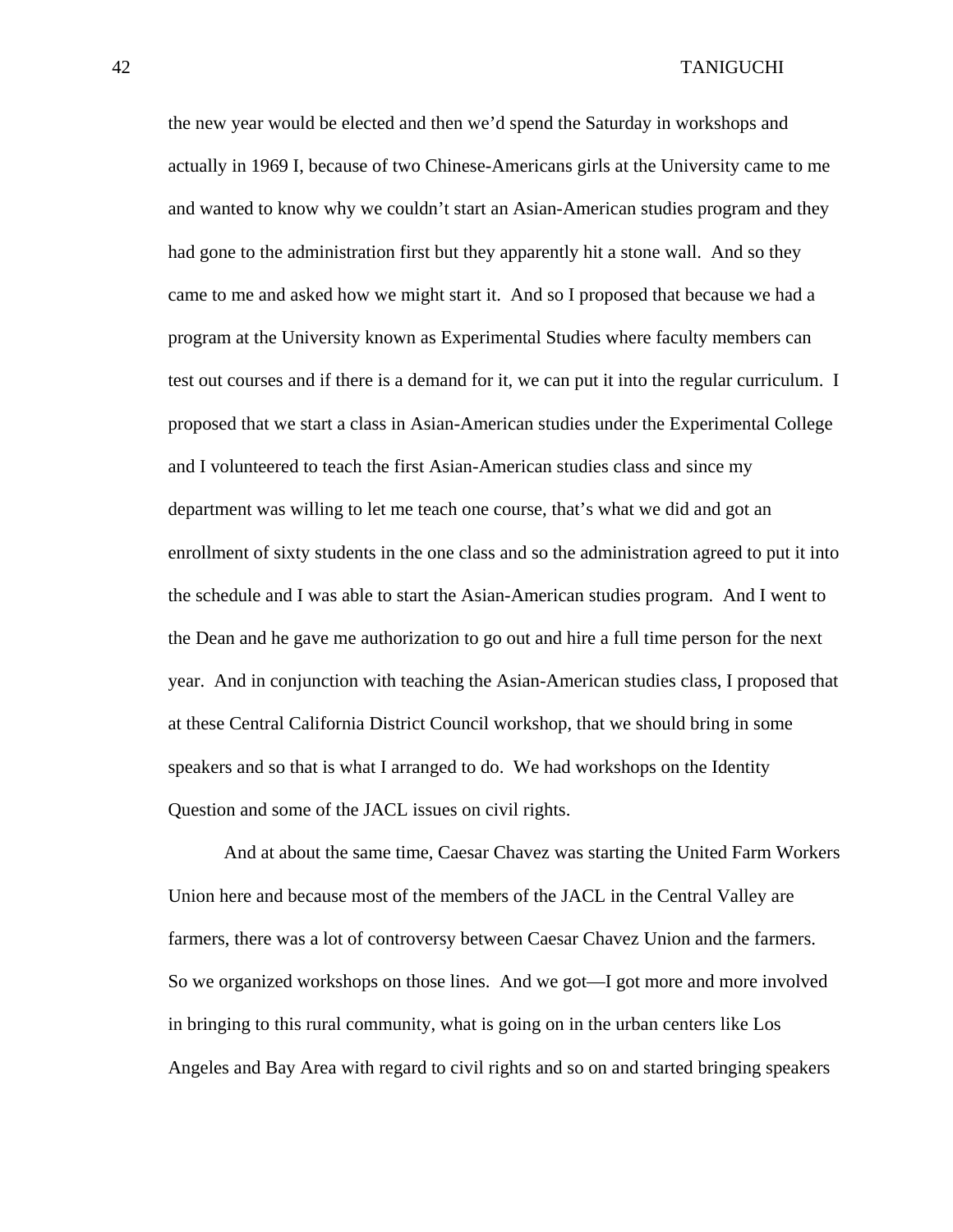in from that area. And what I did with the authority to hire a full time person in Asian-American studies, I hired a Bill Tsugi, who had a Master's Degree from Los Angeles State, California State University of Los Angeles and he had his contacts with people in the Los Angeles area so we were able to get some speakers. And from the Bay Area we had people like Edison Uno to come in. And at that time Edison Uno was proposing the repeal of Title Two of the Internal Securities Act of 1950 which was put there by Joe McCarthy. Now on the Title Two of that law empowered the government or the President to intern subversives and so on.

- NT: How successful was he?
- IT: We were successful in the mid 1970's. The Title Two of the Internal Securities Act of 1950 was repealed and signed by President Ford. Another project of the JACL in the 1970's was to get Executive Order 9066 rescinded. And another project of JACL was that we felt that Iva Tagori, the person we labeled as Tokyo Rose, was not guilty as charged and so we had a project to get her pardoned.
- NT: Were all of these successful?
- IT: All of these were successful.
- NT: What was your personal role in all three of these? The Title Two, the rescinding of 9066 and the Iva Tagori case?
- IT: They were to educate the people of the local areas of these were National JACL Projects and the chapters and districts were trying to educate the people and to lobby local politicians and the community people to give us support on these projects. And that is what we do is use the JACL network for such things.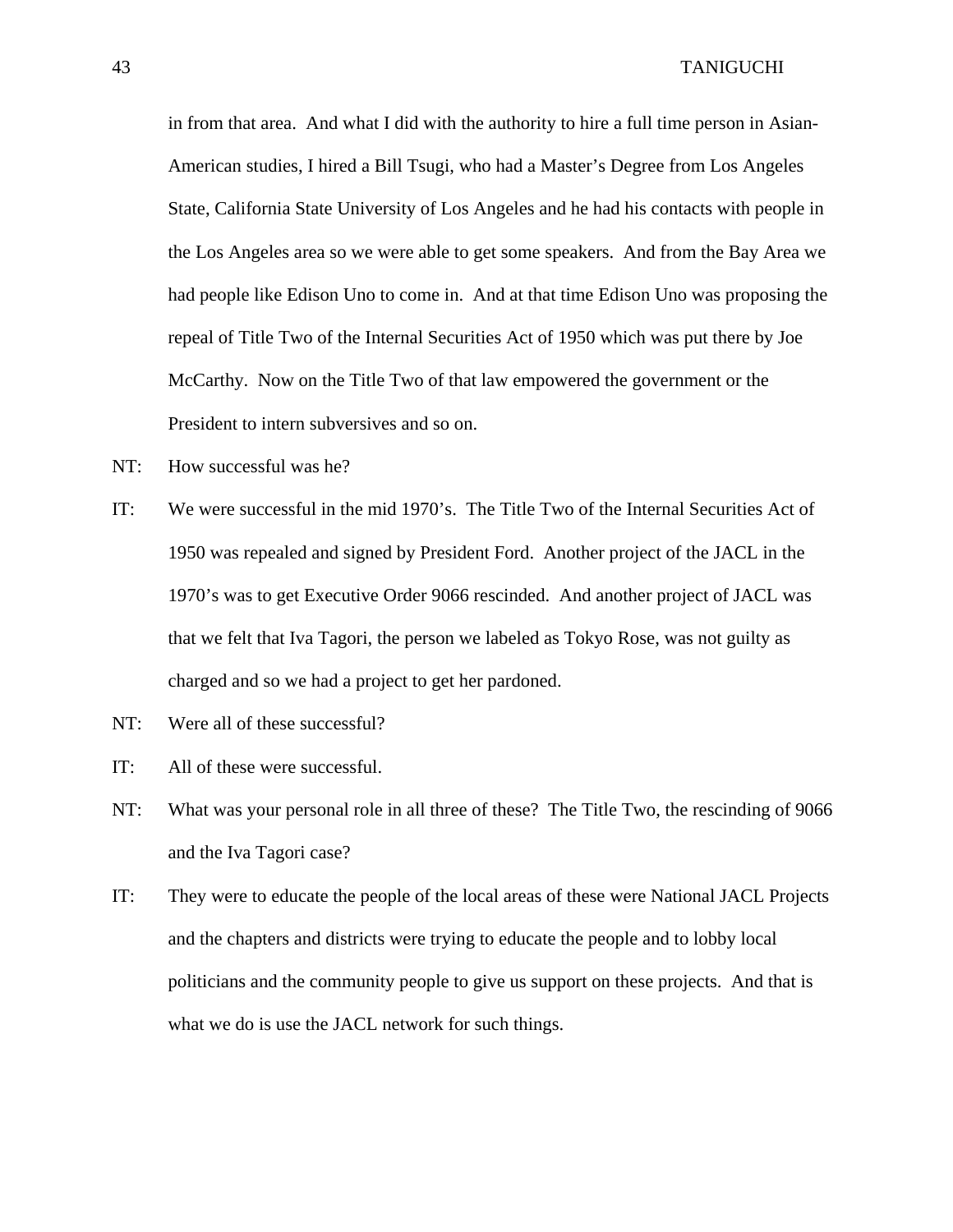- NT: Coming out of the late sixties with the workshops between the Chavez United Farm Workers and the Nisei farmers, how close was your relationship, your personal relationship with for example the Nisei Farmers League? Did you have any direct contact with the League or was it individuals or what?
- IT: With individuals because they were JACL members and actually when I first came to Fresno in 19—I came here in 1963, in 1964 was an election year and having been active in the Democratic Party in Texas, however the majority of Nisei here are registered Republicans. And when the Caesar Chavez started the union movement I suggested, well the JACL, the President of the Chapter used to have a election orientation night in which we reviewed the propositions and the candidates and gave presentations on both sides because JACL being non-profit, cannot be partisan and we used to have those programs. And at that time I remember telling the people that to deal with union organizations, the farmers need to organize also. And before that you know the farmers used to complain about the governments agricultural policy and they complained about how prices were not high enough and wages were going up too fast and all these types of things. And being an economist, I advised them they need to organize as a farmers association of some kind but they didn't believe in that. Farmers are independent (laughs) individuals. But when Caesar Chavez organized the union, it forced them to form the Nisei Farmer's League.
- NT: Oh, what was their immediate purpose when they formed the Nisei Farmer's League?
- IT: To counteract I mean the UFW I mean although they were not recognized by the (inaudible) at that time, they individual members of the organization engaged in some violence like vandalism on the farms, damaging equipment of the farmers and things like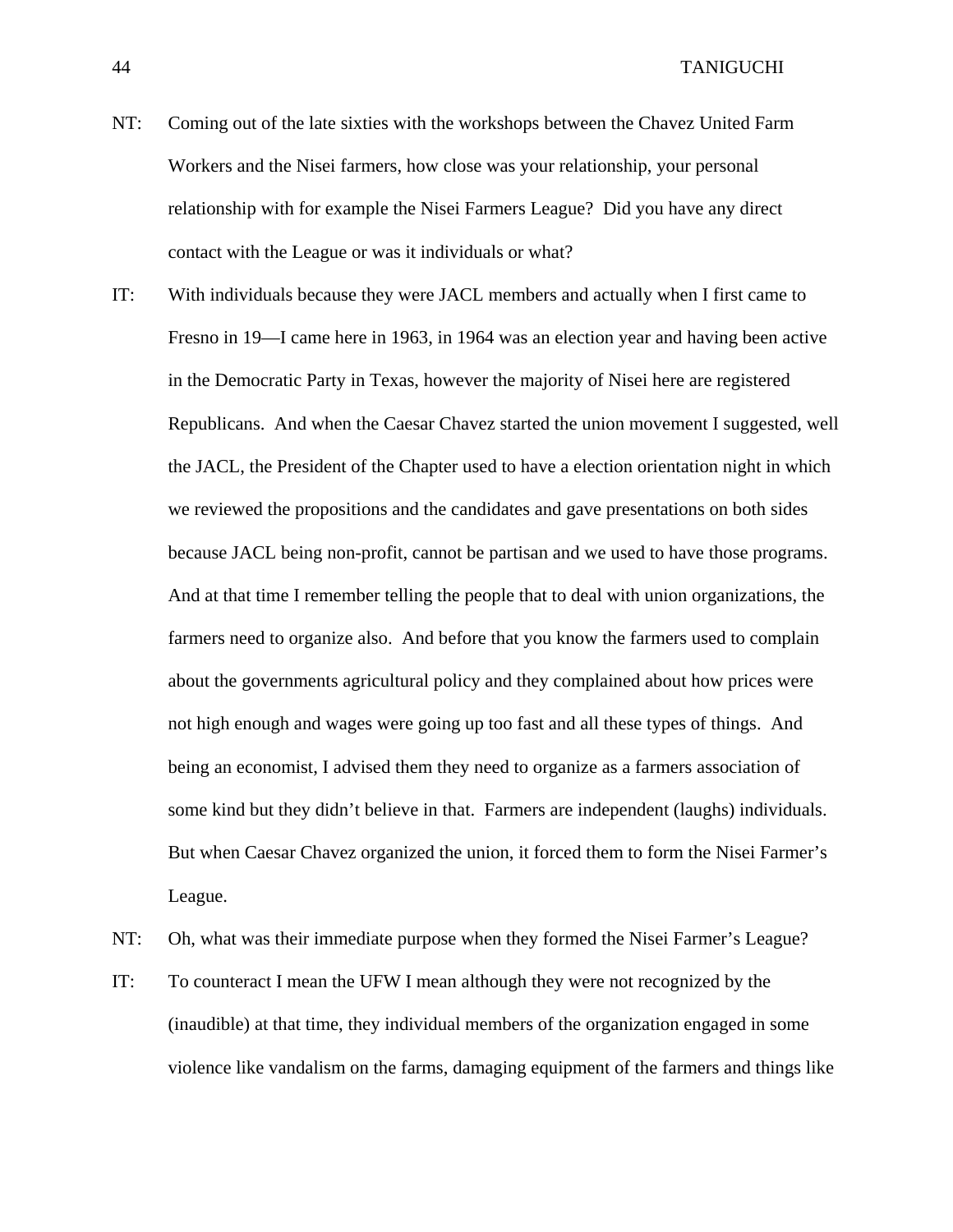that and consequently they organized, they had to organize to help each other out. In fact I think there were some farmers who patrolled the farms at night to watch out for any vandalism and so on. And in order to do that, they had to organize to see who is on duty and this and that.

- NT: Were the Nisei also organizing with farmers of other ethnic backgrounds at this time?
- IT: Yes, when the Nisei farmers got organized, other farmers in the region joined in and in fact now, I think there are very few Japanese in the organization. Most of them are non-Japanese because the Sanseis have not taken over the farms.
- NT: Is it still called the Nisei Farmer's League?
- IT: I—it is still there. There is an office here but there is a Stockton branch of the Nisei Farmer's League also.
- NT: Populated by a lot of other?
- IT: A lot of other people and they have an annual banquet in February, I think.
- NT: How did this kind of activity helping the farmer or encouraging the farmers to organize in the face of the farm worker pressure, how did that square in your own mind with your civil rights activities back in Missouri and Texas?
- IT: Okay, now in the late 1960's when the college campuses or students became very active, the young people and urban tenors were very sympathetic with the union. And actually the JACL hired some youth into their regional offices like in Los Angeles. And they, I don't know whether you heard of the name Warren Furutani, he became—he was employed by the Los Angeles Pacific Southwest District office, regional office and because he was sympathetic, he had a banner of the United Farm Workers on his office wall, as a result the Central California District Council here called him on the carpet and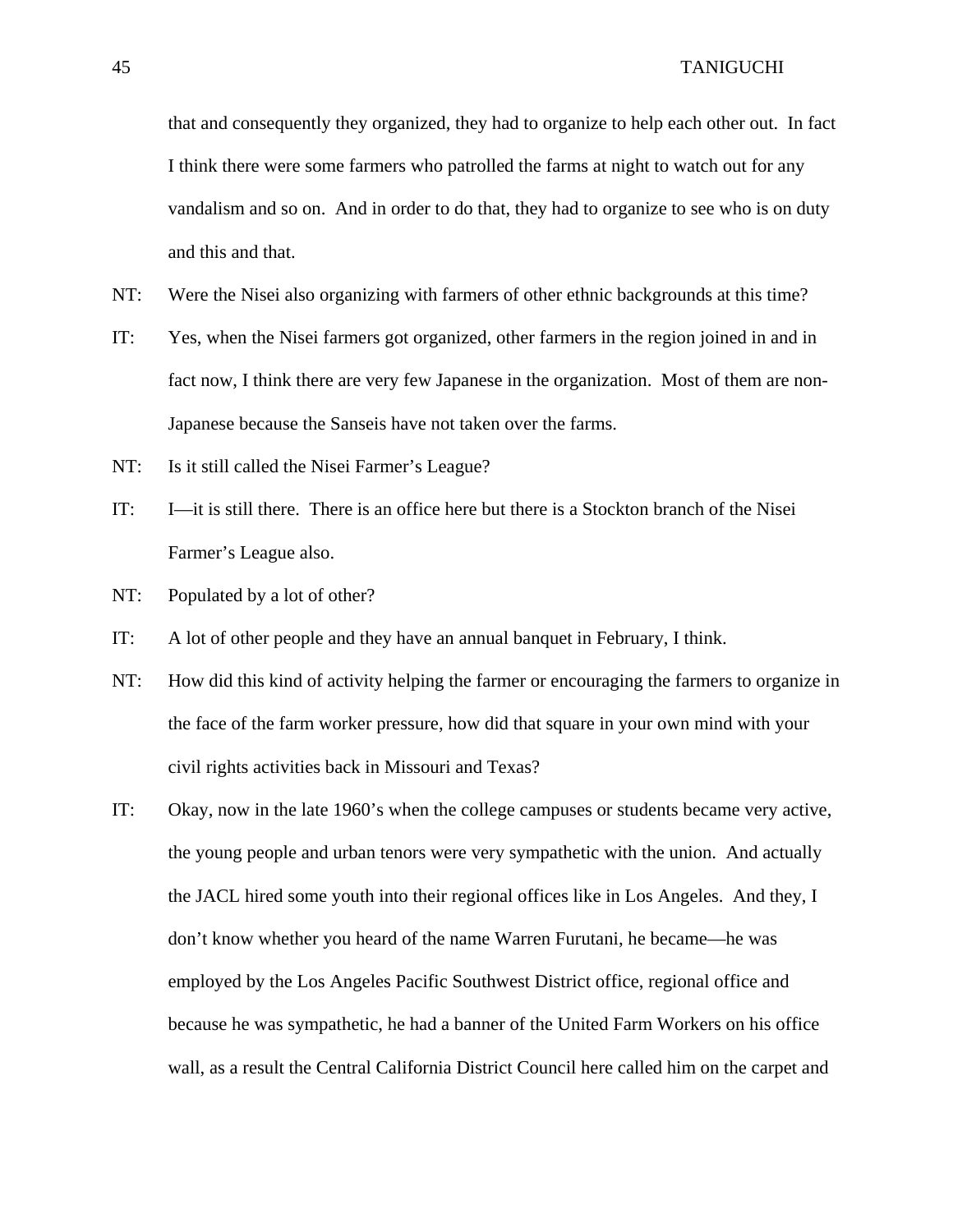tried to educate him on some of the problems some of the JACL members were farmers were having. And so we had several meetings here by bringing those young staff members and trying to educate them but at the same time, they were educating us about the civil rights movement.

- NT: Did this have any resolution or was there just tension?
- IT: It was quite a bit of tension at the time but there was a resolution where the JACL had to ask them to take down their banners and be more considerate. And then we had to—well some of JACL chapters and districts of the urban centers passed resolutions in support of the UFW and the Central California District Council objected to that, for example, at the Chicago Convention.
- NT: Did that have—what affect did that have on the JACL as a national force, for example, in trying to get Executive Order 9066 rescinded or anything like that? It seems that the split was taking place at the same time of these national projects. Is that true?
- IT: Yes, but then because we were all involved in the evacuation rescinding of 9066 and so on, I mean, I think we were above the UFW controversy because that was only between mainly the Central California JACL and all the rest of the National JACL.
- NT: What about your other experiences? You said that you were active as a liberal Democrat in Houston and Austin, that you were involved in the civil rights movement and at the University of Missouri and sit-ins at restaurants. First of all, were those activities to aid the civil rights of others or were you still discriminated against as a Japanese-American?
- IT: No, I was supporting the African-American and the NAACP and so on because when I was in Houston as a grad—when I was a research assistant at the University of Houston, the Bureau of Business Research received a grant from CBS to do a study within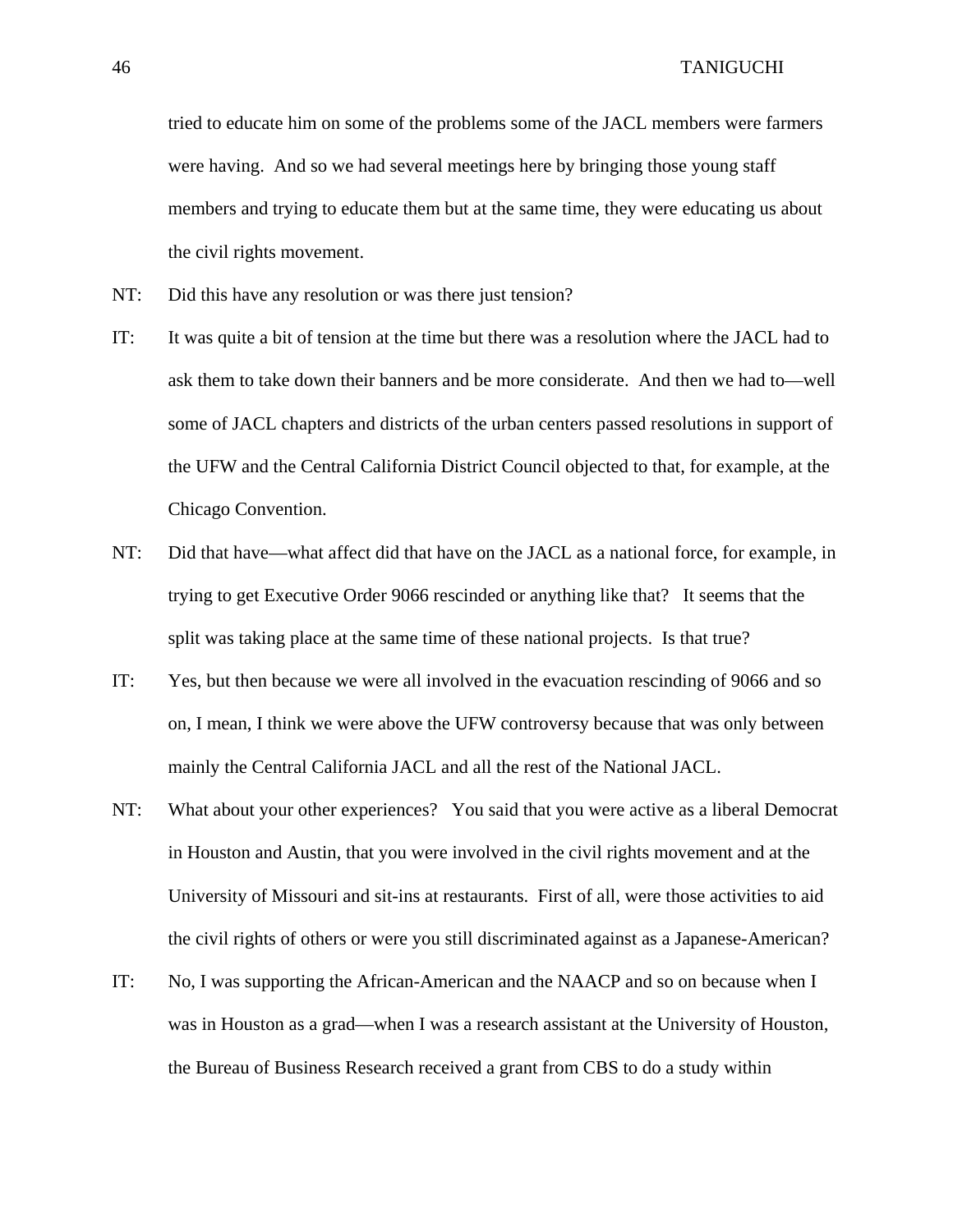Houston, Harris County of the situation I don't exactly remember the actual title of that project but being involved in that project, I found out that the segregated school system, the black schools many of the teachers in the black schools had only an eighth grade education. And I began to see the inequities in the schools. I mean there is no such thing as equal, separate but equal, and all that so I got involved in trying to support the civil rights movement.

- NT: In what ways was that similar and different from the UFW movement here which also was in depth civil rights?
- IT: UFW only overlapped in civil rights. It was really a labor management situation. And, well when I was at the University of Houston getting my Master's Degree, my Master's Degree emphasized labor economics. And I was familiar with the labor laws, the National Labor Relations Act and the Wagner Act and all that and therefore I was very sympathetic with the farm workers, their living conditions and wages were way out of line. I guess my economics kind of tied into that situation and I felt that how they discrimination and segregation in the labor market was a total waste as far as American economy was concerned, we were wasting human resources.
- NT: How much of that could you communicate to the farmers in the CCDC?
- IT: I tried to communicate but at the JACL meetings, I was kind of labeled.
- NT: What was your label?
- IT: As a pinko. (laughs)
- NT: I think you've come a long way from that. You are certainly one of the most respected individuals in the CCDC today.
- IT: Well I don't know about that.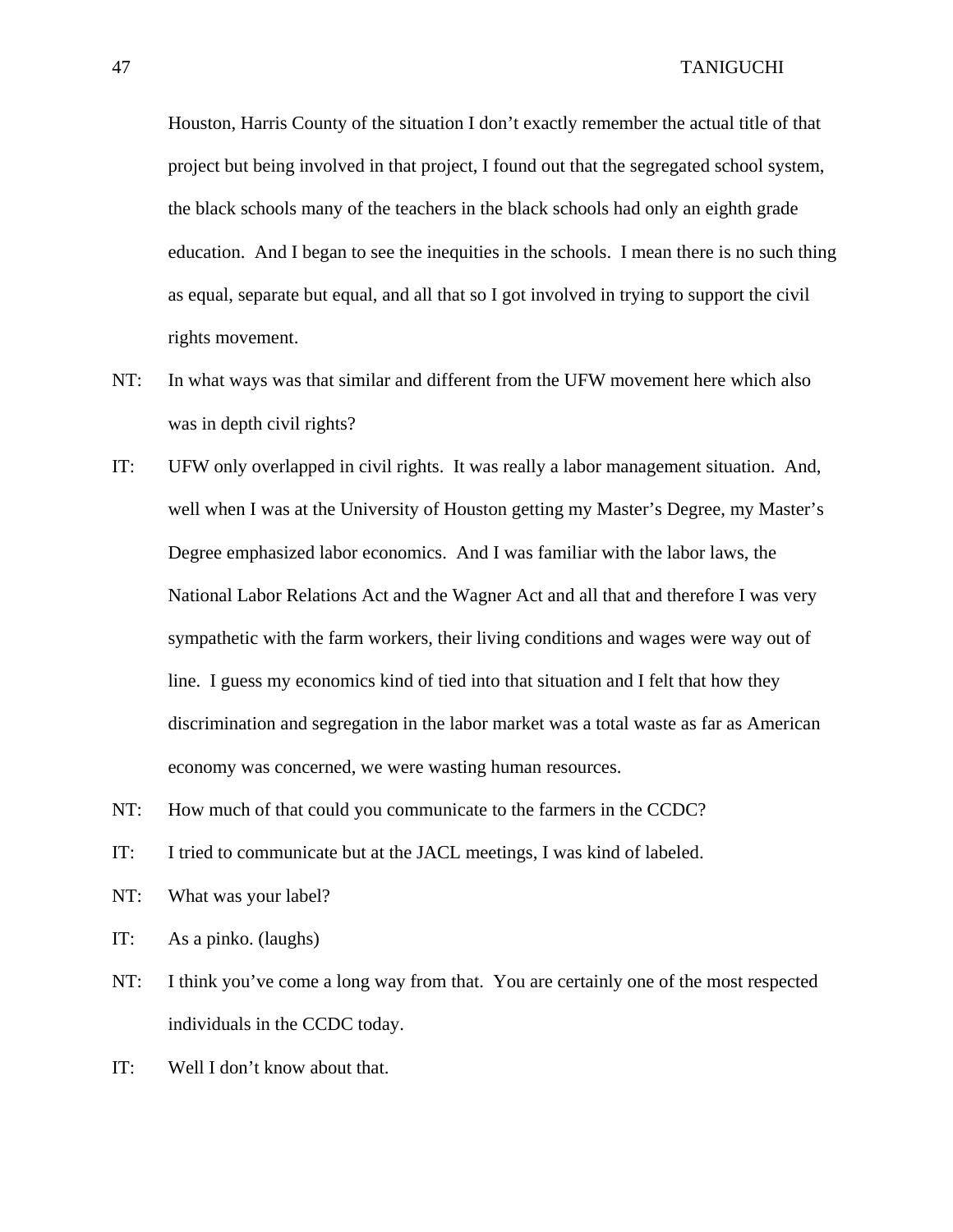- IT: Well, I'm not one that goes for confrontation. I am a strong believer in education. So I continue to kind of bring about the people on both sides together and discuss and talk and so and so every year when they had the CCDC, Central District Council Conventions, I was involved in organizing workshops to bring speakers in who will talk about the other side and try to reconcile the differences and follow the path where we had common grounds. We always agreed when there were differences we tried to work it out by talking about it in the workshops and so on.
- NT: Who were some of the speakers you brought in at this particular sensitive time when the UFW was organizing?
- IT: Well, present day we had Warren Furutani, Edison Uno, Ray Okamura. Ray Okamura at the time, he was the chair of the National JACL Committee to have Title Two repealed. And they were all activists. In fact Jim Matsuoka who was sort of an artist who does caricatures and so on was also on that too. And then when I hired Bill Tsugi he was friends of all of these activists in the Los Angeles area and then because Bill Tsugi only had a Masters again the administration said that he could not stay on unless he got his doctorate so he had to move on. And then I hired Steven Tom from again LA State. He also had a Master's and was here for two or three years. And then the Department of Anthropology hired James—the name slipped my mind. James Jen and he served it for one year but he was an anthropologist and not really an Asian-American scholar so he served for one year and then we went out and made a search and we hired Franklin Ng and we hired Franklin Ng in 1975. Then and actually he arrived here when I was on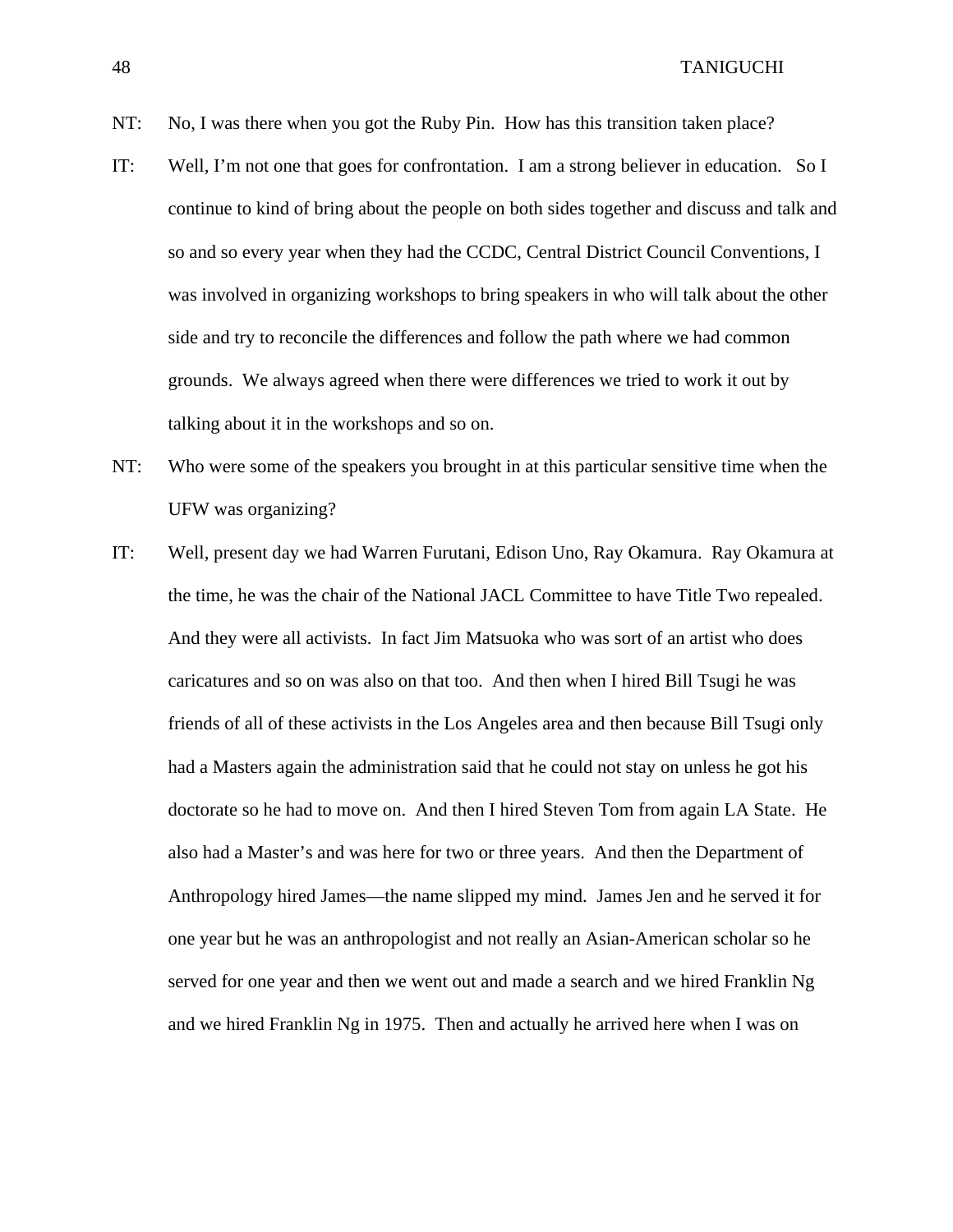sabbatical in Japan. But I was able to be involved in the search before I left on the sabbatical and then he's been here practically ever since.

NT: Yes.

- IT: Then back at in those days one year when we had Edison Uno here as a speaker at one of the workshops, he had mentioned about redress, reparations so we had an informal conversation and so at that time I became a supporter of reparations having gone through the 1959 Evacuation Claims Act, my father applied for some of that. But then under the Claims Act we were required to supply evidence of our losses. And all of our evidence was lost in the situation of everything so I mean it was like a catch 22 situation and I felt there had to be something done about the fact that attention be brought to the fact that our Constitutional Rights were violated in evacuation but left it at that. But then Edison Uno introduced the resolution at National JACL Convention in Washington D.C. and I think that was 1970 and in concept the resolution passed but nothing was done about it. And each year another resolution was passed 1972, 1974 and it was not until the 1976 National Convention that a resolution was finally passed to form a reparations committee at the National level.
- NT: Were you involved in that?
- IT: No, I was not directly involved, although let's see. In 1972, I became the Governor of the Central California District Council and went on the National Board and while I was on the National Board, we had some problems. We had the governors were automatic members of the National Board and then we had elected officers of National to make up the rest of the National Board. And the executive director and the national officers would have an executive council caucus before our National Board meetings and they would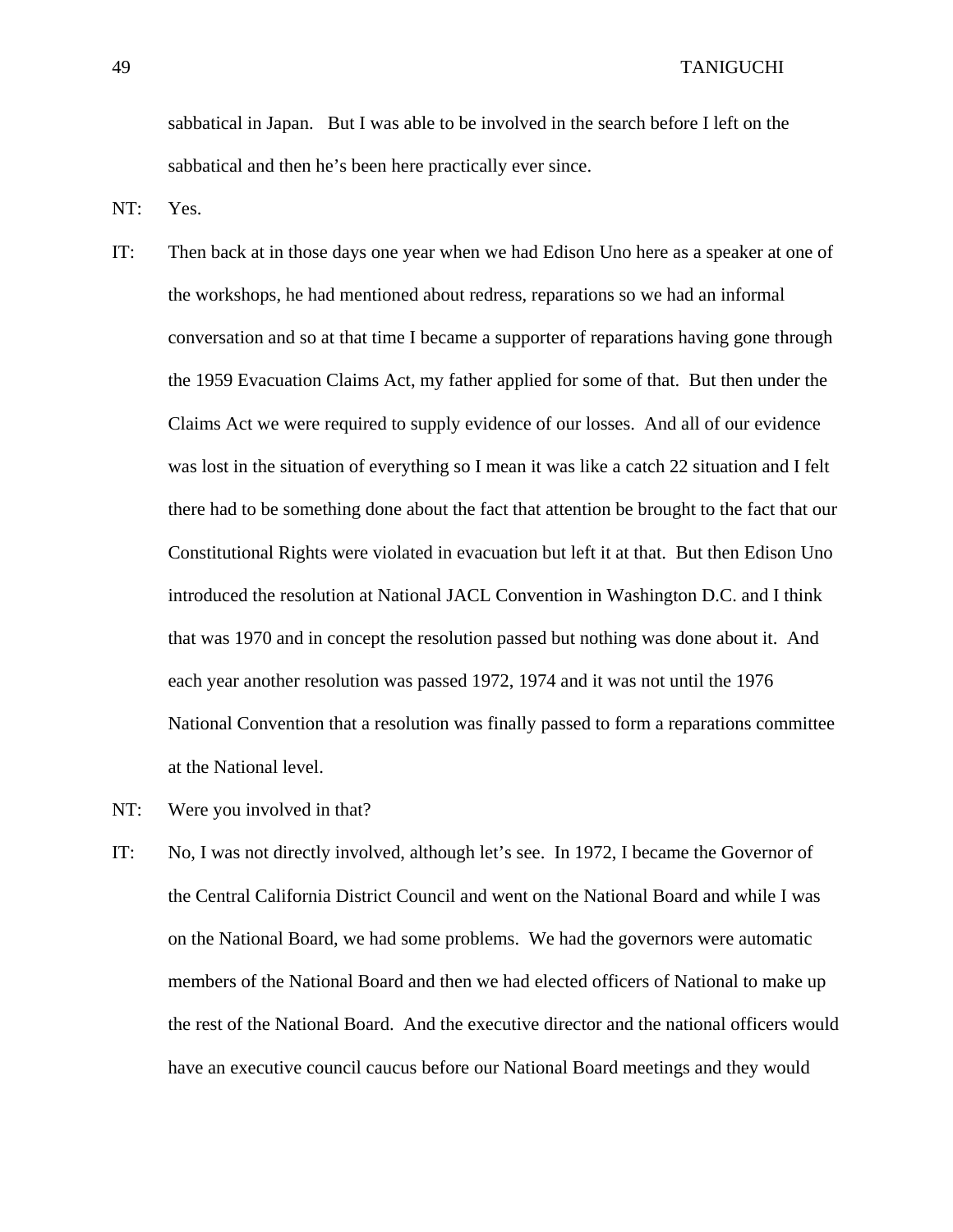come to the National Board meetings with all of these recommendations and somebody would make a motion but the governors was not aware of what was going on yet. And so we, the governors got together and I proposed that we create a governors caucus so that we can block vote on the board if we are not ready to vote. And so I mean that is when we formed the Governor's Caucus of the National Board.

- NT: Was it successful in meeting your objectives?
- IT: At the time it was and some people are objecting to it now that the Governor's Caucus has too much power. But at least it, you know, provided us with a voice to give us a chance to study whatever resolutions or proposals are being made by the National Council. And while I was Governor of the Central California, we did not have a regional office yet. And I found that it was difficult as governor to keep in communication and so although we did have a small budget from National for stationary and things like that, we did not have an office and telephone and so on. So I wrote a proposal to create a regional office here in Central California.
- NT: Okay.
- IT: And at the same time I felt it would be nice if we used the regional office to have a dropin center for the senior citizens.
- NT: What would be the function for the senior citizens?
- IT: Well, we would help—I mean the service center. Right now we call it the Nikki Service Center here to provide service to the Issei, we still had Isseis at that time who were Japanese speaking so when it comes to social security issues and medical problems and someone at the service center would help them out. So I wrote up a proposal and took it to the National Board and at the 1974 Convention we were allocated seventeen thousand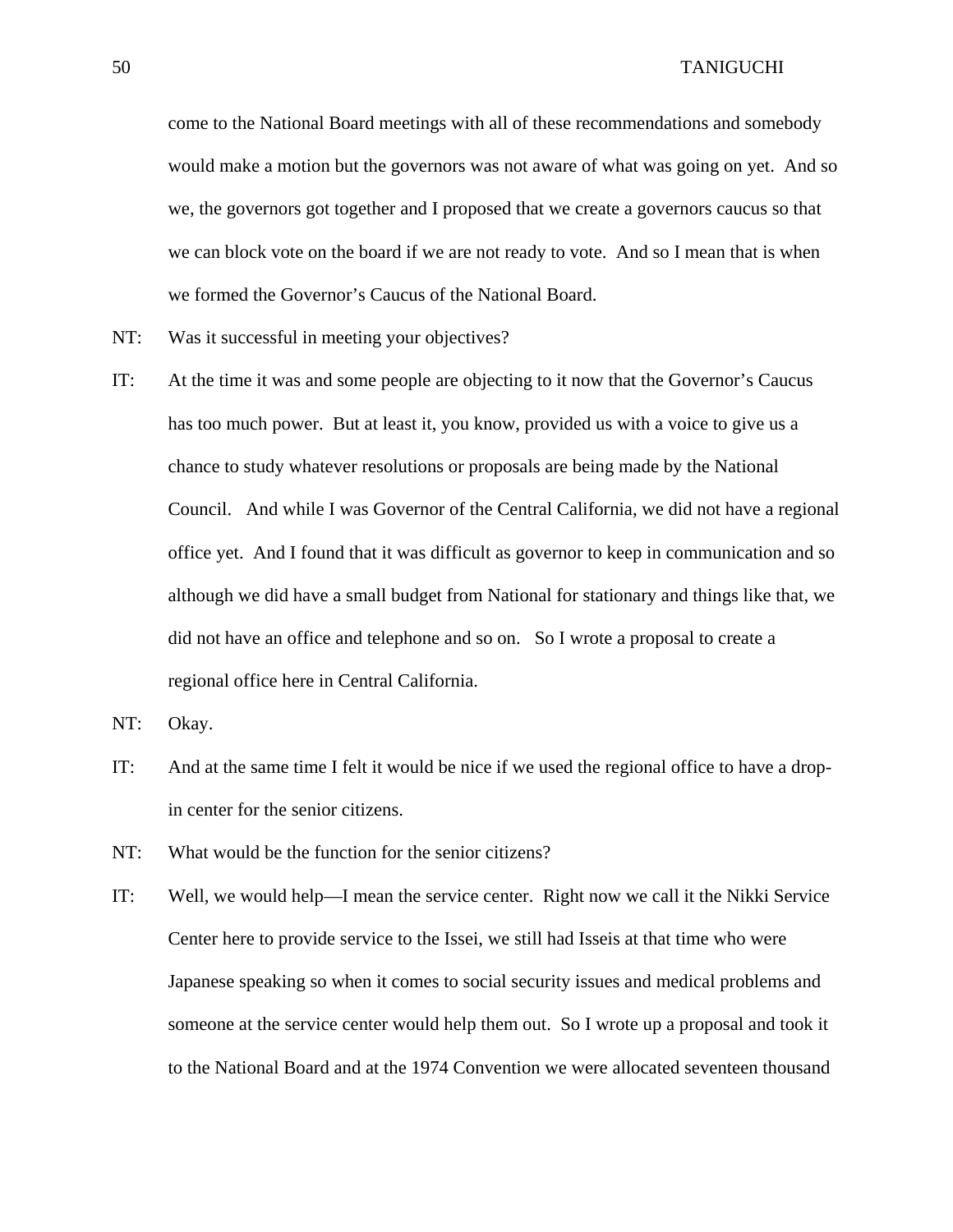five hundred dollars to establish a regional office and the service center, to open a service center. And so we searched for a location and found out this place 912 F street was open and we can get that for a nominal rental fee so we took some of that money and put in new lighting, carpeting and so on and made it into the regional office. But before we did that, this address became the regional office of Central California and Barbara was the secretary for the regional office until we were able to move into our regional office.

- NT: How long did this house serve that purpose?
- IT: Almost a year until we were able to get the place refurbished and set up for, get furniture and air conditioning and so on.
- NT: And as soon as the office was ready did you hire a staff? Who did you hire?
- IT: Yes, the first Regional Director of the service center was Rita Yee who was a student in Asian-American studies program at Fresno State. And then about a year after that we hired Yokota, I can't think of her first name who was, who had a lot of ideas. Well, I am not sure whether Rita Yee or Yokota who started the monthly birthday program but I know Yokota is the one who started the hot lunch program for the seniors and we got and also she applied for at that time the CETA Grant, C-E-T-A and we received about fortyfive thousand dollars each year on the CETA Grant so we were able to get a van for transportation through the Older American's Act and we had a staff of about four people in the service center. And actually the CETA Grant permitted us to really get the service center started but when President Reagan was elected and we went to Block Grants the CETA was eliminated and we had to cut things back because we didn't, we could not hire people from the grant. And then when Ms. Yokota left Sachi Kuwamota became the Regional Director and Director of the Service Center. You know, through that activity in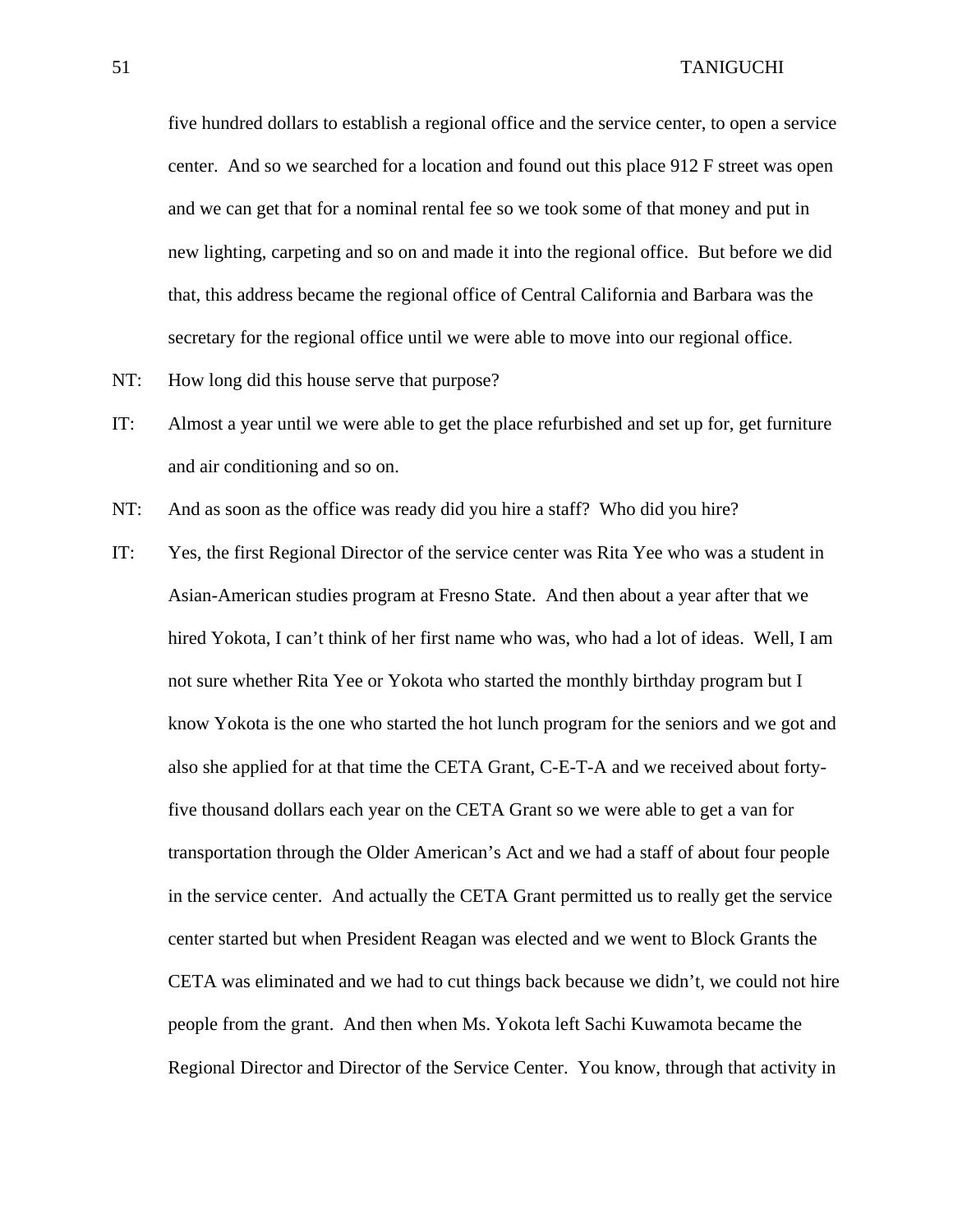the 1972-1974 period, I got talked into running for Vice-President of National JACL so I became Vice-President for National JACL, Vice President for Research and Services, at the 1974 convention, served 'til 1976. And while I was on the National Board, I became a member of the JACL National Education Committee and that committee, well we had—we got a grant and got what was that? Well a grant from the U.S. Department of Education so we published a teacher's manual on the Japanese-American experience in 1975. And ever since that time, I've been involved as a district—Central California District representative on the education program of the National JACL. And then in the JACL I have served on many National Committees such as the, right now known as the Nikkei Biennium, the National Scholarship Committee, Nominations Committee and of course, the Education Committee so ever since becoming Governor, I've been involved at the National level.

- NT: Is that something typical for a Governor or are you just a more active person?
- IT: Well, it is not typical and most people serve the term, their Governor's term and then they drop out. They don't continue on in National affairs. Some of them stay on another term or two and go to National Conventions but only a few people stayed involved or continue like Fred Hirasuna, Frank Nishio.
- NT: What do you feel has been your greatest personal satisfaction from your JACL involvement?
- IT: The greatest personal satisfaction was the success in the redress movement and I strongly believe and the fact when I was evacuated, feeling like a person without a country and losing faith somewhat, and in getting redress passed, I learned a whole lot about how our system really works. And in order to make it work, you have to be involved. You got to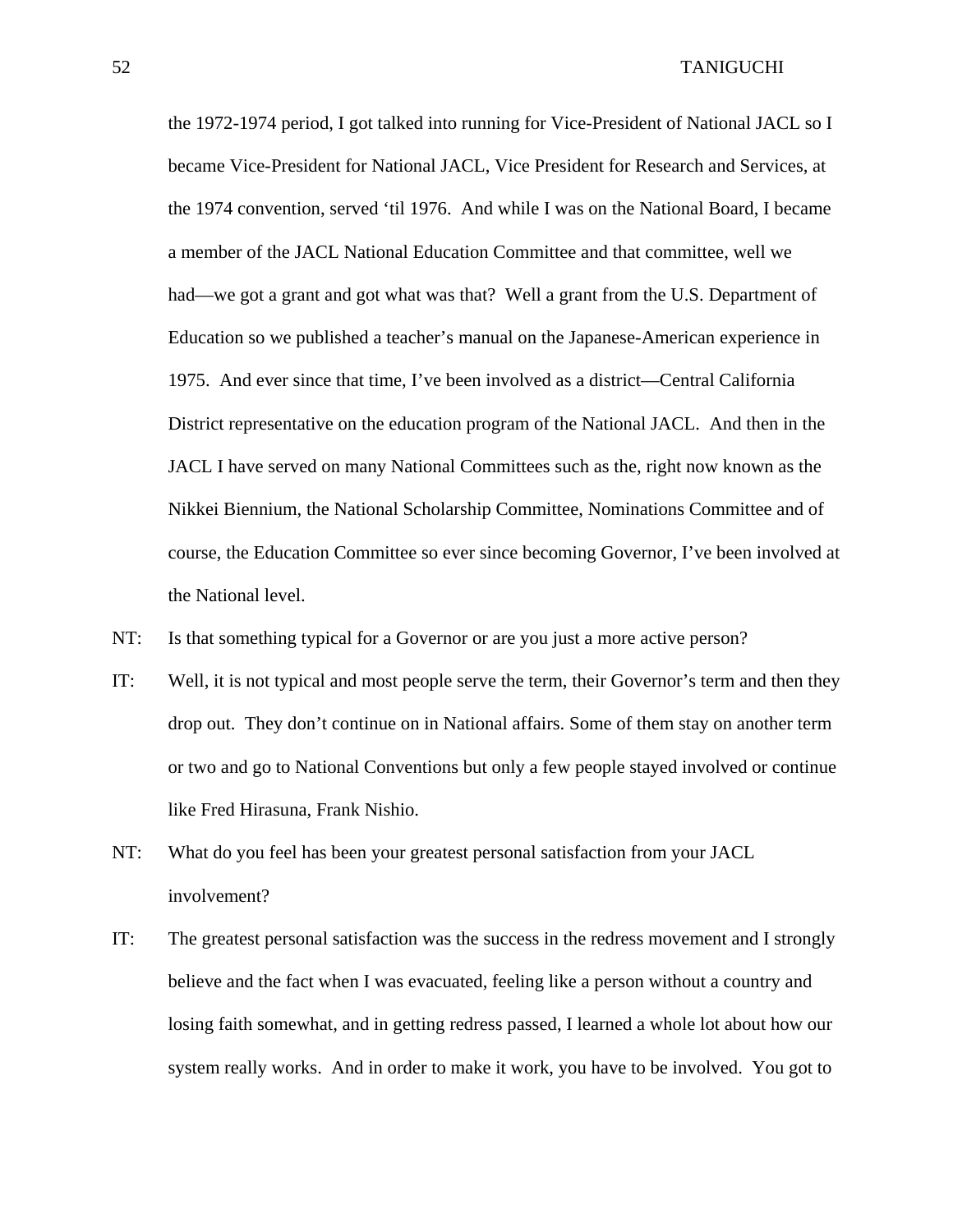lobby, you got to raise funds. You got to lobby, you have to find out the contacts, make contacts and so right now I am involved in these teacher education—teacher training workshops to tell our story about the Japanese-American experience and how we were able to get redress, being a very small minority and getting all the support in Congress was a lot of hard work but then we really learned how to do it and so it has restored faith in the system that if you work at it, you can accomplish something.

- NT: What role did you personally fulfill in the redress campaign?
- IT: Mainly, the District and Chapter level, helping to raise funds when National needed funds for lobbying purposes. I served as the fundraising chair of the chapter most of the years. At the District level, well my first National Board meeting as Governor, I roomed, my roommate was James Sujimura who was going to become, who was Governor of the Pacific Northwest District and he eventually became President of National JACL. But there was a small group of people in Seattle who from the outset organized a proposal for going for redress. Their proposal was not approved as it was but they contributed a lot to the education of how to go for redress and so on. But James Sujimura came to the National Board Meeting and he was asked by that committee in Seattle to feel out the National Board about how they feel about redress. And he asked me and I told him about my meeting with Edison Uno who talked about redress and told him that I was very sympathetic but we have a lot of educating to do in JACL because most of the Niseis were opposed for going for reparations.

NT: Why?

IT: By the mid 1960's then Japanese-Americans had successfully recovered from the evacuation and Newsweek Magazine labeled them as the model minority and statistically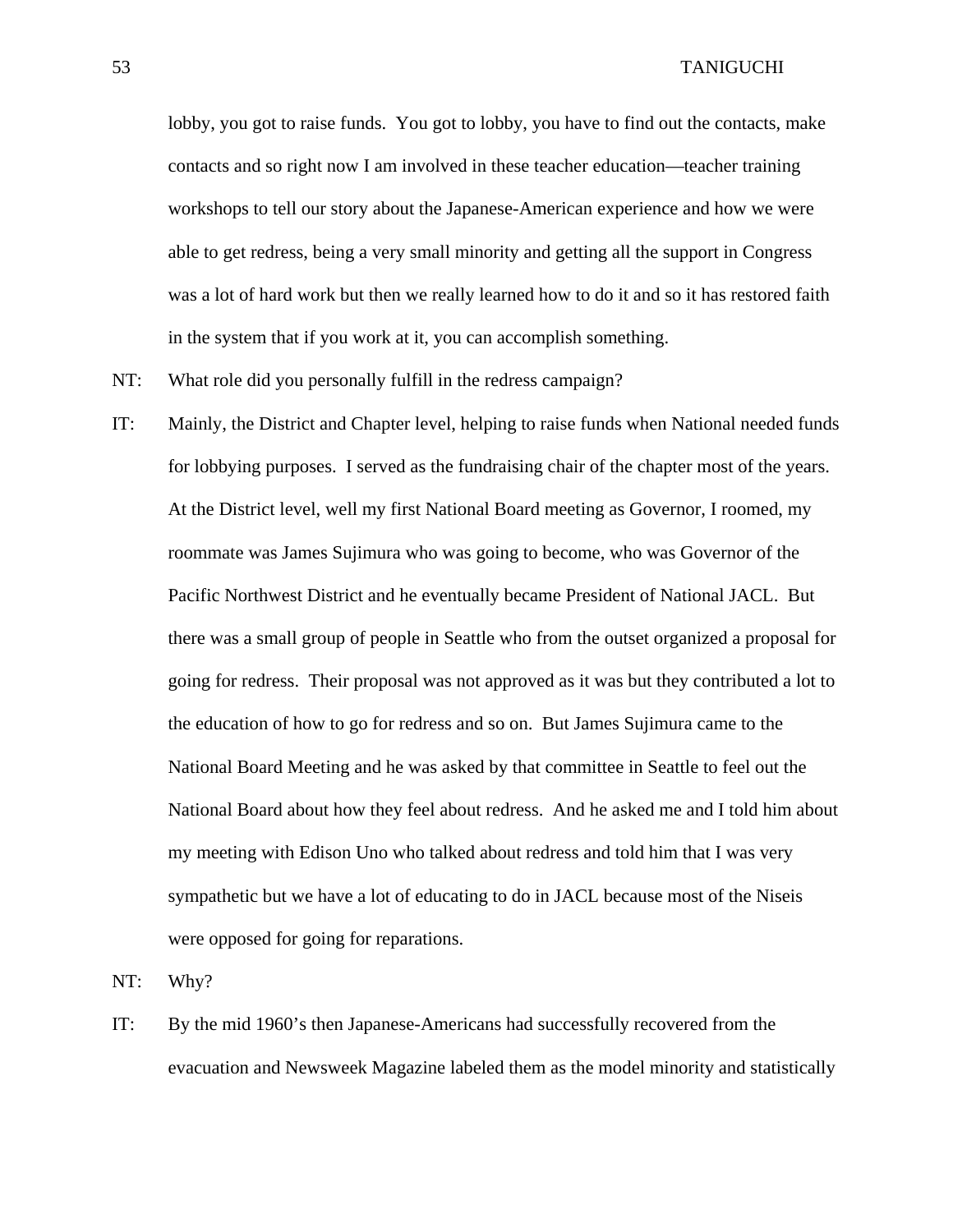if you calculate average income per capita, we were above that average and so most of the Nisei were saying "Don't rock the boat." And culturally it is not in the books for Niseis to demand reparations. But that was because they focused on reparations only, not on the Constitutional aspect of evacuation. And the twenty thousand dollars that we received is earnest money, it is really not reparations, I mean. If it were reparations, we should have been paid a whole lot more. But it was just a token thing to go along with the apology from the government to make the apology meaningful. Even it were one thousand dollars, it would have been just as meaningful because we lived in a different (inaudible) society.

- NT: What specific steps did you take to try and educate the Nisei about the reparation campaign?
- IT: We had workshops annually at the convention on redress year after year. At the Chapter levels, we spoke to people and in the community from the mid 1960's I was going to high schools and Pacific College and so on to tell the story about evacuation and redress and so on whereas there are many Nisei who are unwilling to talk about it. And I wondered whether the severe competition that the Niseis faced in California in recovering from the evacuation had anything to do with not wanting to talk too much about it to their kids and so on. But I have no feelings about that. I told our two boys and whatever and they knew about the situations. In fact when I went to National Conventions, they always went along with us. We took the whole family to Convention and I think, I feel the older son Neal now living in San Francisco, he is pretty much involved; in fact, he went to work for JACL at the National Headquarters for a couple of years and then he became Vice-President of Operations for JACL and not only that, during this a, 1970's Barbara and I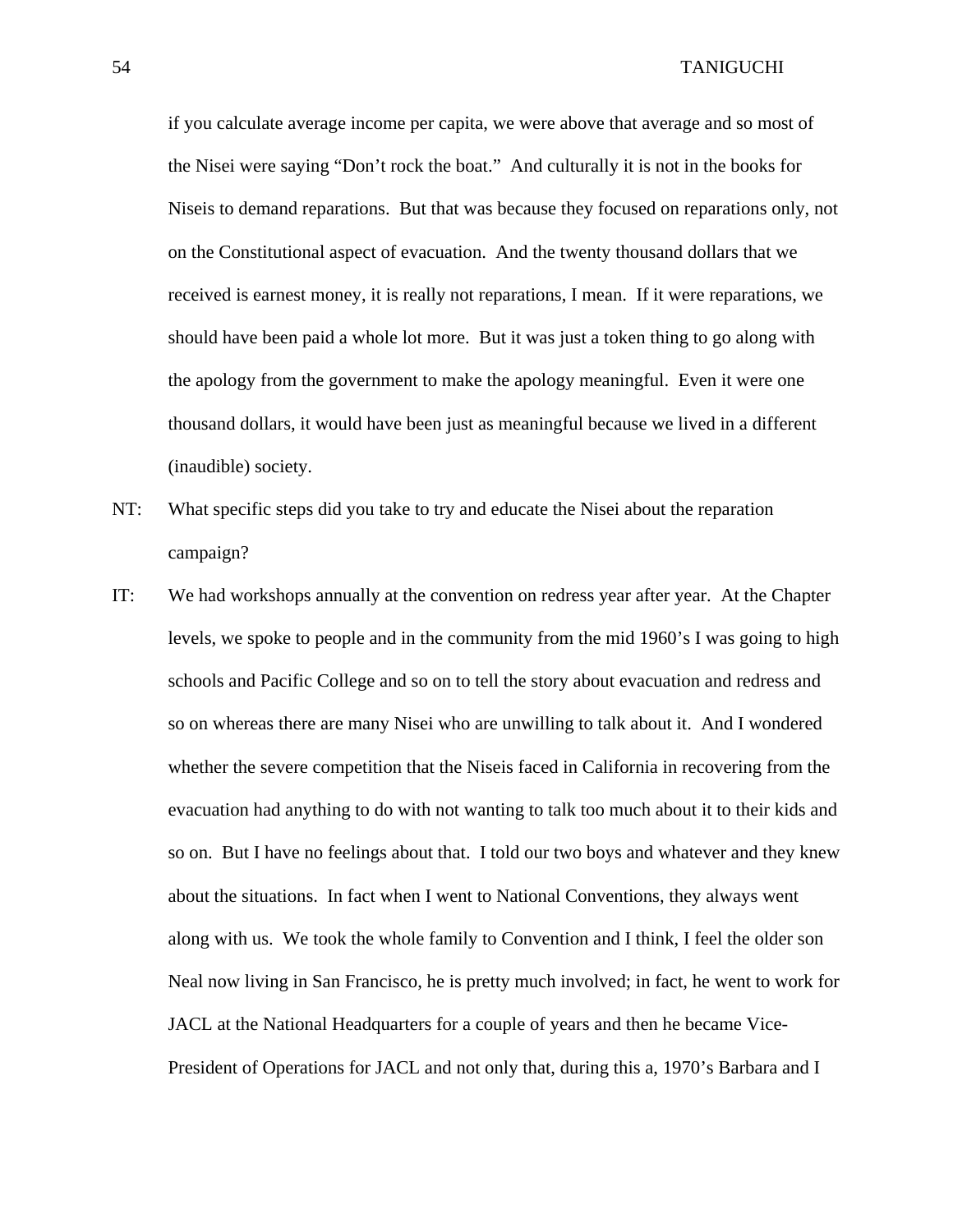were senior advisors for JAY, the Japanese American Youth JACL youth arm. We had a chapter here and we advised them and took them on field trips and took them to conferences and so on. So I was kind of involved in that and Barbara became President of the Fresno chapter. And in the community we have done things like, we've sponsored specific Philharmonic Concerts. We sponsored exhibits and Barbara was really involved when she was President. And so I've always felt that JACL not only did we, should we engage in things for the Japanese-American community but we also need to support (inaudible).

 Then getting to the end now, I taught at Fresno State for thirty years. Served as Department Chair for sixteen of the thirty years and right upon my retirement, I was asked to serve on the grand jury, county grand jury, and spent one year on the grand jury. And since my retirement I've worked with the Friends of the County Library and was involved in getting and increase in sales tax for the benefit of the library last year.

- NT: What year did you retire?
- IT: Nineteen ninety-three. And while, also in terms of education, I got involved in mid 1970's I got involved with the State Department of Education and served on legal compliance handles to clean up public school text books on the presentations you know and derogatory terms that were used in text books about American Indians being savages and name calling at minority people and so on that were in print. I served, I headed in fact I chaired panels to review text books and then recommended (inaudible) all that and then recommending to the State Curriculum Commission what the problems with some of the books were and so on. Then I was appointed to a State Commission--The Educational—Innovation—no, Education and Innovational Planning Commission which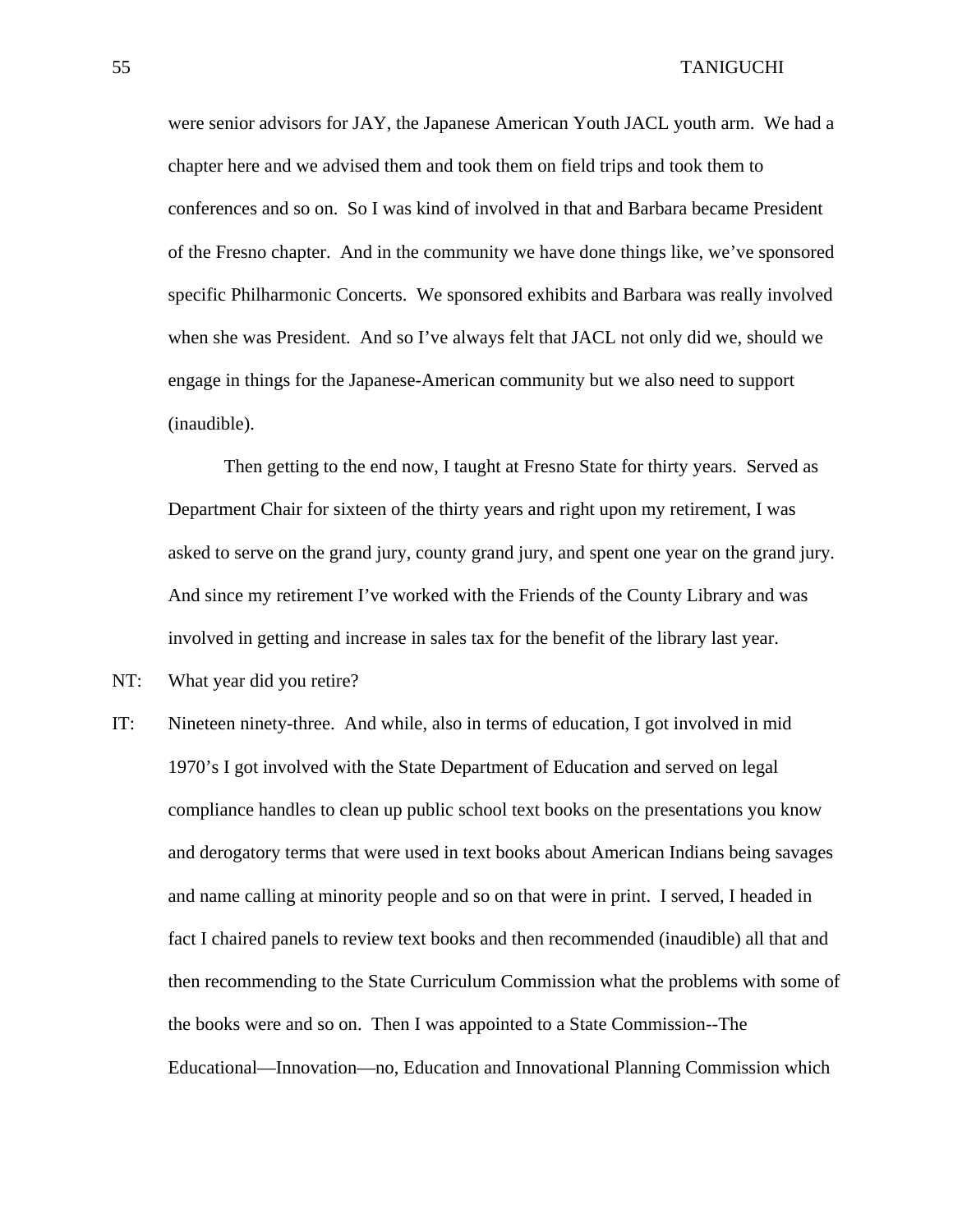involved Title Four. Then I served on the Asian-Pacific American Advisory Council to the Superintendant of Instruction.

- NT: For how long?
- IT: What was that, a couple years ago—for about two or three years on that after—well after and during the time I was on the Education and Innovation Planning Commission which was Title Four and when President Regaan got elected and went to block grants, the whole Title Four was wiped out so. And then I was appointed to the Jesse Unruh Assembly Fellowship Executive Board.
- NT: Is that the one that chooses?
- IT: Chooses the Fellows to the State Assembly.
- NT: And how long did you serve on that?
- IT: Two years.
- NT: So you have been very involved in education.
- IT: That's right. Also I served at the Advisory—on the Advisory Council for School of Education and Human Development at Fresno.
- NT: I want to go back to a couple of questions that I had. From when you were speaking earlier and I guess the easiest way to do that would be to start at the beginning. You told me a lot about your brother but you never told me his name.
- IT: Oh, before evacuation before we went to camp he was known as Yamato-Y-A-M-A-T-O. and he took on the name Alan-A-L-A-N while he was in camp.
- NT: Why did he do that?
- IT: I'm not sure what the reason was. I guess too many people. It may have been because he was planning to go to Detroit and leave the camp and he needed an Anglo name.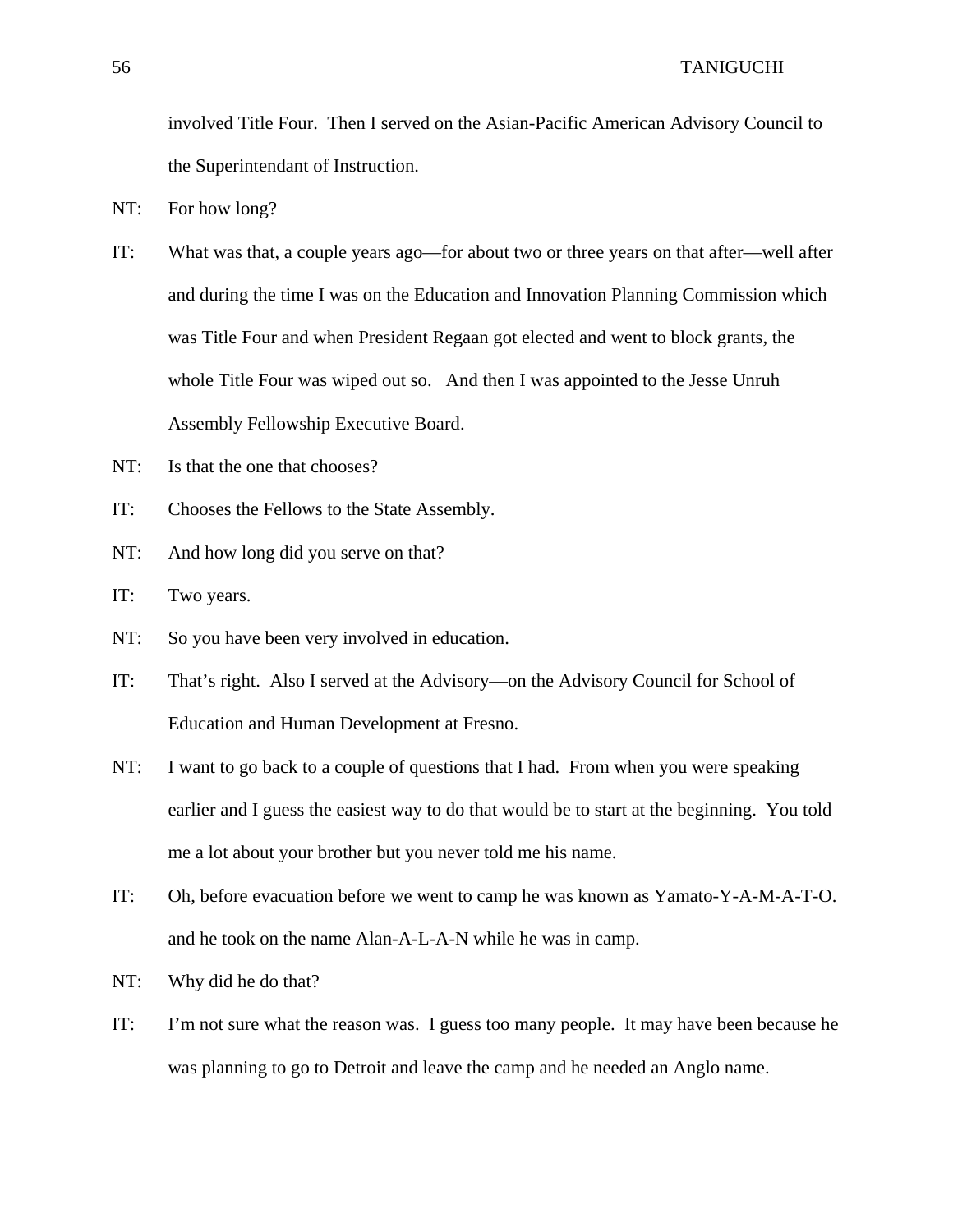- NT: And you also mentioned that your uncle, your father's brother came to the United States and what was his name?
- IT: Katsuji-K-A-T-S-U-J-I. But then he took on the name Edward.
- NT: You said he was about a few years older than you?
- IT: No, he was just a few years younger than my father.
- NT: Oh okay. Did you do anything in particular with him, with your uncle? Or was he just a farm laborer or was he part of the family and took you fishing?
- IT: Yeah, we used to go fishing all together. He loved to go fishing.
- NT: Where did you go?
- IT: Oh this was in Texas. We used to go to the Gulf of Mexico. Port Isabel.
- NT: When you were back living in Brentwood and you said the whole family lived in the one house, who was living there?
- IT: My grandparents.
- NT: Okay.
- IT: My parents and my brother and I.
- NT: And your uncle?
- IT: No, he married and had his own home. He had two children, a son and a daughter. And my cousin Edward, Jr. lives in Arlington, Texas. And my cousin Yuri Shida, S-H-I-D-A lives in Mission, Texas and then we had a, I grew up with another cousin which is a second cousin in Brentwood and she became quite well-known, Michi Reagan.
- NT: Oh yeah, that's your second cousin? (laughs) So she was one of the—you said there were about fourteen Japanese families?
- IT: Right, the Nishiura family was her maiden name was Nishiura, N-I-S-H-I-U-R-A.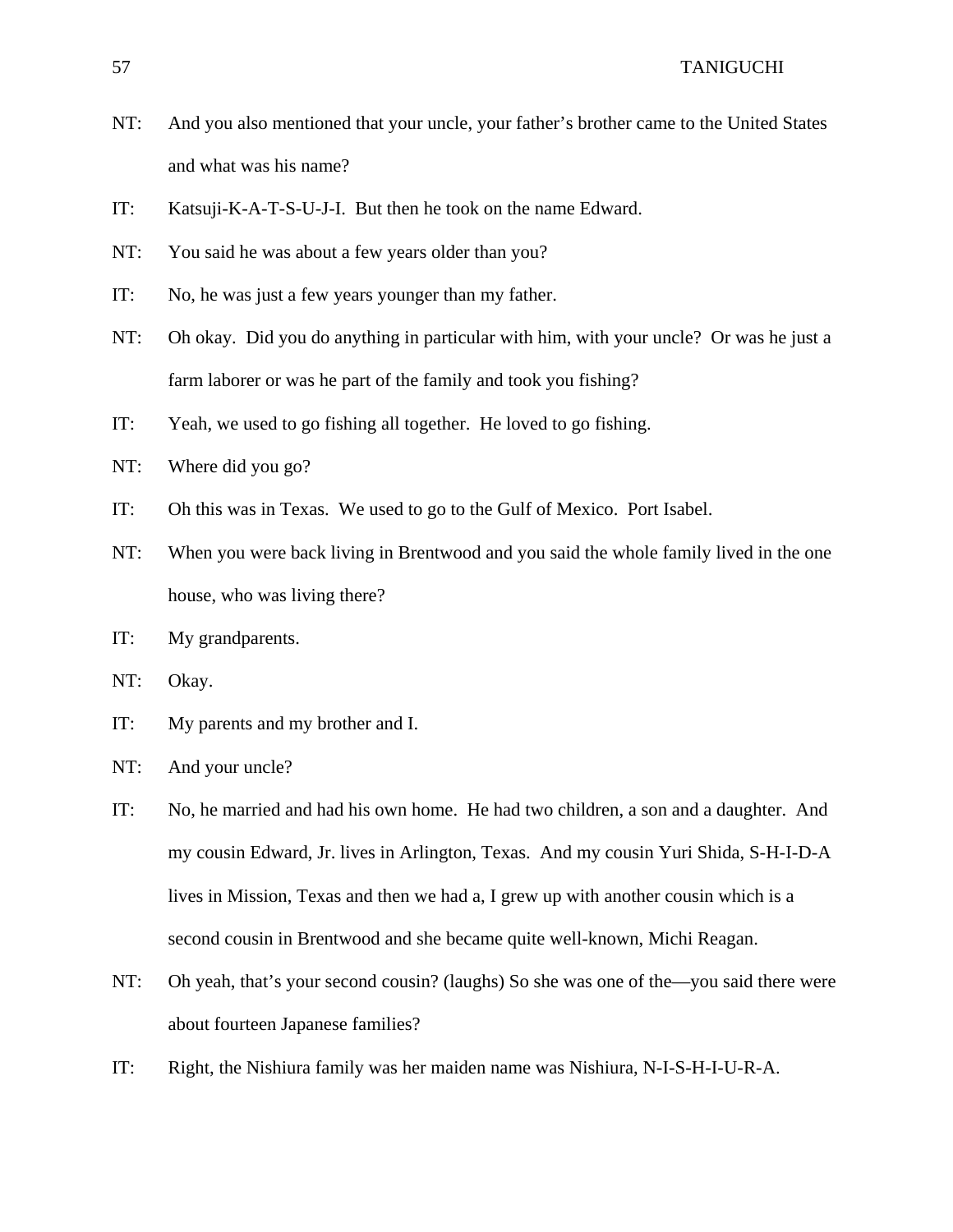- NT: In Brentwood. When the, in the thirties, with the drought and all the Dust Bowl migrants coming to Brentwood, what were the attitudes expressed towards the newcomers?
- IT: My mother was a very sensitive person and she, I probably shouldn't say she felt sorry for them, but she empathized with them a great deal and so many of them came to the farm to ask for jobs and so on but most of our workers were all Filipino workers who lived in—we had housing for them and everything. But then, there was a couple of families whose car broke down on one corner of our farm and they just camped there so my mother said leave them alone.
- NT: Did you employ them?
- IT: Well they did little odd chores around and (inaudible).
- NT: How long were they around?
- IT: Well just less than a year I think they finally found a job somewhere.
- NT: The Filipinos you had working on the farm, how did you—how did you originally hire them?
- IT: In the 1930's many Filipinos came here to work on the farms and I think one, hiring one or two of them lead to bringing in their friends so they tended to have clans and so if you hire one, they bring the whole clan.
- NT: And then did their children go to school with you?
- IT: Yes, those that had families, in fact one girl that lives in Freemont now Rose (inaudible), her family did all the cooking for the Filipino workers.
- NT: Are you still in touch with her?
- IT: No.
- NT: Did you hire any other ethnicities to work on the farm?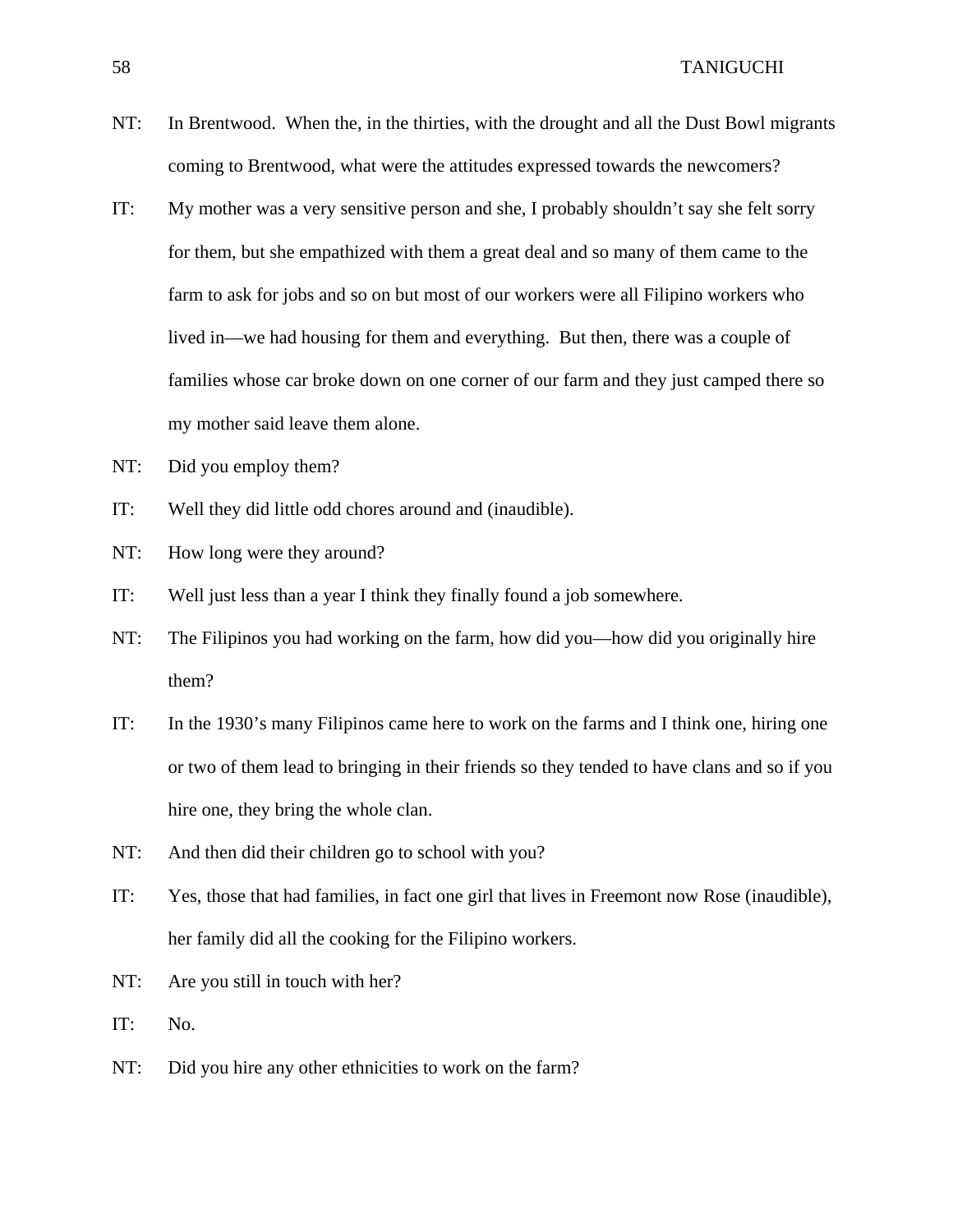- IT: Some Mexican workers during the harvest season or planting season when we had to have a little extra. The Filipinos were more—well many of them were seasonal but then we had a number of Filipinos that were year round. And so we had this—I mean we housed and fed all the Filipino workers and before we hired this family to do the cooking and feeding them, my mother used to do the cooking and fed all the workers.
- NT: How many were there? How many workers?
- IT: During the peak of season we had sixty, seventy workers but year round, we had about six.
- NT: How did your mother and father meet?
- IT: They are from the same village.
- NT: Oh I see.
- IT: And in Japan most of the marriages are arranged by family.
- NT: Right.
- IT: And actually way back there, Barbara's family were family relatives of my greatgrandparents, her great-grandparents and my great-grandparents were probably relatives.
- NT: What were your grandparent's names?
- IT: My grandfather's name was Yunosuke, Y-U-N-O-S-U-K-E and my grandmother's name was Kinu, K-I-N-U.
- NT: And her maiden name?
- IT: Yuasa, Y-U-A-S-A. And Barbara's great grandparents were from the Yuasa house clan.
- NT: I see. Well it sounds like your grandfather was a very innovative man to learn about auto mechanics and—
- IT: No, my father.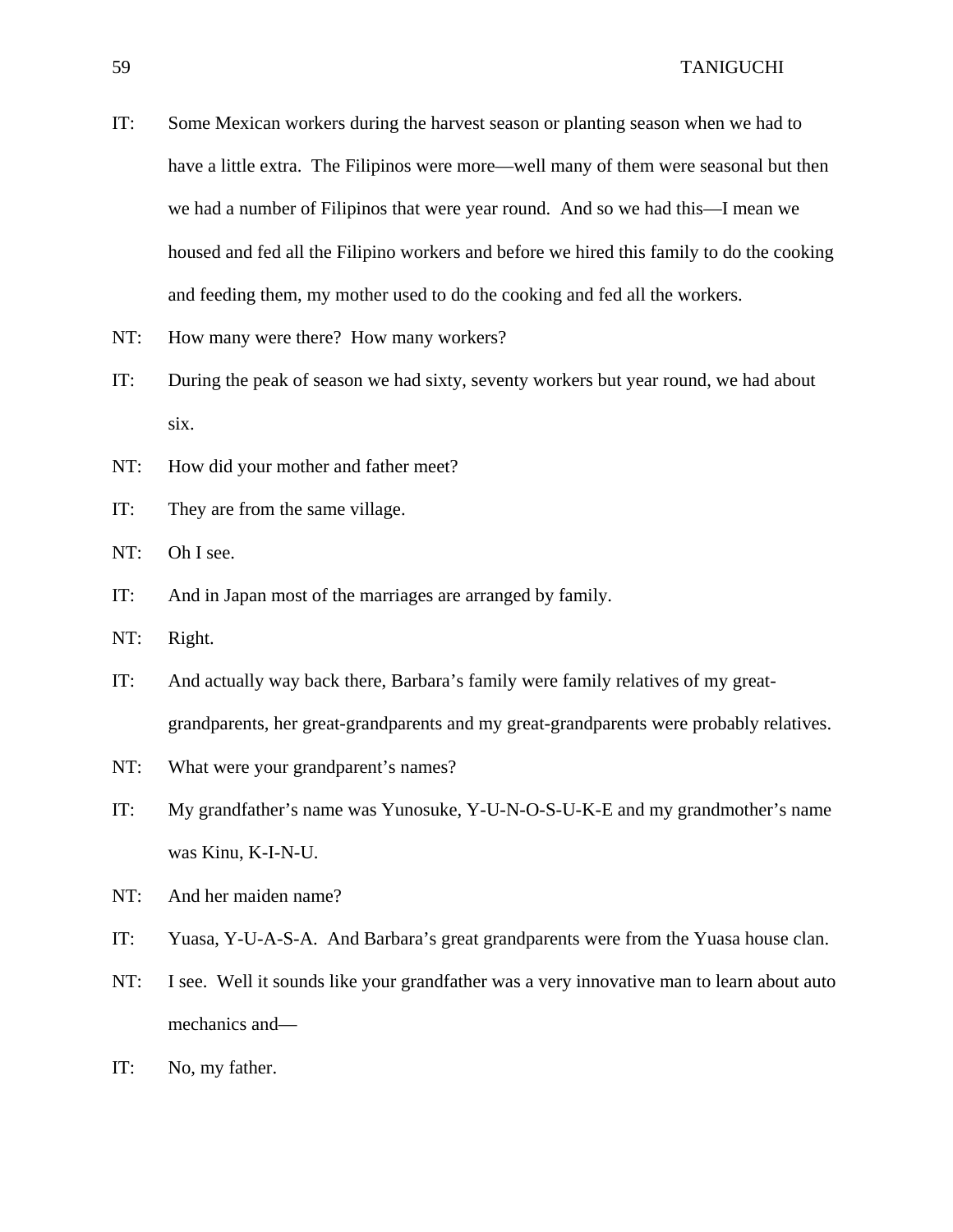- NT: Your father—your father was very innovative to learn about auto mechanics in 1914. That is a little early on. Was that one of his traits, would you say?
- IT: Well he went to a trade school in Los Angeles. And it came in handy because when they bought that Caterpillar tractor and did and he knew something about the internalcombustion engine.
- NT: That partnership that he formed the five farmers? Were they all Japanese?
- IT: One was Caucasian. There were six members all together in the association. He was the sixth one.
- NT: I see. (pause) Oh, you talked about the business association that your father formed in Brentwood, the Produce Association?
- IT: Uh-huh.
- NT: And that they had an association with the California Berkeley and Stanford that resulted in getting tickets to sporting events. How did that association develop?
- IT: No, it was just the business manager's connection. The business manager who became who founded the Watsonville Strawberry Cooperative after the war, his name was Ted Tomita, T-O-M-I-T-A.
- NT: Okay.
- IT: And through the success of the Strawberry Cooperative in Watsonville, he was appointed by the—I think it was during the Kennedy Administration as an Agricultural Consultant to Puerto Rico. Also, the Brentwood Produce Association was the very first shipper of green-wrap tomatoes to wax the tomato; in other words, it contracted with the Food and Machinery Corporation out of San Jose to invent the machinery conveyor belts and tubs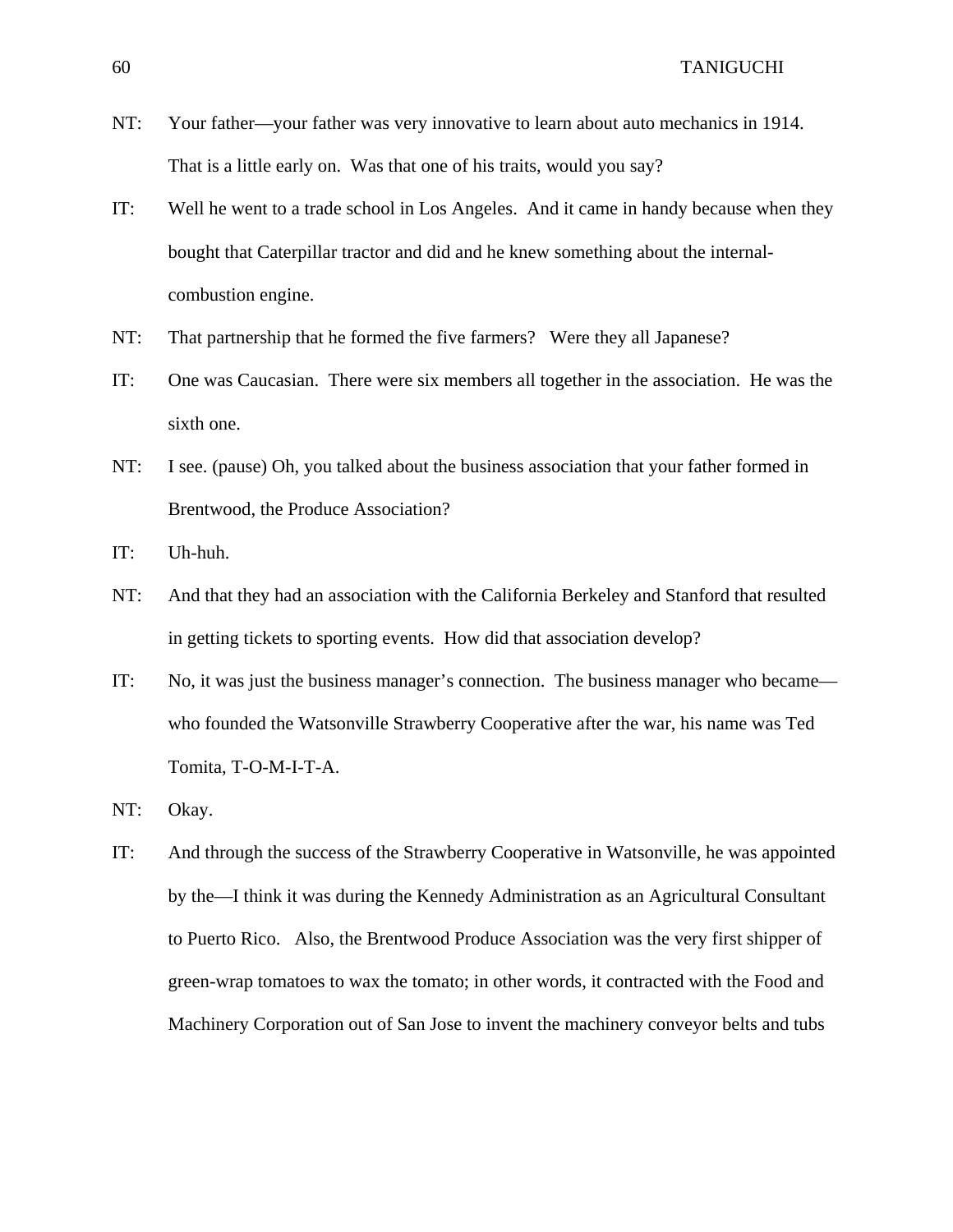to wash the tomatoes that come from the fields and dry it through a roller mechanism and wax it automatically before it was packed for shipping.

- NT: Who was doing all the packing or was it done mechanical?
- IT: We hired seasonal workers for the packing. We hired seasonal workers who were specialists in making boxes to pack the tomatoes in and stuff.
- NT: What did you have to do personally on the farm?
- IT: On the farm? I just drove the truck and hauled the tomatoes to the packing shed or drove the tractor and things like that.
- NT: You mentioned earlier that your dad also gardened. Did the gardens in Brentwood, right?
- IT: Well that was his own personal garden.
- NT: Did he garden for others?
- IT: No.
- NT: But how much did you do on the garden?
- IT: I mean?
- NT: Did you have any specific chores or just sort of helped out?
- IT: Oh just chores like watering the plants or something like that but see Brentwood is still in the valley so it is quite dry.
- NT: Oh, and you mentioned that your grandparents visited Japan in 1937 and that they retired there in 1940. What part of Japan?
- IT: Wakayama.
- NT: Were they still there when you went back after—?
- IT: In the occupation?
- NT: In the occupation?